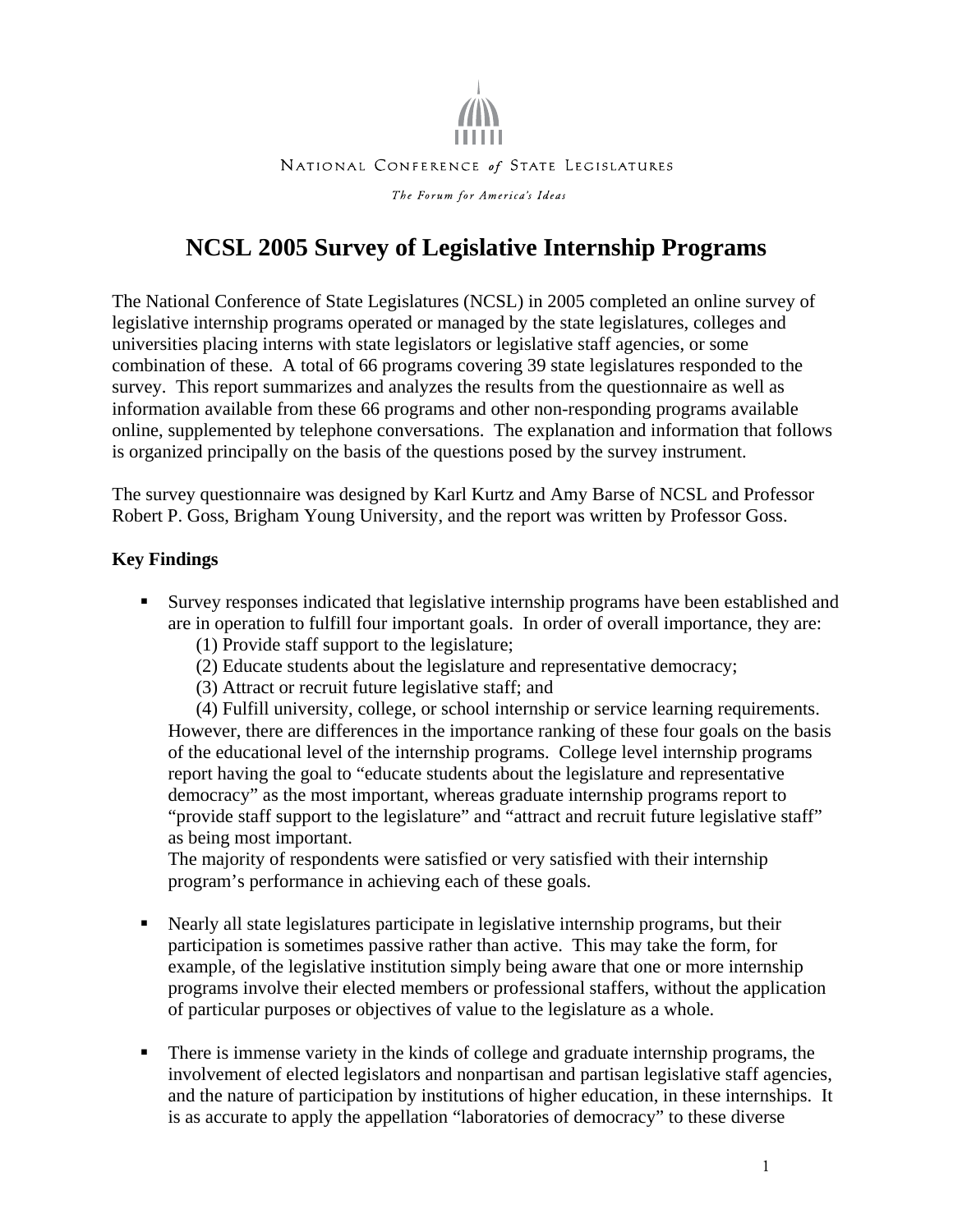internships as it is to apply the term to the fifty state legislatures or state governments. Such internships are also laboratories of service and learning.

## **Legislative Internship Programs Responding to the Survey**

A total of 66 internship program managers or coordinators responded to the NCSL questionnaire from 39 states. Some state legislatures sponsor or are involved with more than one internship program while other state legislatures or institutions of higher learning within those states have no legislative internship programs or did not respond to the survey, as noted in Table 1 below.

|   |           | the following states |                        |                  |
|---|-----------|----------------------|------------------------|------------------|
| ■ | AL        | $\mathbf{1}$         | MT                     | $\boldsymbol{0}$ |
| п | AK        | $\boldsymbol{0}$     | NE                     | $\boldsymbol{0}$ |
| п | AZ        | $\overline{c}$       | <b>NV</b>              | $\boldsymbol{0}$ |
| п | <b>AR</b> | $\boldsymbol{0}$     | NH                     | $\boldsymbol{0}$ |
| п | CA        | $\overline{4}$       | $\mathbf{N}\mathbf{J}$ | $\mathbf{1}$     |
| п | CO        | $\mathbf{2}$         | $\rm{NM}$              | $\boldsymbol{0}$ |
| п | <b>CT</b> | $\mathbf{1}$         | ${\rm NY}$             |                  |
| ٠ | DE        | $\mathbf{1}$         | NC                     | $\frac{3}{3}$    |
| п | FL        | 3                    | <b>ND</b>              | $\mathbf{1}$     |
| ٠ | GA        | $\mathbf{1}$         | <b>OH</b>              | $\overline{c}$   |
| п | H1        | $\overline{0}$       | OK                     | $\mathbf{1}$     |
| ٠ | ID        | $\mathbf{1}$         | <b>OR</b>              | $\mathbf{1}$     |
| п | IL        | $\mathbf{1}$         | PA                     | $\overline{2}$   |
| ٠ | IN        | $\overline{4}$       | RI                     | $\boldsymbol{0}$ |
| п | IA        | $\mathbf{1}$         | <b>SC</b>              | $\mathbf{1}$     |
| ٠ | <b>KS</b> | $\mathbf{1}$         | <b>SD</b>              | $\mathbf{1}$     |
| п | KY        | $\mathbf{1}$         | <b>TN</b>              | $\mathbf{1}$     |
| п | LA        | $\boldsymbol{0}$     | TX                     | $\mathbf{1}$     |
| п | ME        | $\mathbf{1}$         | UT                     | $\mathbf{1}$     |
| п | MD        | $\mathbf{2}$         | <b>VT</b>              | $\overline{c}$   |
| п | MA        | $\mathbf{1}$         | <b>VA</b>              | $\overline{3}$   |
| п | MI        | $\mathbf{1}$         | <b>WA</b>              | $\overline{3}$   |
| п | <b>MN</b> | $\mathbf{1}$         | <b>WV</b>              | 6                |
| п | <b>MS</b> | 0                    | WI                     | $\mathbf{1}$     |
| п | <b>MO</b> | 1                    | WY                     | $\mathbf{1}$     |

#### **Table 1: Responses from internship programs covering legislatures in the following states**

## **Educational Level of Legislative Internship Programs**

For what level of internship program are you filling out this survey? (If you operate internships at more than one level, please fill out a separate survey for each level.)

There is a dearth of high school internship programs, based upon the survey responses. The high school program reported by the Maryland General Assembly is fundamentally a legislative page program. Other legislative bodies such as the Minnesota House of Representatives, the Oklahoma Senate, the South Dakota Legislature, and the Virginia General Assembly also have high school programs for pages; these programs typically allow youth to assist both legislators and chamber clerks and secretaries to collate bills, deliver bills and documents throughout the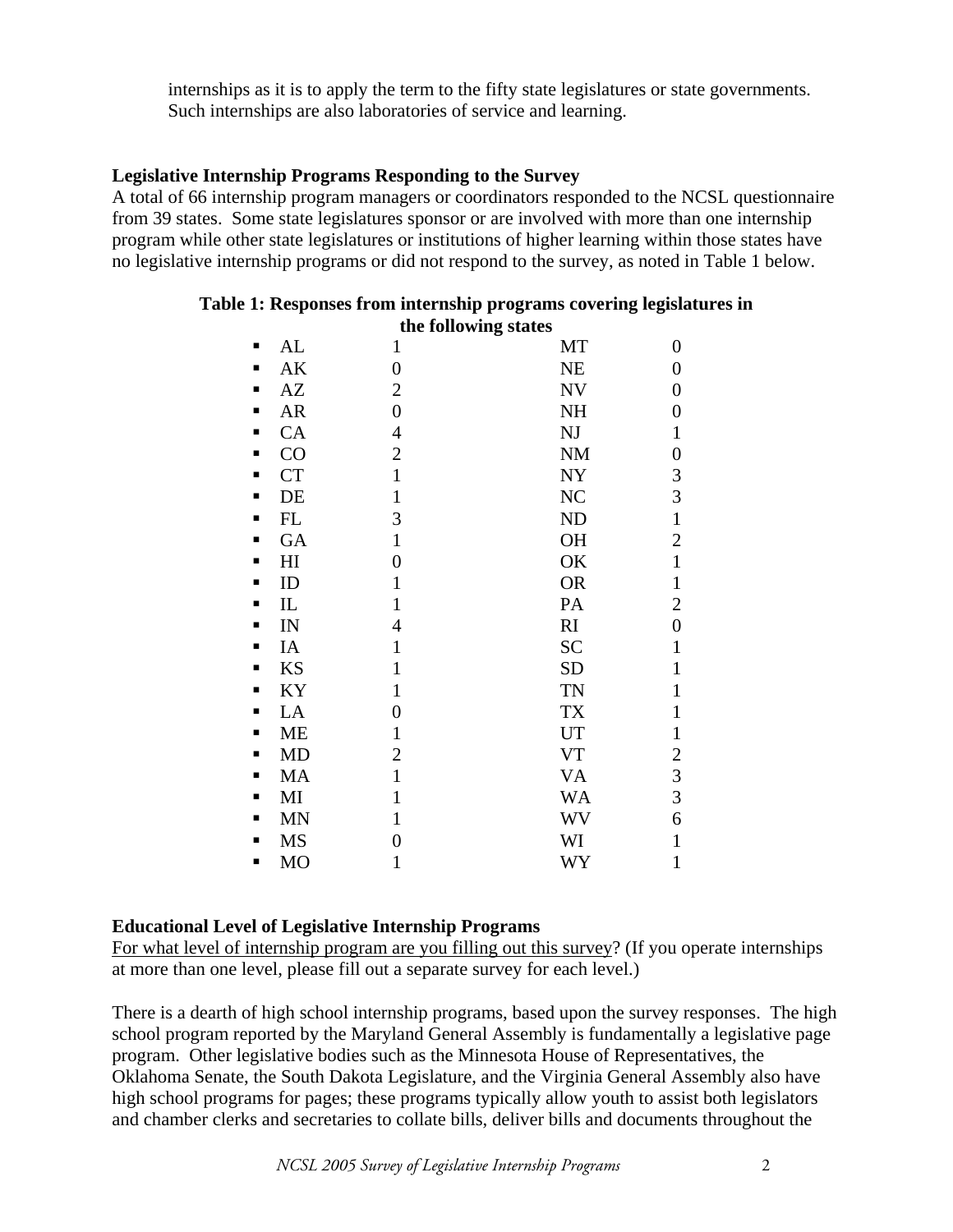capitol facilities, and run errands, among other duties. Because this survey was intended to concentrate on information about more substantive internship programs, this report will not comment further on high school page programs.

There may be some traditional internship programs involving high school students, even though none responded to the survey. Involving high school students with the work of state legislatures, however, did have an online emphasis with the Senate of Virginia Online Internship Program in 2005. High school students in grades 10-12, whose teachers were enrolled in the program, were also invited to enroll. Students completed a 500-word paper that was objective and factual on legislation the student recommend be introduced, often using the online databases at the Virginia General Assembly, NCSL, Council of State Governments, etc. Acceptable papers were posted on the Senate of Virginia's Intranet where they were available to legislators and legislative staff. This 2005 online internship was managed by the Legislative and Constituent Services unit. The concept for the Virginia program originated from Nebraska through the Warner Institute for Education and Democracy.<sup>[1](#page-2-0)</sup> The Nebraska Legislature's Online Internship Program, directed to high school students, has operated since at least  $2003<sup>2</sup>$  $2003<sup>2</sup>$ .

Among the remaining 65 college undergraduate and graduate or post-college intern programs reported in the survey, not all programs were exclusively one or the other. For example, eligibility for the Alabama Capital Intern Program by the Alabama Law Institute was open to those who have attained "either junior or higher standing at a college or university or must be enrolled in a graduate program."<sup>[3](#page-2-2)</sup> Similarly, the Arizona Legislative Internship Program was open to candidates for a bachelors or masters degree.<sup>[4](#page-2-3)</sup> The Indiana General Assembly had internship programs open to undergraduate and graduate students as well as recent graduates.<sup>[5](#page-2-4)</sup> Perhaps because some of these reported internship programs were small in size, or did not involve a large number of graduate students in fundamentally undergraduate programs (or vise versa), the programs reported generally were reported only once in the survey.

Other internship programs managed by the state legislatures had a more clear demarcation between undergraduate and graduate students. The Washington State Legislature was an example, with its website clearly differentiating between the two levels of programs. Such programs have been separately identified in the survey responses.

For some state legislatures not responding to the survey there exist no separate legislative internship programs. In Rhode Island, for instance, it is part of a larger Rhode Island State Government Intern Program involving all the agencies and organizations in the legislative, executive and judicial branches of state government.<sup>[6](#page-2-5)</sup> Other state legislatures have responded to the questionnaire notwithstanding the existence of such state overall government intern programs. For example, a separate Maine State Government Summer Internship Program is

<span id="page-2-0"></span><sup>&</sup>lt;sup>1</sup> <http://legis.state.va.us/CapitolClassroom/StudentPrograms/SenateInternship.htm> accessed 29 September 2005.<br><sup>2</sup> <http://www.unicam.state.ne.us/internship/index.htm> accessed 14 January 2006 allows viewing of student

<span id="page-2-1"></span>submissions.<br><sup>3</sup> http://www.ali.state.ali.us/capinterns.htm accessed 29 September 2005.

<span id="page-2-2"></span>

<span id="page-2-3"></span><sup>&</sup>lt;sup>4</sup> <http://www.azleg.state.az.us/formatdocument.asp?indoc=internshipintropage.htm> accessed 29 September 2005.

<span id="page-2-4"></span><sup>&</sup>lt;sup>5</sup> [http://www.in.gov/legislative/house\\_democrats/infointern.html](http://www.in.gov/legislative/house_democrats/infointern.html) accessed 29 September 2005; [http://www.in.gov/legislative/house\\_republicans/intern/index.html](http://www.in.gov/legislative/house_republicans/intern/index.html) accessed 29 October 2005; [http://www.in.gov/legislative/senate\\_democrats/internship](http://www.in.gov/legislative/senate_democrats/internship) accessed 29 October 2005; and [http://www.in.gov/legislative/senate\\_republicans/internship](http://www.in.gov/legislative/senate_republicans/internship) accessed 29 October 2005.

<span id="page-2-5"></span><sup>6</sup> <http://www.rilin.state.ri.us/> accessed 29 December 2005.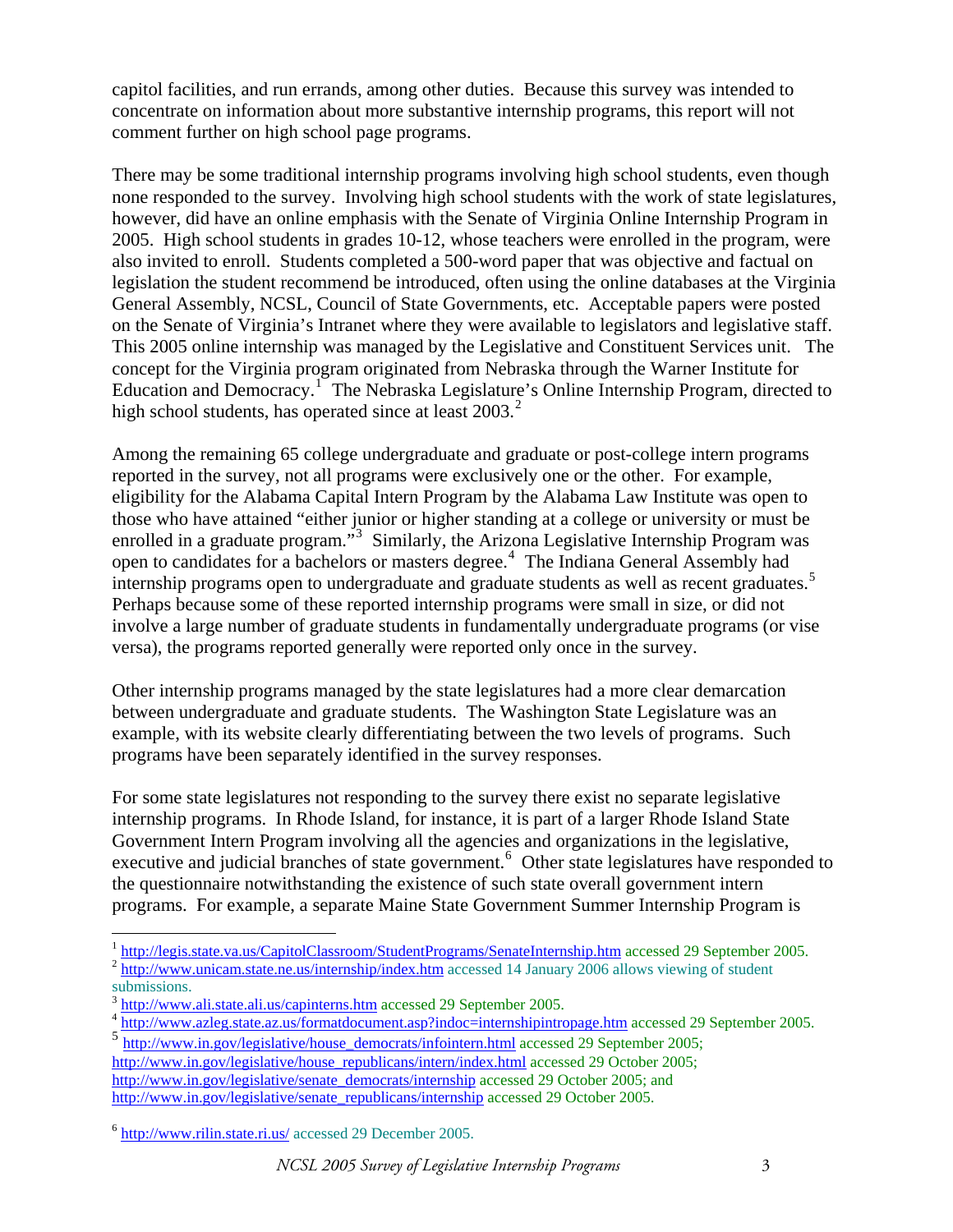operated by the University of Maine.<sup>[7](#page-3-0)</sup> Executive branch-focused state government internship programs are operated by the North Carolina Department of Administration in that state,<sup>[8](#page-3-1)</sup> and operated in North Dakota by the Human Resource Management Services, a division of the Office of Management and Budget there.<sup>[9](#page-3-2)</sup>

Several state legislatures or chambers do participate in college and university internship programs, but do not have one or more legislative programs managed by a legislative staff person. Involving elected officials in the Legislature of the State of Texas, for example, the University of Houston operates an internship program that places students in the district offices of Texas House of Representatives and State Senate members, and cooperates with the Texas Legislative Internship Program sponsored by the office of Texas State Senator Rodney Ellis, who acts as advisor to the interns, and is coordinated by Texas Southern University's Mickey Leland Center.<sup>[10](#page-3-3)</sup> More recent than these programs was an announcement of the Ruth Jones McClendon Legislative Internship Program in 2004; this program is administered by the University of Texas at San Antonio for college students serving as interns at the Texas Capitol during legislative sessions.<sup>[11](#page-3-4)</sup> And in 2005 Oklahoma University announced its new Capitol Scholars Program involving undergraduate students being placed with the Oklahoma Senate and House, as well as state agencies. $^{12}$  $^{12}$  $^{12}$ 

The above descriptions, and the information that follows, illustrate the immense variety of opportunities for undergraduate and graduate students and state legislators and their professional staffs in both the offering and operation of internship programs.

| <b>Level of Program</b>         | <b>Number of Programs</b> | <b>Percentage of Programs</b> |
|---------------------------------|---------------------------|-------------------------------|
|                                 | <b>Responding</b>         | <b>Responding</b>             |
| <b>High School</b>              |                           |                               |
| <b>Undergraduate or College</b> | 42                        | 63.6                          |
| Graduate or other post-college  | າາ                        | 34.8                          |
| <b>TOTAL</b>                    | 66                        | 100                           |

#### **Table 2: Educational Level of Internship Programs Responding to the Survey**

#### **Names of Legislative Internship Programs and Website Addresses**

What is the official name of the internship program for which you are filling out the survey? (Please be sure to include your state's name, if it is not part of the official title.)

Please provide website address.

Some survey responses to these questions indicated that there was no official name for their state legislative internship program. Survey responses and official websites have been used to develop the following state legislative internship programs, listed in state alphabetical order, whether they are conducted and operated by the state legislature and/or by an educational institution.

<span id="page-3-0"></span> $7$  http://www.unmaine.edu/scsc/MeSGIP.htm accessed 14 January 2006.

<span id="page-3-2"></span>

<span id="page-3-3"></span>

<span id="page-3-5"></span><span id="page-3-4"></span>

<span id="page-3-1"></span><sup>&</sup>lt;sup>8</sup> http://www.doa.state.nc.us/yaio/internsummer.htm accessed 14 January 2[0](http://www.nd.gov/hrms/hr/intern.htm)06.<br>
<sup>9</sup> http://www.nd.gov/hrms/hr/intern.htm accessed 14 January 2006.<br>
<sup>10</sup> <http://www.uh.edu/cpp/GOVTinternships.htm>accessed 30 December 2005.<br>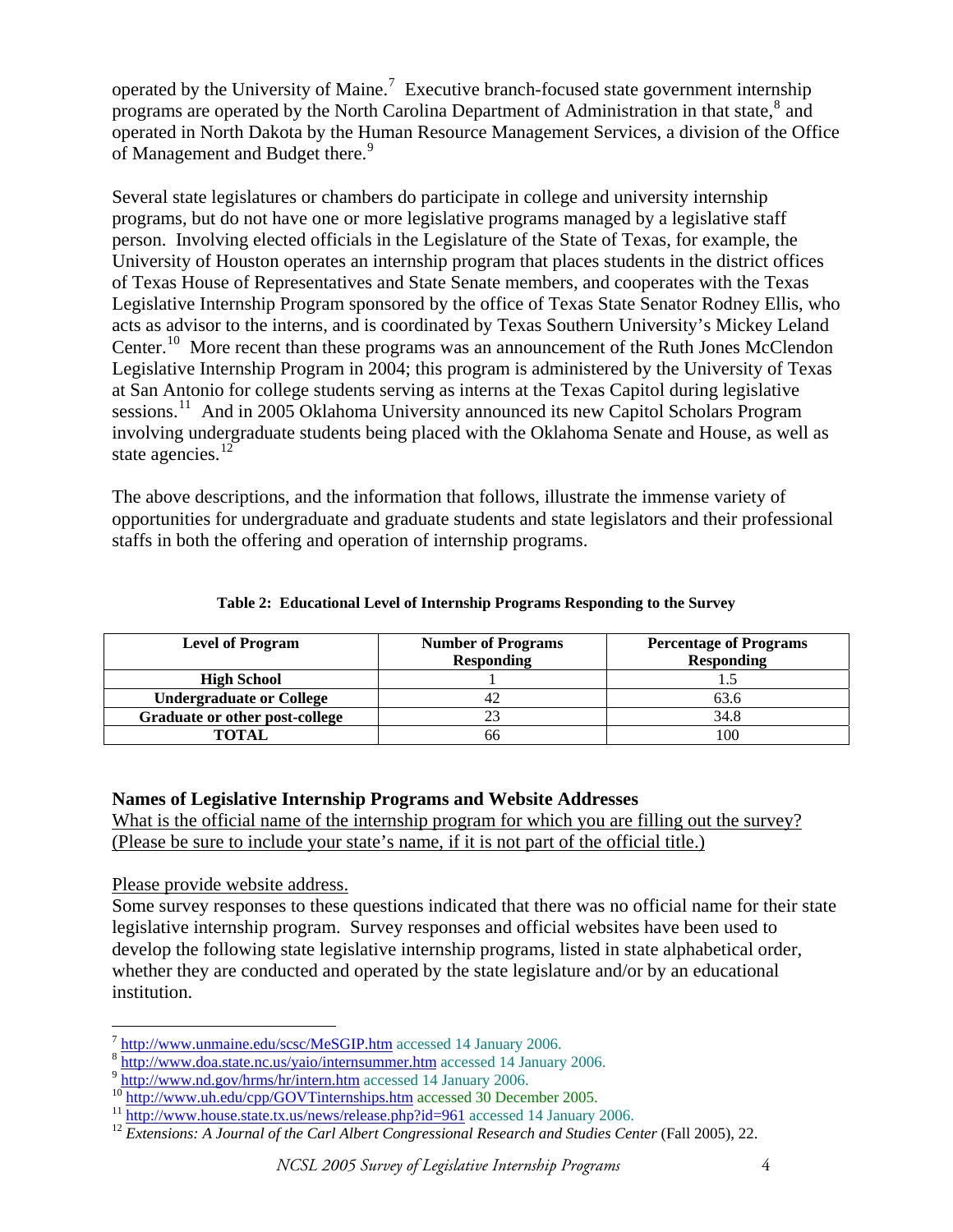| <b>State</b>                                                                                                          | Name of Program and<br><b>Contact</b>                                                                                                             | Website                                                                 | <b>Responded</b><br><b>To Survey</b> |
|-----------------------------------------------------------------------------------------------------------------------|---------------------------------------------------------------------------------------------------------------------------------------------------|-------------------------------------------------------------------------|--------------------------------------|
| <b>Alabama</b>                                                                                                        | Capital Intern Program,<br>Alabama Law Institute,<br>Penny Davis                                                                                  | http://www.ali.stte.al.us/capinterns.html                               | Yes                                  |
| <b>Alaska</b>                                                                                                         | The Alaska Universities<br>Legislative Internship<br>Program,<br><b>Clive Thomas</b>                                                              | http://www.uas.alaska.edu/internprogram/                                |                                      |
| <b>Arizona</b>                                                                                                        | Arizona Legislative<br>http://www.azleg.state.az.us/<br><b>Internship Program</b><br>(House),<br>Carolyn Atwater<br>http://www.azleg.state.az.us/ |                                                                         | Yes<br>Yes                           |
|                                                                                                                       | Arizona Legislative<br><b>Internship Program</b><br>(Senate),<br>Kathi Knox                                                                       |                                                                         |                                      |
| <b>Arkansas</b>                                                                                                       |                                                                                                                                                   |                                                                         |                                      |
| <b>California</b>                                                                                                     | Jesse Marvin Unruh<br>Assembly Fellowship<br>Program,<br>Robbin Lewis-Coaxum                                                                      | http://www.csus.edu/calst/assembly/                                     | Yes                                  |
|                                                                                                                       | California Senate Fellows<br>Program, Daniel<br>Friedlander                                                                                       | http://csus.edu/calst/senate/                                           | Yes                                  |
|                                                                                                                       | <b>UC Scholar Interns</b><br>(Graduate),<br>Erika Peters                                                                                          | http://www.uccs.universityofcalifornia.edu/                             | Yes                                  |
| <b>UC Scholar Interns</b><br>(Undergraduate),<br>Ericka Peters                                                        |                                                                                                                                                   | http://www.uccs.universityofcalifornia.edu/                             | Yes                                  |
|                                                                                                                       | Legislative Analyst's<br>Office, Summer<br>Internships,<br>Larry Castro                                                                           | http://www.lao.ca.gov/job_announcements/<br>summer_internship_2006.aspx |                                      |
| Colorado<br>Colorado General<br>Assembly Office of<br>Legislative Legal Services<br>Internship Program,<br>Jery Payne |                                                                                                                                                   | http://www.state.co.us/gov_dir/leg/olls/HT<br>ML/internship program.htm | Yes                                  |
|                                                                                                                       | Colorado State University,<br>Department of Political<br>Science Internship Program,<br>John Straayer                                             | http://www.colostate.edu/Depts/PoliSci/lip.<br>html                     | Yes                                  |

# **Table 3: Legislative Internship Programs by State**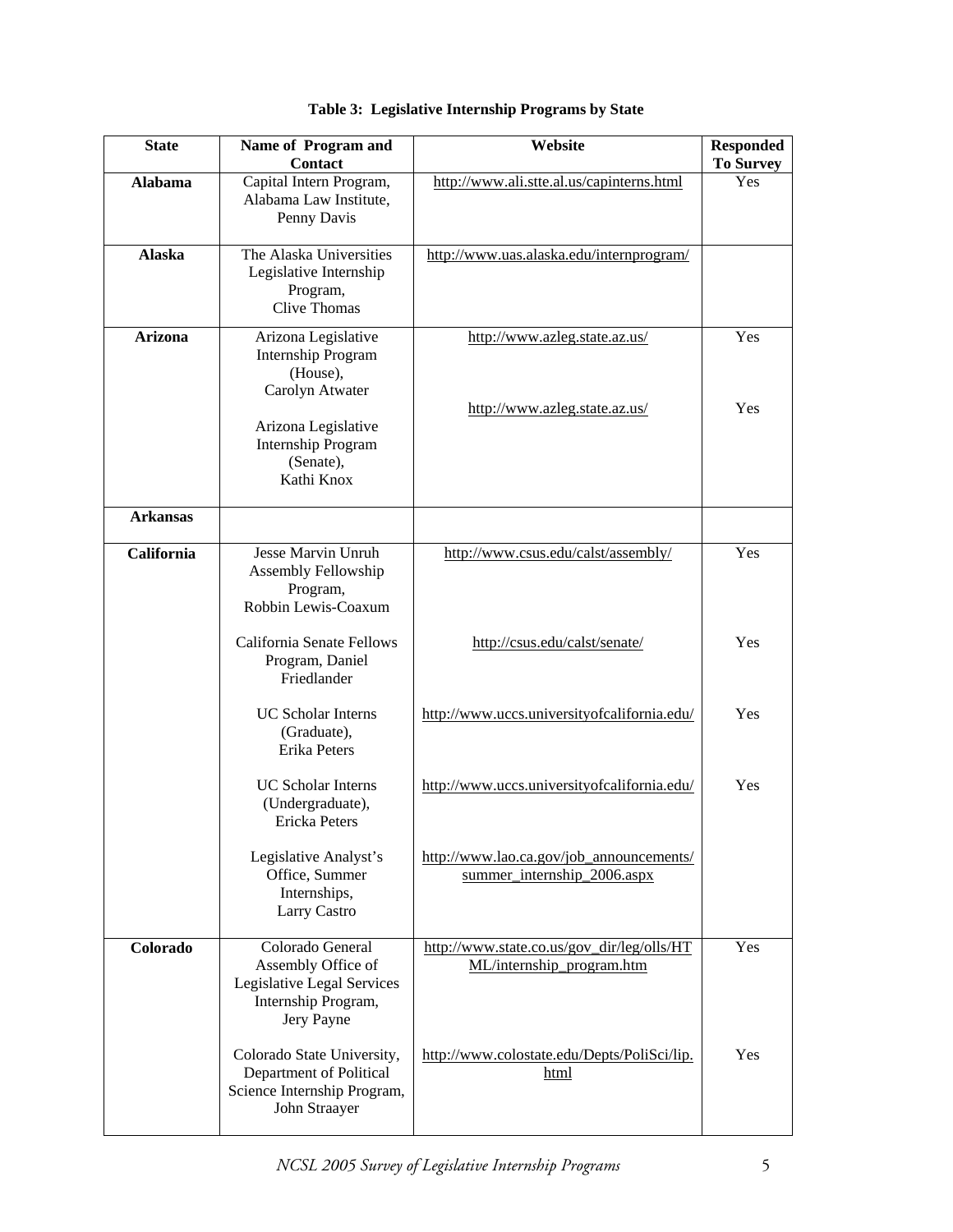| <b>State</b>                                                                                        | Name of Program and<br><b>Contact</b>                                                | Website                                                                                      | <b>Responded</b><br><b>To Survey</b> |
|-----------------------------------------------------------------------------------------------------|--------------------------------------------------------------------------------------|----------------------------------------------------------------------------------------------|--------------------------------------|
| Connecticut                                                                                         | Legislative Intern Program,<br><b>Arthur Forst</b>                                   | http://www.cga.ct.gov/isc/                                                                   | Yes                                  |
| <b>Delaware</b>                                                                                     | Legislative Fellows<br>Program, University of<br>Delaware,<br><b>Bernard Dworsky</b> | http://www.ipa.udel.edu/legfellows/                                                          | Yes                                  |
| Florida                                                                                             | House of Representatives<br>Legislative Intern Program,<br><b>Beverly Broussard</b>  | http://myfloridahouse.gov/                                                                   | Yes                                  |
|                                                                                                     | Florida Senate Internship<br>Program, JoAnn Poole                                    | http://flsenate.gov/                                                                         | Yes                                  |
|                                                                                                     | Florida OPPAGA Summer<br>Internship Program,<br><b>Byron Brown</b>                   | http://oppaga.state.fl.us/employ/graduate.ht<br>ml                                           | Yes                                  |
| Georgia                                                                                             | Georgia Legislative<br>Internship Program,<br><b>William Thomas</b>                  | http://cviog/uga/edu/services/education/gli<br>p/                                            | Yes                                  |
| Hawaii                                                                                              | State Legislative Intern<br>Program, University of<br>Hawaii                         | http://www.politicalscience.hawaii.edu/und<br>ergradprogram.htm                              |                                      |
| Idaho<br>No official name for Idaho<br>Legislature intern<br>opportunities,<br><b>Susan Bennion</b> |                                                                                      | No state legislative site, but see<br>http://polisci.boisestae.edu/Internships/              | Yes                                  |
| <b>Illinois</b>                                                                                     | Illinois Legislative Staff<br>Intern Program,<br>Barbara Van Dyke                    | http://cspl.uis.edu/InstituteForLegislativeSt<br>udies/IllinoisLegislativeStaffInternProgram | Yes                                  |
| Indiana House of<br>Indiana<br>Representatives Republican<br>Internship Program,<br>Amy Berkemeier  |                                                                                      | http://www.in.gov/legislative/house_repubi<br>lcans/intern/index.html                        | Yes                                  |
| Indiana House Democratic<br>Internship Program,<br>Kristin Nelson                                   |                                                                                      | http://in.gov/legislative/house democrats/i<br>nfointern.html                                | Yes                                  |
| Indiana Senate Republican<br>Legislative Internship,<br>Kathleen Hursh                              |                                                                                      | http://www.in.gov/legislative/senate_repub<br>licans/internship                              | Yes                                  |
|                                                                                                     | Indiana Senate Democrat<br>Legislative Internship,<br><b>Jason Tomcsi</b>            | http://www.in.gov/legislative/senate_demo<br>crats/internship/                               | Yes                                  |

**Table 3: Legislative Internship Programs by State (continued)**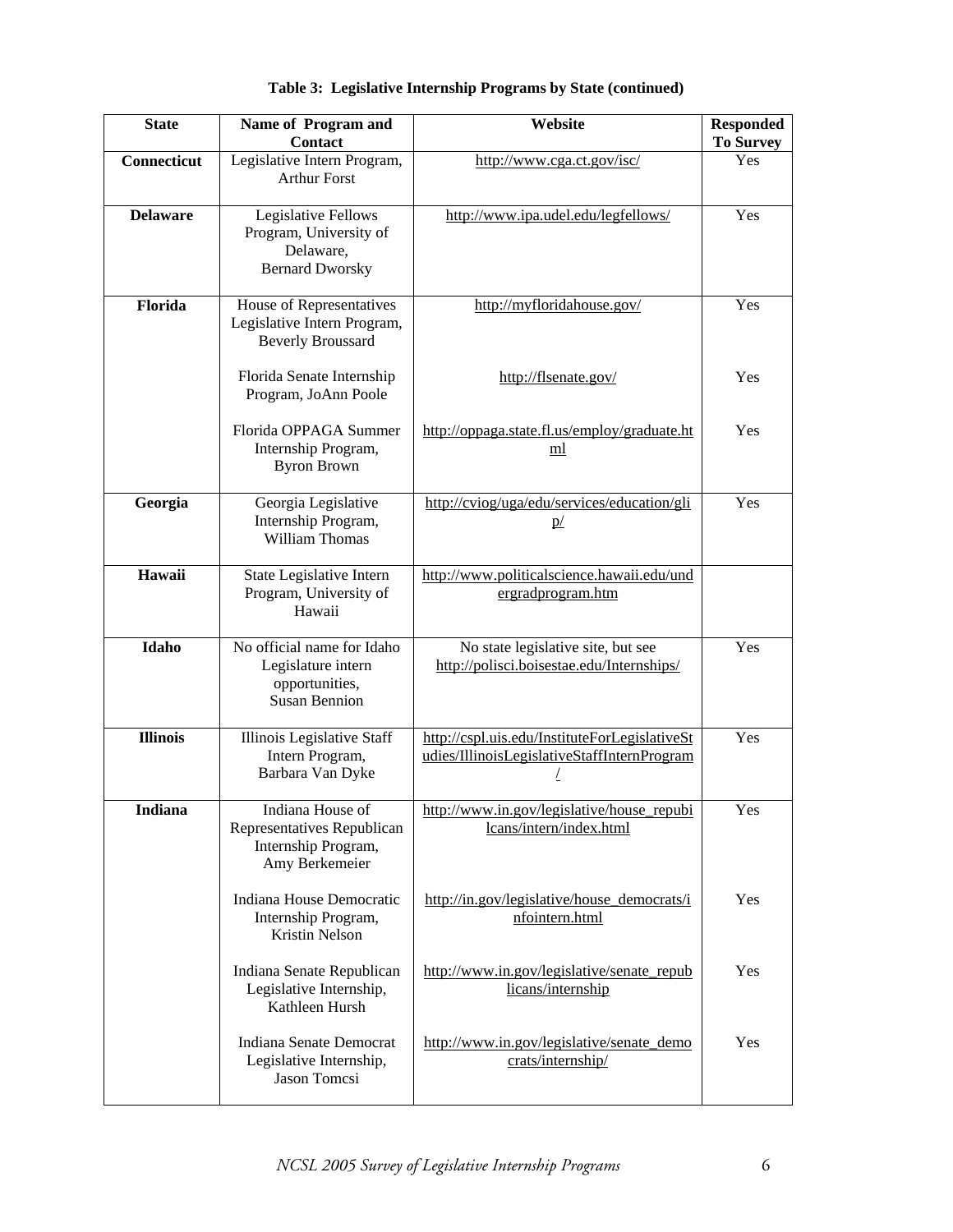| <b>State</b><br>Name of Program and<br><b>Contact</b>                                                                                   |                                                                                                             | Website                                                                     | <b>Responded</b><br><b>To Survey</b> |
|-----------------------------------------------------------------------------------------------------------------------------------------|-------------------------------------------------------------------------------------------------------------|-----------------------------------------------------------------------------|--------------------------------------|
| Iowa                                                                                                                                    | Iowa Legislative Intern<br>Program,<br>Cynthia Clingan                                                      | No legislative site                                                         | Yes                                  |
| $\overline{\mathbf{K}}$ ansas                                                                                                           | Kansas Legislative Intern<br>Program,<br>Peter Freund                                                       | http://skyways.lib.ks.us/government/merric<br>k/interns/intern.app.2006.pdf | Yes                                  |
| Kentucky                                                                                                                                | Kentucky Legislative<br><b>Research Commission</b><br>Intern Program,<br>Sheila Mason                       | http://lrc.ky.gov/org_adm/lrc/intern_progra<br>m 2005.pdf                   | Yes                                  |
| Louisiana                                                                                                                               |                                                                                                             |                                                                             |                                      |
| <b>Maine</b>                                                                                                                            | No official name for Maine<br>State Legislature internship<br>opportunities,<br><b>Millicent MacFarland</b> | No legislative site, but see<br>http://www.umaine.edu/mcsc/MeSGIP.htp       | Yes                                  |
| <b>Maryland</b>                                                                                                                         | Maryland General<br>Assembly Intern Program,<br>Cornelia Watson                                             | http://dls.state.md.us/top_pgs/students/stud<br>ents.html                   | Yes                                  |
|                                                                                                                                         | Maryland General<br><b>Assembly Student Page</b><br>Program,<br>Cornelia Watson                             | http://dls.state.md.us/top_pgs/students/stud<br>ent_page.html               | Yes                                  |
| <b>Massachusetts</b><br>Massachusetts Legislative<br>Internship Program,<br>Anne Ziaja                                                  |                                                                                                             | No legislative site.                                                        | Yes                                  |
| Michigan Legislative<br>Michigan<br>Service Bureau, Research<br><b>Services Division</b><br>Legislative Intern Program,<br>Paul Connors |                                                                                                             | No legislative site.                                                        | Yes                                  |
| <b>Minnesota</b>                                                                                                                        | Minnesota House of<br>Representatives College<br><b>Internship Program</b>                                  | http://www.house.leg.state.mn.us/edprog/i<br>ntern.htm                      |                                      |
|                                                                                                                                         | Minnesota State Senate<br>Intern Program,<br>Scott Magnuson                                                 | http://www.leg.stte.mn.leg/intern.asp                                       | Yes                                  |
|                                                                                                                                         | University of Minnesota,<br>Department of Women's<br>Studies, Undergraduate<br>Legislative Internship       | http://womenstudy.cla.umn.edu/undergrad/<br>intern.htm                      |                                      |
| Mississippi                                                                                                                             |                                                                                                             |                                                                             |                                      |

**Table 3: Legislative Internship Programs by State (continued)**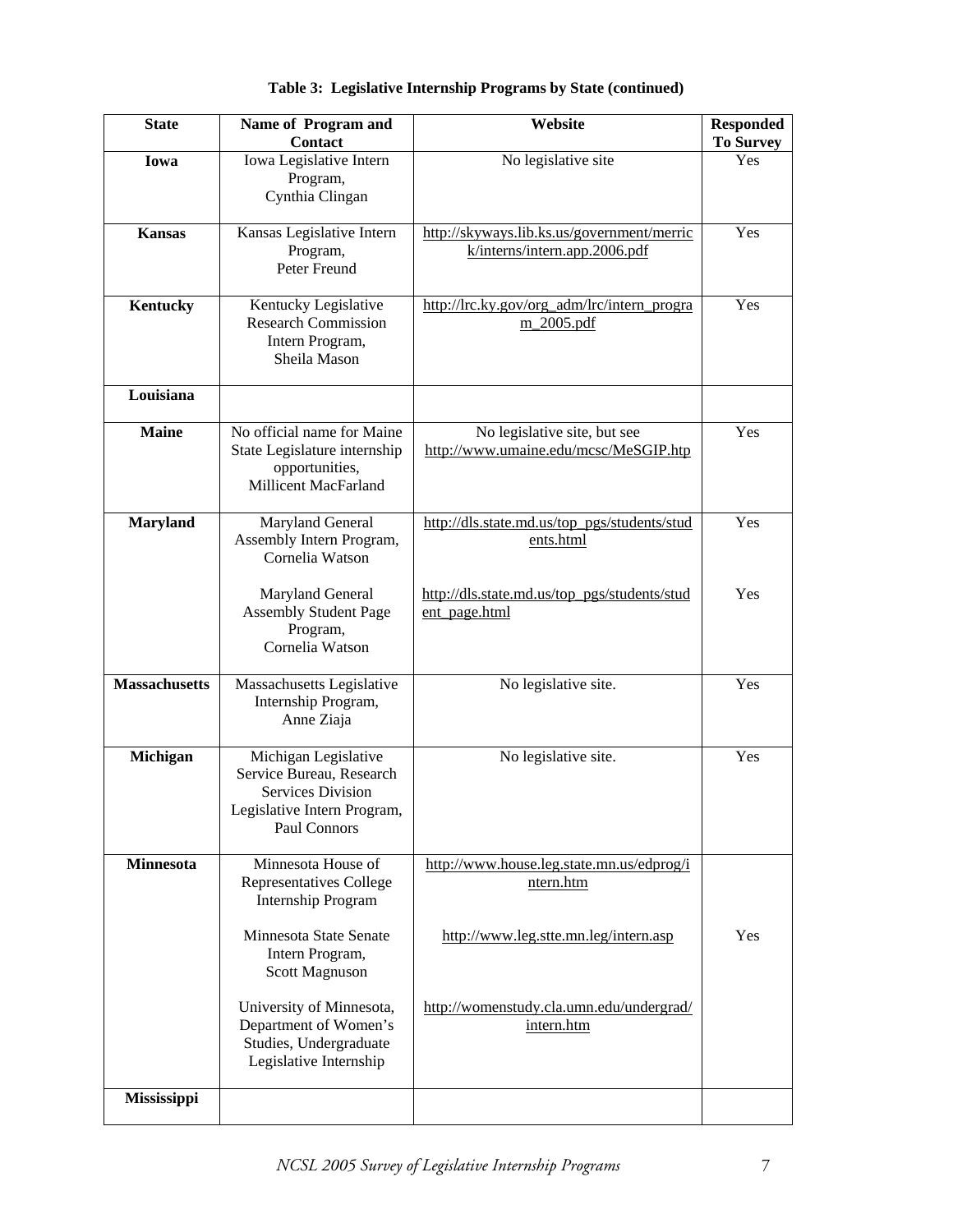| <b>State</b>            | Name of Program and<br><b>Contact</b>                                                                          | Website                                                                              | <b>Responded</b><br><b>To Survey</b> |
|-------------------------|----------------------------------------------------------------------------------------------------------------|--------------------------------------------------------------------------------------|--------------------------------------|
| <b>Missouri</b>         | No official name for<br>Missouri General Assembly<br>internship opportunities,<br>ZeMichael Negussie           | No legislative site.                                                                 | Yes                                  |
|                         | Missouri State University<br>Legislative Intern Program                                                        | http://careercenter.missouristate.edu/Stude<br>nts/Internship?LegislatieveIntern.htm |                                      |
| <b>Montana</b>          | Montana State Legislature,<br>Legislative Audit Division,<br>Financial-Compliance<br><b>Internship Program</b> | http://leg.state.mt.us/textonly/audit/intern-<br>fc.asp                              |                                      |
| <b>Nebraska</b>         |                                                                                                                | http://www.unicam.stte.ne.us/internship/in<br>dex.htm                                |                                      |
| <b>Nevada</b>           | University of Nevada at Las<br>Vegas, Nevada Legislature<br><b>Intern Program</b>                              |                                                                                      |                                      |
|                         | University of Nevada at<br>Reno, Political Science<br>Department Legislative<br>Internship                     | http://www.unr.edu/cla/polisci/internships.<br>htm                                   |                                      |
| <b>New</b><br>Hampshire |                                                                                                                |                                                                                      |                                      |
| <b>New Jersey</b>       | Henry J. Raimondo<br>Legislative Fellows<br>Program,<br><b>Hannah Shostack</b>                                 | http://www.eagleton.rutgers.edu/Students/<br>EIPFellowships.htm                      | Yes                                  |
| <b>New Mexico</b>       |                                                                                                                |                                                                                      |                                      |
| <b>New York</b>         | New York State Assembly<br>Graduate Internship,<br>Jim Murphy                                                  | http://assembly.state.ny.us/intenship/                                               |                                      |
|                         | New York State Assembly<br>Undergraduate Internship,<br>Jim Murphy                                             | http://assembly.state.ny.us/intenship/                                               | Yes                                  |
|                         | <b>New York State Senate</b><br><b>Undergraduate Session</b><br>Assistants Program,<br><b>James Utermark</b>   | http://senate.stae.ny.us/StudentPrograms.ns<br>f/Public_index?openform               | Yes                                  |
|                         | New York State Senate<br>Legislative Fellows<br>Program,<br><b>James Utermark</b>                              | http://senate.stae.ny.us/StudentPrograms.ns<br>f/Public index?openform               | Yes                                  |

**Table 3: Legislative Internship Programs by State (continued)**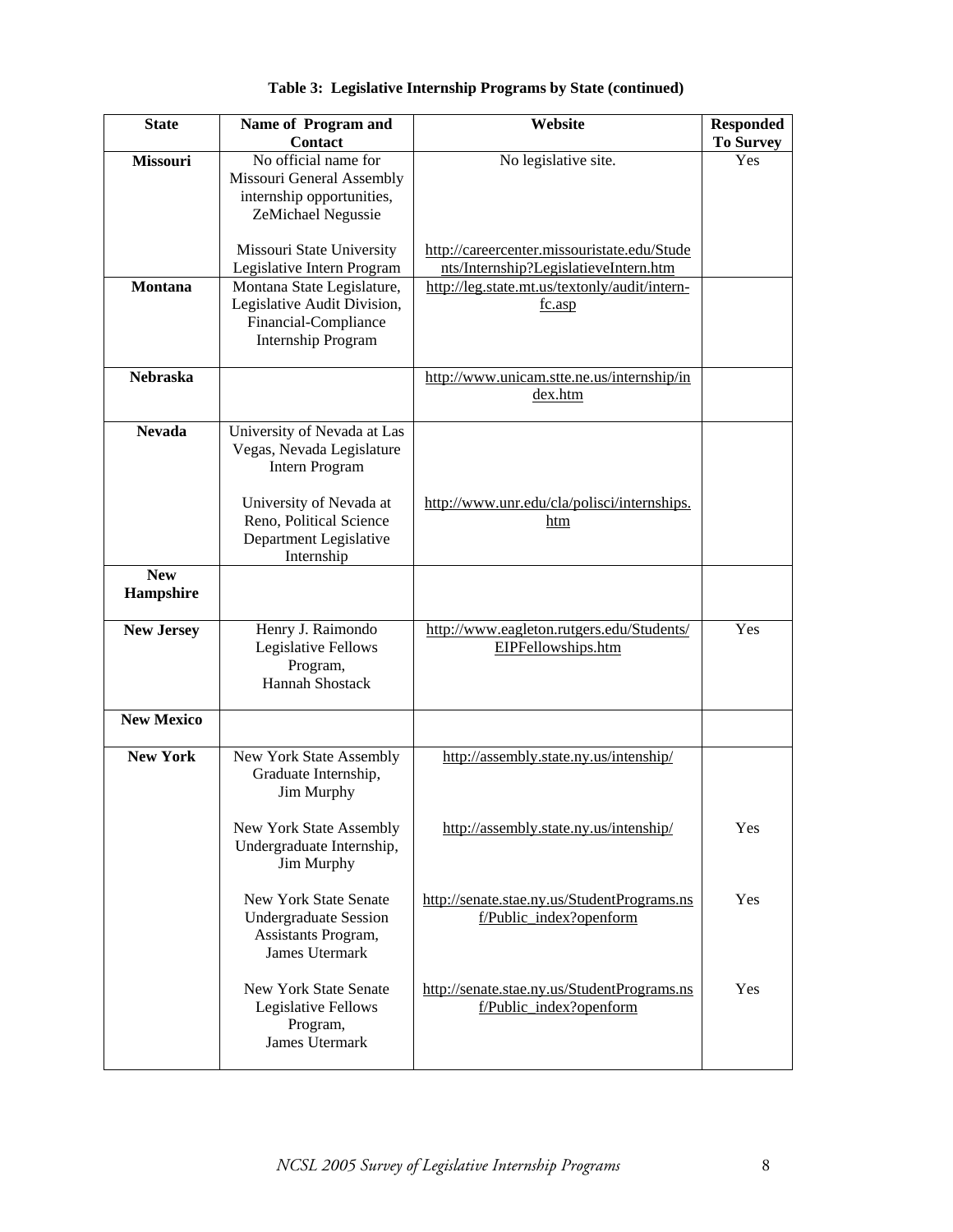| <b>State</b>                                                                                                                                                     | Name of Program and<br><b>Contact</b>                                            | Website                                                              | <b>Responded</b><br><b>To Survey</b> |
|------------------------------------------------------------------------------------------------------------------------------------------------------------------|----------------------------------------------------------------------------------|----------------------------------------------------------------------|--------------------------------------|
| <b>North</b><br>North Carolina House of<br><b>Carolina</b><br>Representatives Legislative<br>Internship Program,<br>Patrick Clancy<br>North Carolina Legislative |                                                                                  | http://www2.chass.ncsu.edu/aomp/legislati                            | Yes<br>Yes                           |
|                                                                                                                                                                  | Intern Program,<br>Patrick Clancy                                                | ve_intern.html                                                       |                                      |
|                                                                                                                                                                  | North Carolina House of<br>Representatives Intern<br>Program,<br>Patrick Clancy  |                                                                      | Yes                                  |
| <b>North Dakota</b>                                                                                                                                              | Legislative Intern Program,<br><b>Timothy Dawson</b>                             | No legislative site, but see<br>http://www.nd.gov/hrms/hr.intern.htm | Yes                                  |
| Ohio                                                                                                                                                             | Ohio Legislative<br>Commission Internship<br>Program,<br><b>Rachel Faherty</b>   | http://www.lsc.state.oh.us/internship/index.<br>html                 | Yes                                  |
|                                                                                                                                                                  | Ohio State Moritz College<br>of Law Legislation Clinic,<br><b>Steven Huefner</b> | http://www.moritzlaw.osu.edu/legisclinic/g<br>eninfo.html            | Yes                                  |
| <b>Oklahoma</b>                                                                                                                                                  | Oklahoma State Senate<br>Intern Program,<br>Fran Little                          | http://www.oksenate.gov/staff/divcos_supp<br>ort.htm                 | Yes                                  |
|                                                                                                                                                                  | Capitol Scholars Program,<br>Oklahoma University                                 |                                                                      |                                      |
| Oregon                                                                                                                                                           | Oregon Legislative Intern<br>Program,<br>Cedar McMurrin                          | http://www.leg.state.or.us/capinfor/intern.h<br>tml                  | Yes                                  |

**Table 3: Legislative Internship Programs by State (continued)**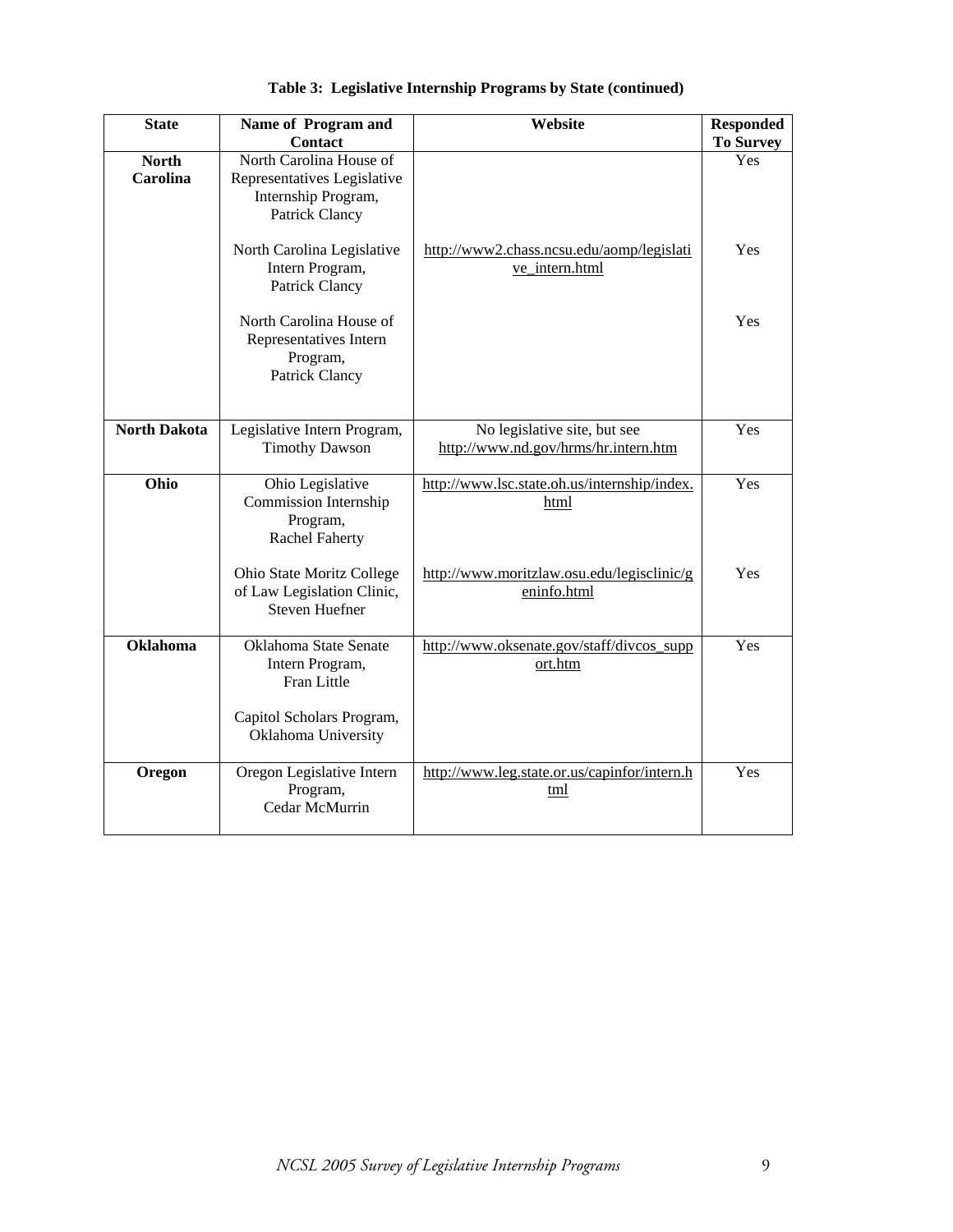| <b>State</b>             | Name of Program and<br>Contact                                                                                | Website                                                                                 | <b>Responded</b><br><b>To Survey</b> |
|--------------------------|---------------------------------------------------------------------------------------------------------------|-----------------------------------------------------------------------------------------|--------------------------------------|
| Pennsylvania             | Legislative Office for<br>Research Liaison (LORL)<br>Internship Program<br>(Undergraduate),<br>Michael King   |                                                                                         | Yes                                  |
|                          | Legislative Office for<br>Research Liaison (LORL)<br><b>Internship Program</b><br>(Graduate),<br>Michael King |                                                                                         | Yes                                  |
|                          | Pennsylvania House of<br>Representatives Legislative<br>Fellowship Program,<br>Kris Bernard                   | http://www.legis.state.pa.us/cfdocs/bmc/fel<br>lowship2.cfm                             |                                      |
|                          | Pennsylvania House of<br>Representatives Archival<br>Internship,<br>Holly Mengel                              | http://www.legis.state.pa.us/cfdocs/bmc/ar<br>chival.cfm                                |                                      |
|                          | University of Pittsburgh<br>Institute of Politics,<br>Legislator for a Day<br>Program                         | http://pitt.edu/~iop/inernships.htm                                                     |                                      |
| <b>Rhode Island</b>      |                                                                                                               | http://www.riling.state.ri.us/                                                          |                                      |
| <b>South</b><br>Carolina | South Carolina Senate Page<br>Program,<br><b>Jeffrey Gossett</b>                                              | No legislative site, but see<br>http://www.scstatehouse.net/html-<br>pages/senate2.html | Yes.                                 |
| <b>South Dakota</b>      | South Dakota Legislative<br>Intern Program,<br>David Ortbahn                                                  | http://www.legislature.state.sd.us/intern/in<br>dex.htm                                 | Yes                                  |
| <b>Tennessee</b>         | Tennessee Legislative<br>Intern Program,<br>Donna Morgan                                                      | http://www.legislature.state.tn.us/joint/Staf<br>f/Intern/intern.htm                    | Yes                                  |
| <b>Texas</b>             | University of Houston<br><b>Local Government</b><br>Internship Program,<br><b>Renee Cross</b>                 | http://www.uh.edu/cpp/internships.htm                                                   | Yes                                  |
|                          | Texas Legislative Intern<br>Program                                                                           | http://www.uh.edu/cpp/TLIPinterns.htm                                                   |                                      |
|                          | Ruth Jones McClendon<br>Legislative Internship<br>Program                                                     | http://www.house.state.tx.us/news/release.<br>$php$ ?id=961                             |                                      |

**Table 3: Legislative Internship Programs by State (continued)**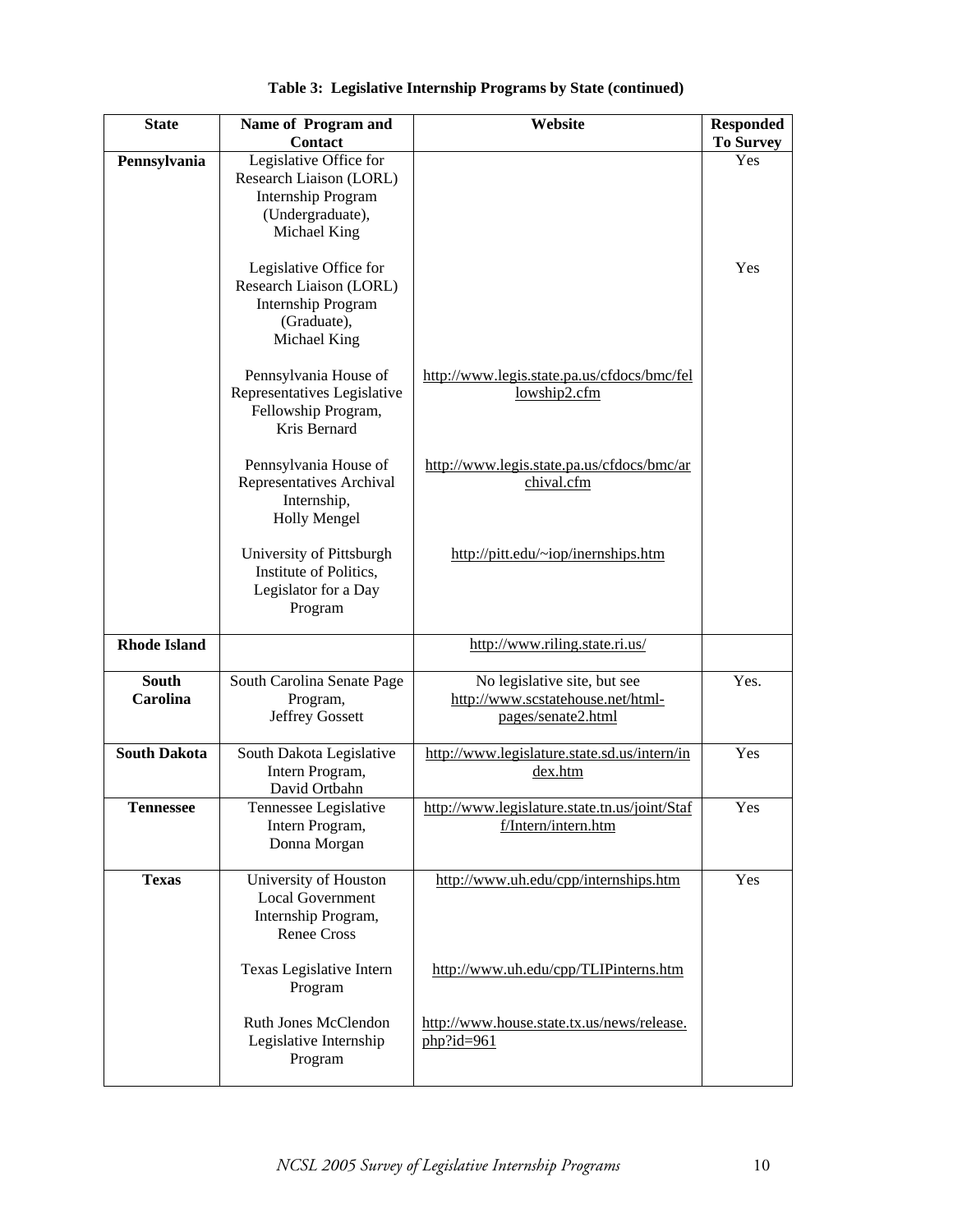| <b>State</b>    | Name of Program and<br><b>Contact</b>                                                                                         | Website                                                                                           | <b>Responded</b><br><b>To Survey</b> |
|-----------------|-------------------------------------------------------------------------------------------------------------------------------|---------------------------------------------------------------------------------------------------|--------------------------------------|
| Utah            | Utah State Legislature<br>Intern Program,<br>Jerry Howe                                                                       | http://www.le.state.ut.us/lrgc/internprogra<br>m.htm                                              | Yes                                  |
| <b>Vermont</b>  | Legislative Clinic Vermont<br>Law School-Vermont<br>Legislative Council,<br><b>Bill Russell</b>                               | No legislative site, but see<br>http://www.politicsol.com/govsites/state-<br>legislatures/vt.html | Yes                                  |
|                 | No official name for the<br><b>State of Vermont</b><br>Legislature internship<br>opportunities,<br>Steven Klein               |                                                                                                   | Yes                                  |
| <b>Virginia</b> | Virginia Capital Semester<br>(House of Delegates),<br>George Bishop                                                           | http://www.vcu.edu/capitalsemster/                                                                | Yes                                  |
|                 | Virginia Capital Semester<br>(State Senate),<br><b>John Garrett</b>                                                           | http://www.vcu.edu/capitalsemster/                                                                | Yes                                  |
|                 | University of Richmond<br><b>Political Science</b><br>Department, State<br>Legislative Internship<br>Program,<br>John Whelan  | http://www.richmond.edu/                                                                          | Yes                                  |
|                 | Senate of Virginia Online<br>Internship Program                                                                               | http://legis.state.va.us/CapitolClassroom/St<br>udentPrograms/SenateInternship/htm                |                                      |
| Washington      | <b>Washington State</b><br>Legislative Internship<br>Program,<br>Joan Elgee                                                   | http://www.leg.wa.gov/common/interns                                                              | Yes                                  |
|                 | Washington House of<br>Representatives, Office of<br>Program Research,<br>Graduate Intern Program,<br><b>Christine Cordes</b> | http://www1.leg.wa.gov/House/Committee<br>s/OPRGeneral/Graduate+Intern+Program.h<br>tm            | Yes                                  |
|                 | Senate Committee Services,<br>Summer Internship<br>Program for Gradate and<br>Law School Students,<br><b>William Bridges</b>  | http://www1.leg.wa.gov/documents/senate/<br>scs/employment/SummerInternBrochure.p<br>df           | Yes                                  |

**Table 3: Legislative Internship Programs by State (continued)**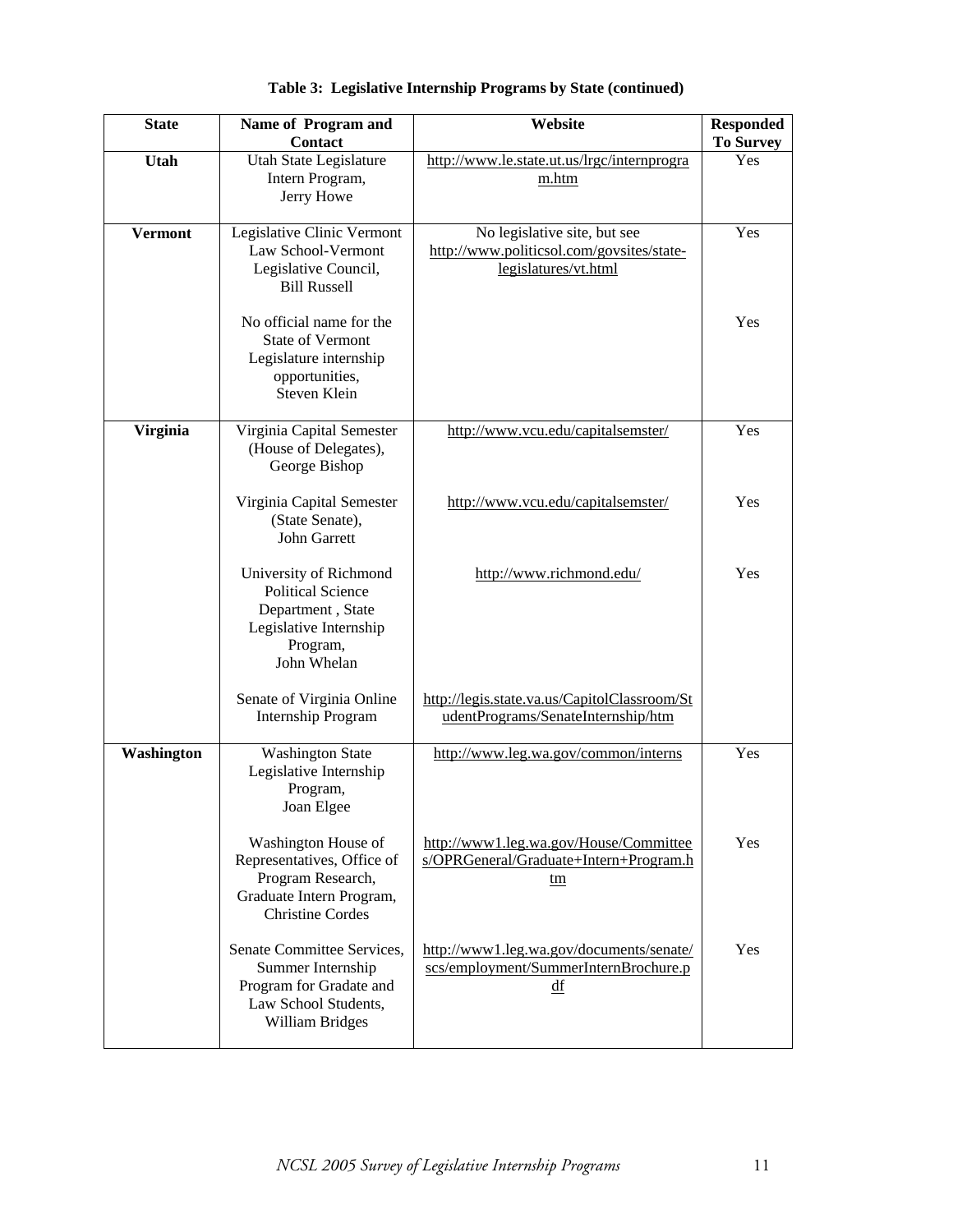| <b>State</b>         | Name of Program and<br>Contact                                                                  | Website                                                                 | <b>Responded</b><br><b>To Survey</b> |
|----------------------|-------------------------------------------------------------------------------------------------|-------------------------------------------------------------------------|--------------------------------------|
| <b>West Virginia</b> | <b>Judith Herndon Fellows</b><br>Program,<br>Sammy Gray                                         | http://www.legislstate.wv.us./Educational/I<br>nternship/Internship.htm | Yes                                  |
|                      | Robert W. Burk, Jr. Student<br>Intern Program,<br>Sammy Gray                                    |                                                                         | Yes                                  |
|                      | Frasure-Singleton<br>Legislative Program,<br>Sammy Gray                                         |                                                                         | Yes                                  |
|                      | Legislative Information<br>Journalism Internship,<br>Sammy Gray                                 |                                                                         | Yes                                  |
|                      | <b>Walter Rollins Scholars</b><br>Program,<br>Sammy Gray                                        |                                                                         | Yes                                  |
|                      | Rollins Scholar and Burke<br>Graduate Internships,<br>Sara DeBarr                               |                                                                         | Yes                                  |
| <b>Wisconsin</b>     | University of Wisconsin-<br>Madison Legislative<br>Internship Program,<br>Kerry Niemcek-Druecke | http://www.polisci.wisc.edu/undergrads/ad<br>visor/internships/         | Yes                                  |
| Wyoming              | Wyoming Legislative<br>Internship Program,<br>Wendy Madsen                                      | http://legisweb.stte.wy.us/leginfo/InternPro<br>gram/InternProgram.htm  | Yes                                  |

#### **Table 3: Legislative Internship Programs by State (continued)**

# **Source of Interns for Legislative Internship Programs**

The interns in our program come from:

- A single university, college or school
- Multiple campuses within a same university
- Multiple universities, colleges, or schools

Single university, college or school internships are frequently those from specific universitysponsored internship programs, such as those reported by the University of Houston, the University of Wisconsin-Madison, University of Richmond, Ohio State University Moritz College of Law, Colorado State University, Vermont Law School, University of Delaware, and the Illinois Legislative Staff Intern Program for graduate students enrolled at the University of Illinois at Springfield. But some single university-sponsored internship programs are also open to students at other universities, such as the Texas Southern University sponsored Texas Legislative Internship Program, and the Virginia Capital Semester Program operated by Virginia Commonwealth University that is open to all undergraduate students from accredited colleges and universities, both public and private, in all fifty states. The North Carolina Legislative Intern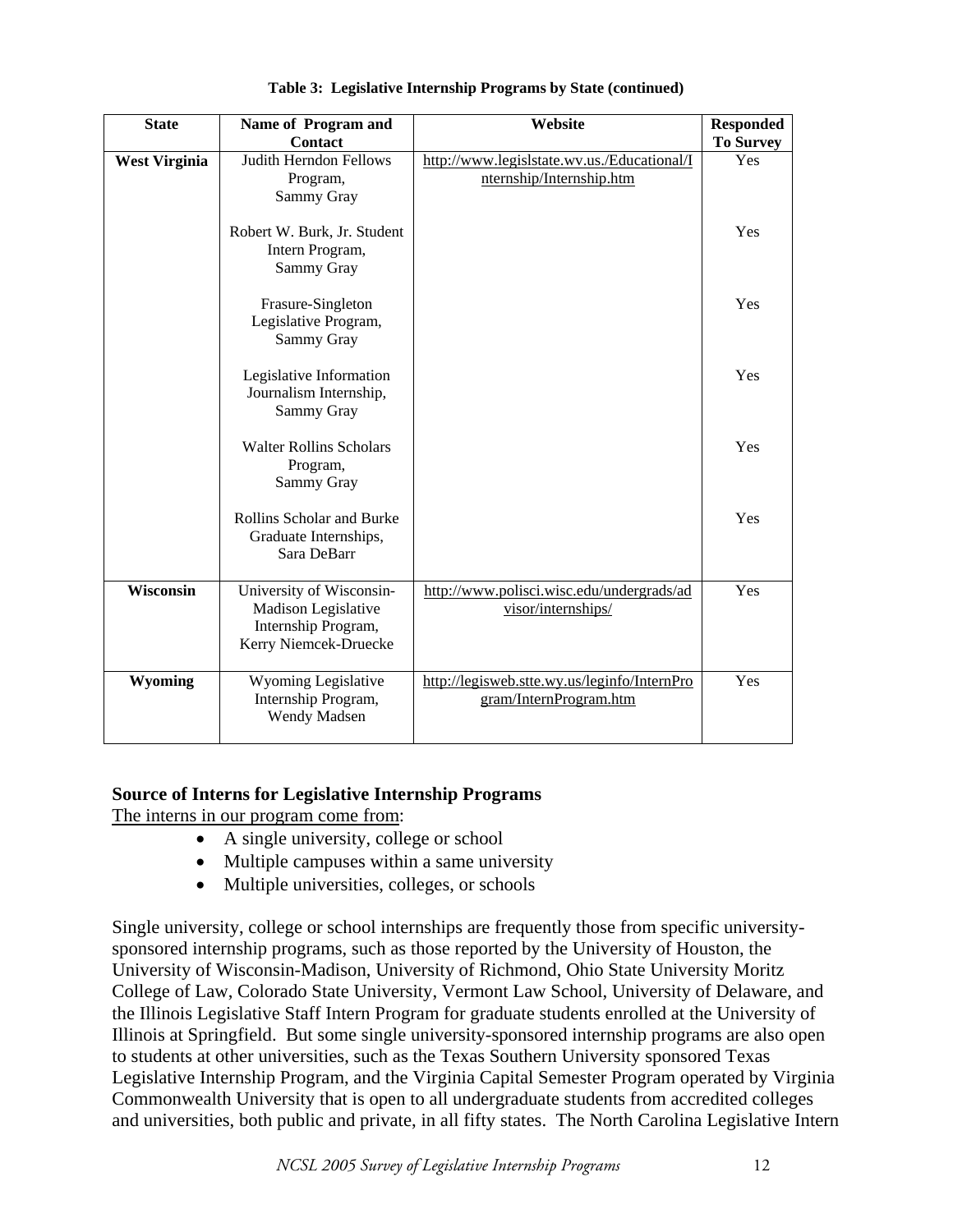Program is limited to students enrolled at four-year granting colleges and universities within North Carolina, but conducted by North Carolina State University under the authority of the North Carolina General Assembly.<sup>[13](#page-12-0)</sup> It coexists with other graduate and undergraduate internship programs conducted by the Assembly that are open to students at all universities and colleges. There are undoubtedly many additional single university or college programs that did not report through the survey. One example is the University of Nevada, Las Vegas (UNLV) program of legislative internships with the Nevada Legislature every two years.<sup>[14](#page-12-1)</sup> Another is the University of Minnesota's Legislative Internship Program offered through the Department of Women's Studies.<sup>[15](#page-12-2)</sup>

Examples of multiple campus programs within a same university include the UC Scholars, California graduate and undergraduate programs offered through the University of California Sacramento (UCCS) with campus contacts at the University of California at Berkeley, Davis, Irvine, Los Angeles, Merced, Riverside, San Diego, Santa Barbara, and Santa Cruz. And Rutgers, the State University of New Jersey, similarly administers the New Jersey Assembly Henry J. Raimondo Legislative Fellows Program, with graduate students on the New Brunswick, Camden and Newark campuses eligible. Similarly, the State Legislative Intern Program with the Hawaii State Legislature is sponsored by the University of Hawaii, and eligible students come from several of its campuses.

Internship programs available to students at multiple universities, colleges and schools constitute the large majority of internship programs reporting. These programs are often, but not always, operated by an office or agency within the state legislature. For example, the New York State Assembly Undergraduate Internship reported by the NYS Assembly and the NYS Senate Session Assistants Program reported by the NYS Senate had both their programs reflected and identified through various New York colleges and universities, including the State University of New York (SUNY) at Oneonta, <sup>[16](#page-12-3)</sup> and SUNY at Brockport, <sup>[17](#page-12-4)</sup> as well as SUNY at Albany.<sup>[18](#page-12-5)</sup> The Georgia Legislative Internship Program, operated by the University of Georgia's Carl Vinson Institute, had internships available for all four-year, public and private school students in Georgia. Tennessee Tech University indicates on its website the name of the university official who directs the Legislative Internship Program for its students,<sup>[19](#page-12-6)</sup> but the referenced program is part of the Tennessee Legislative Intern Program reported by the state legislature. The University of Tennessee at Chattanooga similarly offers internships to its students in the same Tennessee Legislative Intern Program.<sup>[20](#page-12-7)</sup> Likewise, the University of Wyoming referenced internships in the Wyoming State Legislature<sup>[21](#page-12-8)</sup> is the opposite face of the same coin—the internship program reported by the Wyoming State Legislature in the survey. The Idaho State Legislative Internship Program, on the other hand, identified on the Boise State University Department of Political Science website as one where its students are involved,<sup>[22](#page-12-9)</sup> participates in the internship program reported by the Legislative Services Office of the Idaho Legislature, with the program having no official name or mention on the Idaho Legislative website. Likewise, the Missouri Legislature

<span id="page-12-1"></span>

<span id="page-12-2"></span>

<span id="page-12-3"></span>

<span id="page-12-4"></span>

<span id="page-12-0"></span><sup>&</sup>lt;sup>13</sup><br> [http://www2.chass.ncsu.edu/aomp/legislative\\_intern.html](http://www2.chass.ncsu.edu/aomp/legislative_intern.html) accessed 29 September 2005.<br>
<sup>14</sup><br>
http://magazine.unlv.edu/Issues/Winter05/studentsHelp.html accessed 16 January 2006.<br>
<sup>15</sup><br>
http://www.oneonta.edu/academics

<span id="page-12-6"></span><span id="page-12-5"></span>

<span id="page-12-8"></span><span id="page-12-7"></span><sup>&</sup>lt;sup>20</sup> http://www.utc.edu/Academic/PoltiicalScience/internships.php accessed 14 January 2006.<br><sup>21</sup> http://uwadmnweb.uwyo.edu/pols/interns.asp accessed 14 January 2006.<br><sup>22</sup> <http://polisci/boisestate.edu/Internships/> accessed

<span id="page-12-9"></span>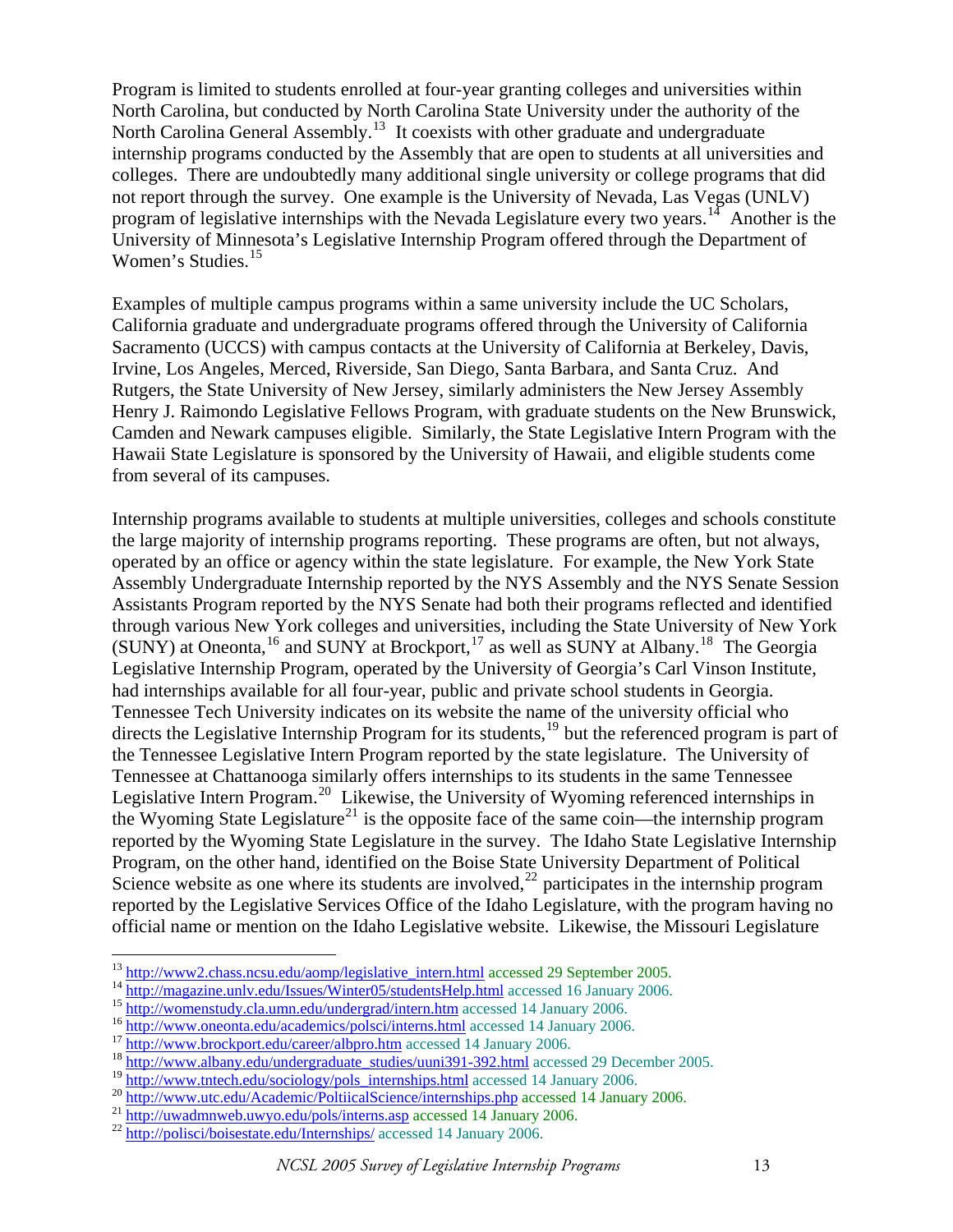internship program reported by the Missouri Legislature has no official name or website, but it is referred to as the Legislative Internship Program on the website of the Missouri State University.<sup>[23](#page-13-0)</sup> It is apparent that the same internship can be viewed quite differently by the state legislature on the one hand, and the participating college or university on the other, and perhaps viewed differently yet by the student-interns themselves.

An additional variation of programs available to students at multiple schools is the Alaska Universities Legislative Internship Program not reported in the survey, for instance, that is jointly administered by the Legislative Council of the Alaska State Legislature and representatives of five universities—the University of Alaska Anchorage (UAA), the University of Alaska Fairbanks (UAF), the University of Alaska Southeast (UAS), Alaska Pacific University (UPU) and the University of Utah (UU), with UAS in Juneau having primary responsibility for the academic administration of the program.<sup>[24](#page-13-1)</sup>

Every effort has been made in this report not to double-count any reported programs, notwithstanding the sometimes differing legislative, academic and other reflections of these programs.

| <b>Source of Interns</b>                       | <b>Number of Programs</b> | <b>Percentage of Programs</b> |
|------------------------------------------------|---------------------------|-------------------------------|
| A single university, college,<br>or school     | 7                         | 10.6                          |
| Multiple campuses with the same<br>university  | 4                         | 6.1                           |
| Multiple universities, colleges, or<br>schools | 55                        | 83.3                          |
| <b>Total programs</b>                          | 66                        | 100                           |

**Table 4 The source of interns for reported state legislative internship programs** 

# **Public and Private College and University Participation in Legislative Internships**  Please list the universities, colleges or schools participating in the internship program.

Respondent answers to this question mirrored many of the distinctions discussed above, but they also reflected the degree with which public and private, two-year and four-year, institutions of higher learning inside the state or outside the state had a desire or interest to participate in a specific internship program, or their students wished to participate in such an internship program. While many state legislative sponsored internships for undergraduate and graduate students drew their interns from public and private colleges and universities across the nation (and sometimes outside of the U.S as well), many legislatures placed some restrictions upon student eligibility. Often interns are drawn solely from schools within the specific state, or drawn from only public schools within the state. Other programs recruit only from named public colleges or universities, such as the state universities, but often from their many campuses.

<span id="page-13-0"></span> $\overline{a}$ <sup>23</sup> http://careercenter.missouristate.edu/Students/Internshp/LegislativeInern.htm accessed 14 January 2006.<br><sup>24</sup> <http://www.uas.alaska.edu/internprogram/faq.html> accessed 14 January 2006.

<span id="page-13-1"></span>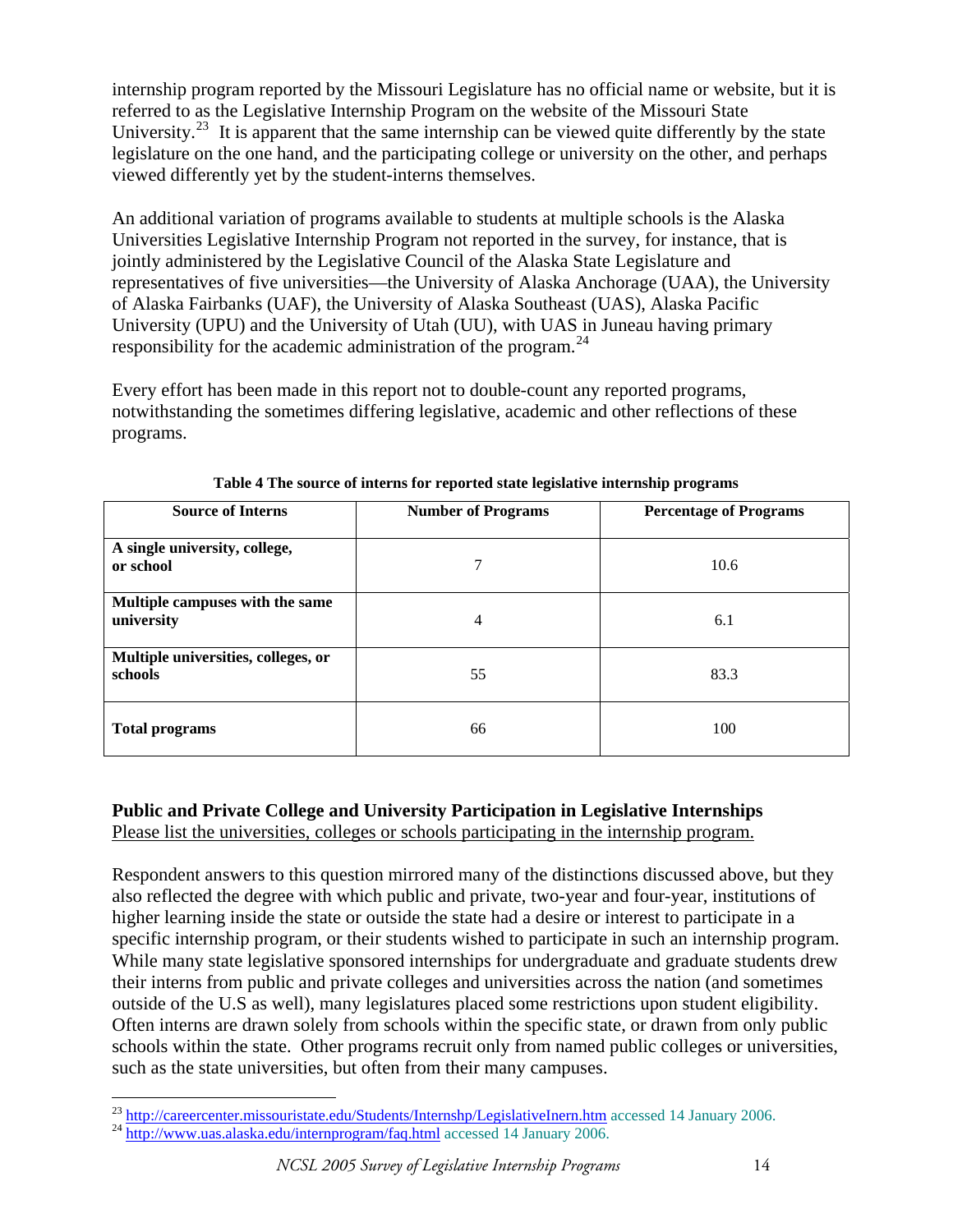The following examples illustrate the variety of limitations in place, even where available internship programs for students at multiple universities, colleges and schools constitute the majority of internship programs reporting. The Connecticut Legislative Intern Program involved undergraduate students who attended two and four-year institutions of higher education in Connecticut and state residents who attended out-of-state colleges.<sup>[25](#page-14-0)</sup> The Florida House Legislative Intern Program is limited to students in Florida schools, and the Florida State Senate Internship Program is limited to those students enrolled in a public Florida university, but the Florida Office of Program Policy Analysis and Government Accountability is open to graduate students nationwide. The Georgia Legislative Internship Program recruited from both public and private four-year universities and colleges throughout Georgia. Indiana internship participants came from colleges or universities in Indiana or, alternatively, interns were Indiana residents. Programs that recruit interns from public and private colleges and universities within the state include the Kansas Legislative Intern Program, the Kentucky Legislative Research Commission Intern Program, the Maryland General Assembly Intern Program, the Michigan Legislative Service Bureau Legislative Intern Program, the Missouri General Assembly internship opportunities, the South Dakota Legislative Intern Program, and the Judith Herndon Fellows Program in the West Virginia Legislature. Among several programs, the Maryland General Assembly Intern Program has strong community college student participation.

#### **Placement Locations for Interns**

For what offices does your internship provide interns?

Interns were assigned to both state legislators and to nonpartisan and partisan offices within the state legislatures. Many of the survey responses from legislatures indicated that their programs covered the entire legislative institution, including elected members in both chambers and staff agencies—nonpartisan and/or partisan. Examples include the Alabama Capital Intern Program, the Arizona Legislative Internship Program in the House of Representatives, the UC Scholar Interns in California, the internship program of the Idaho Legislature, the Massachusetts Legislative Internship Program, the internship program of the Missouri Legislature, the Moritz College of Law Legislation Clinic at Ohio State University, the University of Houston internship program, the Washington State Legislative Internship Program, and the Judith Herndon Fellows Program in the West Virginia Legislature.

Other programs covered legislator offices in only a single chamber, such as the Jesse Marvin Unruh Assembly Fellowship Program and the Senate Fellows Program in California, the Indiana House of Republican Internship Program, the Minnesota State Senate Intern Program, the New York State Senate Undergraduate Session Assistants Program, North Carolina House of Representatives Legislative Internship Program, and the North Carolina House of Representatives Intern Program.

Internships covering only nonpartisan legislative staff agencies or offices included the Colorado General Assembly Office of Legislative Legal Services Internship Program, Florida OPPAGA Summer Internship Program, Florida Senate Internship Program, Kentucky Legislative Research Commission Intern Program, Michigan Legislative Research Bureau Legislative Intern Program, Legislative Internship Program in North Dakota, graduate and undergraduate Legislative Office

<span id="page-14-0"></span> $\overline{a}$ <sup>25</sup> <http://www.cga.ct.gov/isc/>accessed 29 September 2005.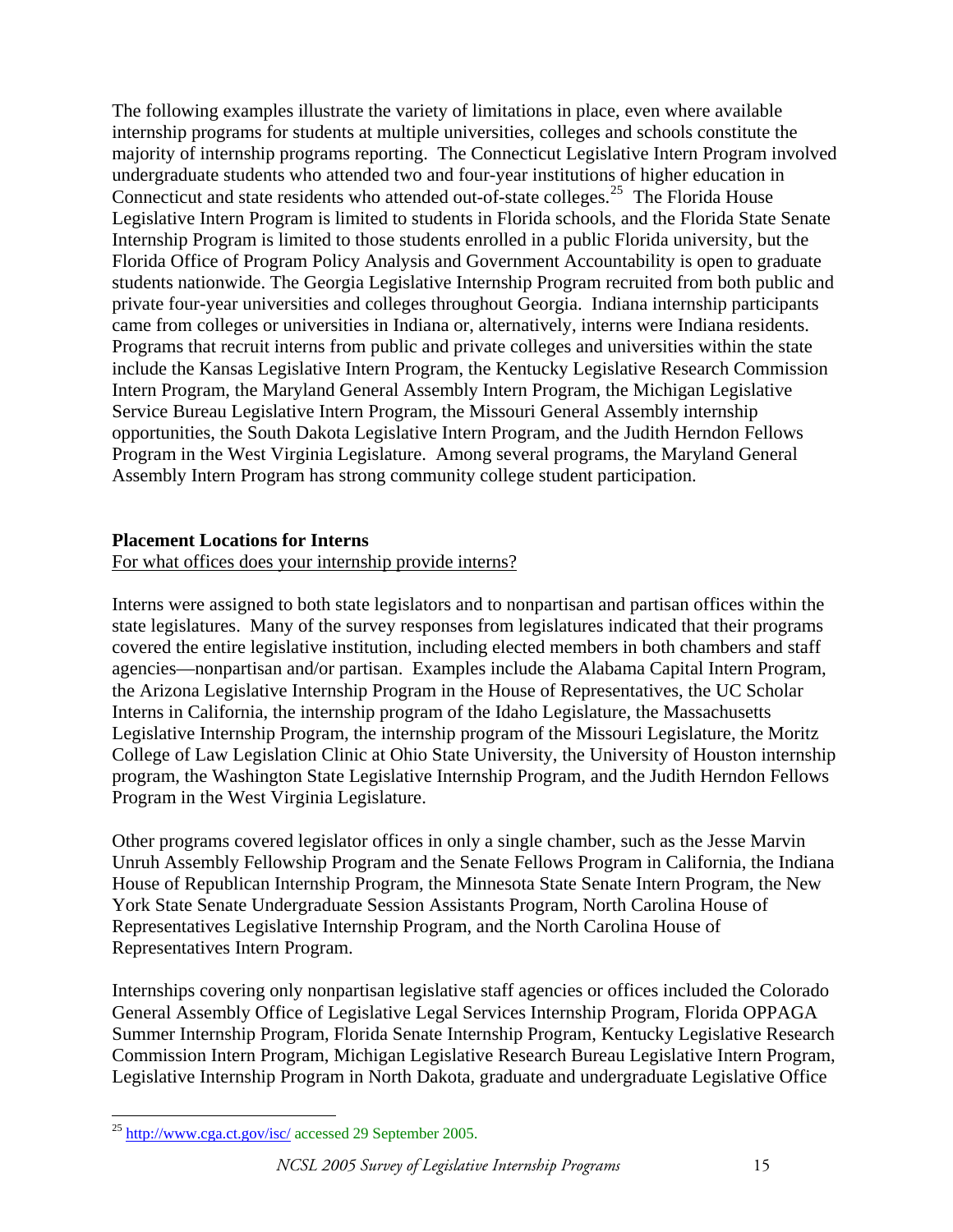for Research Liaison Internship Programs in Pennsylvania, Legislative Clinic Vermont Law School-Vermont Legislative Council, undergraduate internship opportunities with the Vermont Legislature, Washington House of Representatives Office of Program Research Graduate Intern Program, Washington Senate Committee Services Summer Internship Program for Graduate and Law School Students, and the Legislative Information Journalism Internship in the West Virginia Legislature.

While there were no survey-reported internships covering only partisan legislative staff offices, such offices were covered in the Colorado State University Internship Program, Florida House of Representatives Legislative Intern Program, Illinois Legislative Staff Intern Program, Indiana House Democratic Internship Program, Indiana Senate Democrat Legislative Internship, Indiana Senate Republican Legislative Internship, Iowa Legislative Intern Program, internship program in Maine, Henry J. Raimondo Legislative Fellows Program in New Jersey, New York State Assembly Undergraduate Internship, New York State Senate Legislative Fellows Program, Oklahoma State Senate Intern Program, Pennsylvania House of Representatives Archival Internship,[26](#page-15-0) West Virginia Robert W. Burk, Jr. Student Intern Program, Walter Rollins Scholars Program in the West Virginia Senate, and Rollins Scholar and Burke Graduate Internships in the West Virginia House of Delegates.

| Level of<br><b>Internship</b><br><b>Program</b> | <b>Number</b><br>оf<br>programs<br>reporting | <b>Interns</b><br>Assigned to<br>House<br><b>Members</b> | <b>Interns</b><br><b>Assigned to</b><br><b>Senators</b> | <b>Interns</b><br><b>Assigned to</b><br><b>Nonpartisan</b><br>Legislative<br><b>Staff Agencies</b><br>or Offices | <b>Interns</b><br><b>Assigned to</b><br><b>Partisan</b><br>Legislative<br><b>Staff Offices</b> |
|-------------------------------------------------|----------------------------------------------|----------------------------------------------------------|---------------------------------------------------------|------------------------------------------------------------------------------------------------------------------|------------------------------------------------------------------------------------------------|
| <b>High School</b><br><b>Programs</b>           |                                              |                                                          |                                                         |                                                                                                                  |                                                                                                |
| Undergraduate<br><b>Programs</b>                | 42                                           | 30                                                       | 32                                                      | 21                                                                                                               | 17                                                                                             |
| <b>Graduate</b><br><b>Programs</b>              | 23                                           | 8                                                        | 7                                                       | 17                                                                                                               | 10                                                                                             |
| <b>All Internship</b><br><b>Programs</b>        | 66                                           | 39                                                       | 40                                                      | 38                                                                                                               | 27                                                                                             |

| Table 5: For what offices does your program provide interns? (Responses |
|-------------------------------------------------------------------------|
| based upon the number of programs)                                      |

There were some differences regarding offices to which interns are assigned, on the basis of the educational level of program. Examining the program responses on the basis of the percentage of the programs where interns were assigned to house members, senators, nonpartisan legislative staff offices, and partisan legislative staff offices, it is apparent that undergraduate internship programs are more likely to have interns assigned to elected legislators than are graduate internship programs. Correspondingly, nonpartisan legislative staff agencies and offices are more likely to be the beneficiaries of graduate internship programs, with 73.9 percent of graduate intern programs placing interns in these offices. Table 6 below illustrates these findings.

<span id="page-15-0"></span><sup>&</sup>lt;sup>26</sup> <http://www.legis.state.pa.us/cfdocs/bmc/archiaval.cfm> accessed 14 January 2006.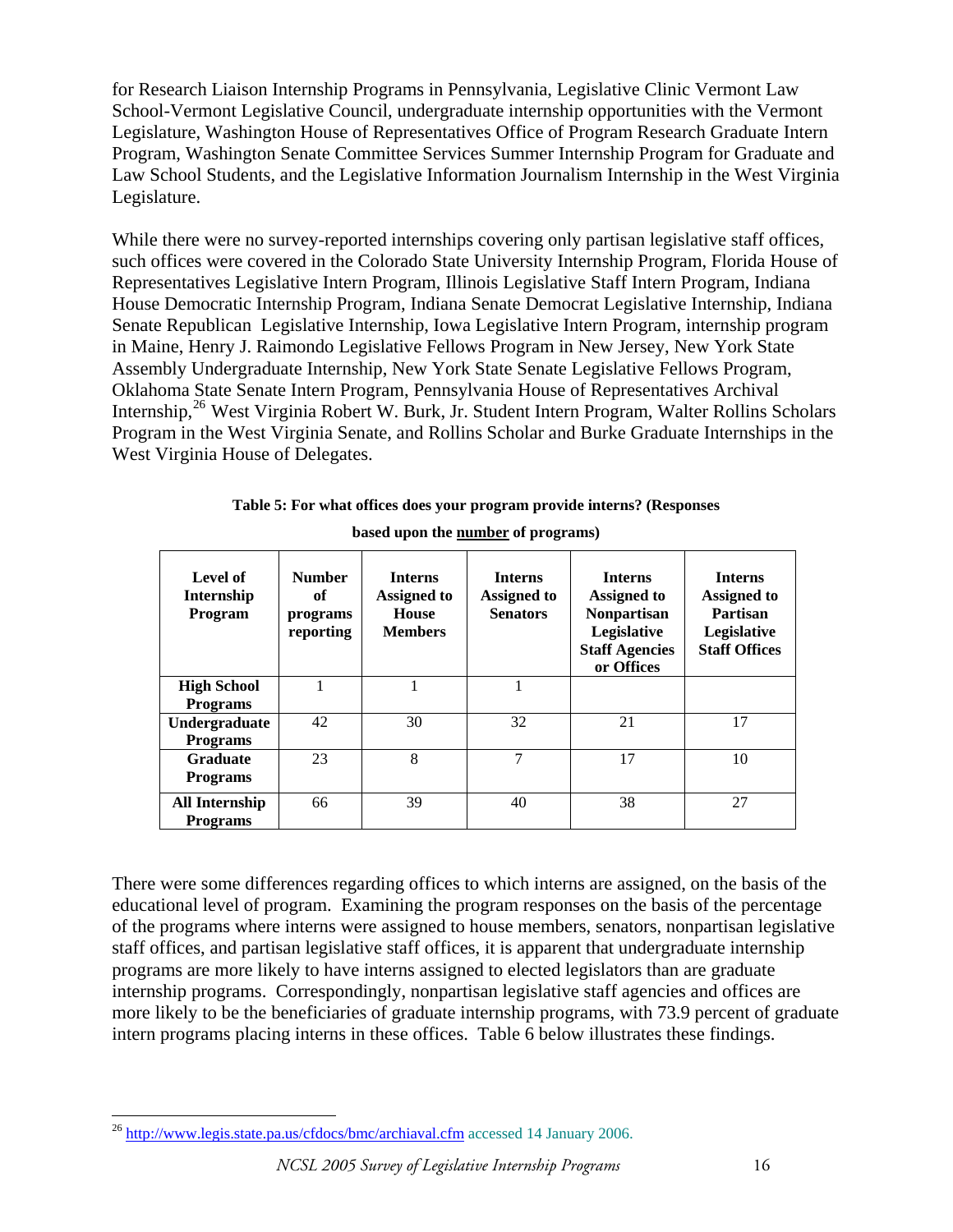| Table 6: For what offices does your program provide interns? (Responses |  |  |
|-------------------------------------------------------------------------|--|--|
|-------------------------------------------------------------------------|--|--|

| Level of<br>Internship<br><b>Program</b> | Percentage<br>оf<br>programs<br>reporting | <b>Interns</b><br>Assigned to<br><b>House</b><br><b>Members</b> | <b>Interns</b><br>Assigned to<br><b>Senators</b> | <b>Interns</b><br><b>Assigned to</b><br><b>Nonpartisan</b><br>Legislative<br><b>Staff Agencies</b><br>or Offices | <b>Interns</b><br>Assigned to<br>Partisan<br>Legislative<br><b>Staff Offices</b> |
|------------------------------------------|-------------------------------------------|-----------------------------------------------------------------|--------------------------------------------------|------------------------------------------------------------------------------------------------------------------|----------------------------------------------------------------------------------|
| <b>High School</b>                       | 1.5                                       | 100                                                             | 100                                              |                                                                                                                  |                                                                                  |
| <b>Programs</b>                          |                                           |                                                                 |                                                  |                                                                                                                  |                                                                                  |
| Undergraduate                            | 63.6                                      | 71.4                                                            | 76.2                                             | 50.0                                                                                                             | 40.5                                                                             |
| <b>Programs</b>                          |                                           |                                                                 |                                                  |                                                                                                                  |                                                                                  |
| <b>Graduate</b>                          | 34.8                                      | 34.8                                                            | 30.4                                             | 73.9                                                                                                             | 43.8                                                                             |
| <b>Programs</b>                          |                                           |                                                                 |                                                  |                                                                                                                  |                                                                                  |
| All Internship                           | 100                                       | 59.1                                                            | 60.6                                             | 57.6                                                                                                             | 40.9                                                                             |
| <b>Programs</b>                          |                                           |                                                                 |                                                  |                                                                                                                  |                                                                                  |

**based upon the percentage of programs)** 

# **Management of Legislative Internship Programs**

Who primarily manages your legislative internship program?

Legislative internship programs are managed by one or more legislative staff persons, by faculty or other university managers, or some combination of legislative staff and faculty (for instance, a retired professor and legislative staff). Those assigned these management functions possess job labels of many varieties, with terms like "director," "professor," "attorney," "secretary," "clerk" or "deputy clerk," "analyst," "fiscal officer," and "lecturer," as well as "coordinator" in their formal titles. Such variety corresponds with the internship management functions occurring in numerous units within a legislative or educational institution, often overlapping with or being assigned in addition to other substantive functions to the individuals and offices involved.

Within higher education institutions there are several examples. The University of Houston, through its Center for Public Policy, manages a Local Government Internship Program that includes state and federal offices in the Houston area. This program handles placement of students in the district offices of Texas state legislators. The University also participates in the Texas Legislative Internship Program (TLIP) sponsored by the office of State Senator Rodney Ellis and coordinated by Texas Southern University's Mickey Leland Center, providing both undergraduate and graduate students the opportunity to serve as interns in the Texas Legislature and various Texas agencies, and with several other internship programs beyond state legislatures.[27](#page-16-0) The Ohio State University Moritz College of Law manages its own internships through placement of second and third-year law students as a part of its "Legislation Clinic." The Clinic Director and Staff Attorney have placed students with the Ohio Legislative Service Commission, leadership caucuses, and individual members of the Ohio General Assembly, as well as with other state agencies.<sup>[28](#page-16-1)</sup> The Institute for Public Administration at the University of Delaware, in conjunction with the College of Human Services, Education & Public Policy, operates the Legislative Fellows Program for graduate students in that state.<sup>[29](#page-16-2)</sup>

<span id="page-16-0"></span> $^{27}$  http://www.uh.edu/cpp/internships.htm accessed 28 December 2005.

<span id="page-16-1"></span><sup>&</sup>lt;sup>28</sup> <http://www.moritzlaw.osu.edu/legisclinic/geninfo.html>accessed 29 September 2005.

<span id="page-16-2"></span><sup>29</sup> <http://www.ipa.udel.edu/legfellows/> accessed 29 September 2005.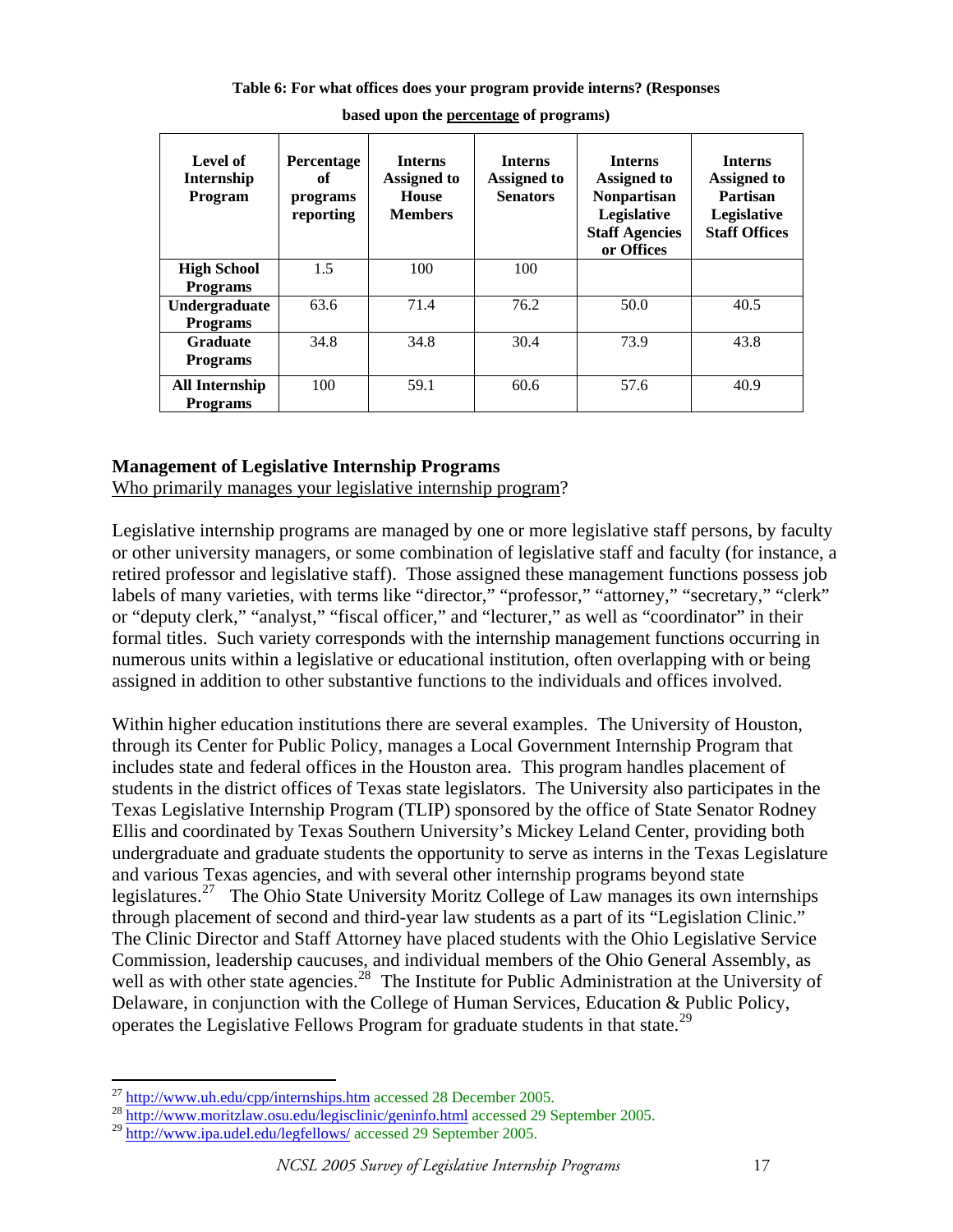Internship programs managed and operated by the legislatures or one of their staff agencies also exhibited variation in the nature of the assigned management responsibilities in working with colleges and students. The Ohio Legislative Service Commission (LSC), for example, sponsored thirteen-month internships for recent college graduates with the LSC as well as the majority and minority caucuses where there was little involvement from academic institutions. On the other hand, the Oregon Legislative Intern Coordinator, who served as liaison with Oregon college and university academic departments, made the arrangements for work space and services to legislators for interns, but the recruitment procedures, academic requirements, evaluation, and the awarding of academic credit were the responsibility of the particular higher education institution.<sup>[30](#page-17-0)</sup> Yet other state legislatures that operated internship programs did so with a legislative and staff role that was stronger. The Utah Legislature Intern Coordinator, for instance, served as liaison with Utah colleges and universities, but also made the assignments for interns under direction of the chamber leaders.

The University of Wisconsin at Madison, Political Science Department "intern coordinator" fundamentally assumed the activities of gathering voluntary or internship opportunities for students with individual members of the Wisconsin State Senate and Assembly. These internships varied greatly from member to member in terms of functions and responsibilities, and they were unpaid, but the intern did receive academic credit for the internship.<sup>[31](#page-17-1)</sup> Similarly, the University of Pittsburgh, through its Institute of Politics and Department of Political Science, placed undergraduate students in its unpaid Legislator for a Day Program where students spent one day in the Capitol and one day in the district office of selected Pennsylvania legislators. Yet it also cooperated with the Pennsylvania House of Representatives Bipartisan Management Committee Fellowship Coordinator, to secure paid fellowships for its students.<sup>[32](#page-17-2)</sup> Internships developed by institutions of higher education, or simply by students themselves, have often been viewed as solely arrangements between interns and individual legislators, with little involvement from intern coordinators. The Minnesota Senate Internship Program, for example, did not have the Senate Intern Coordinator playing a role in the evaluation process for interns.<sup>[33](#page-17-3)</sup>

The survey responses exhibited a majority of undergraduate programs being managed by one or more legislative staff people, with faculty or university managers having much lesser management responsibilities, although still some role in a minority of the responses. Responding graduate programs also generally had a legislative staff person with management responsibilities, but such an individual more often worked jointly or in conjunction with university personnel, in comparison with undergraduate programs. These results likely reflected the greater survey participation on the part of legislative staff over university staff in responding to the questionnaire. In a few cases the legislative staff person was assisted in the legislature by parttime staff, session aides, or had other help from individuals in both chambers where the program covered both chambers. For graduate internship programs there was more likely to be university involvement in some management functions.

<span id="page-17-2"></span><span id="page-17-1"></span>

<span id="page-17-0"></span><sup>&</sup>lt;sup>30</sup> <http://www.leg.state.or.us/capinfo/intern.html>accessed 29 September 2005.<br><sup>31</sup> <http://polisci.wisc.edu/undergrads/advisor/>accessed 29 September 2005.<br><sup>32</sup> [http://www.pitt.edu/~iop/internships.htm](http://www.pitt.edu/%7Eiop/internships.htm) accessed 7 January

<span id="page-17-3"></span>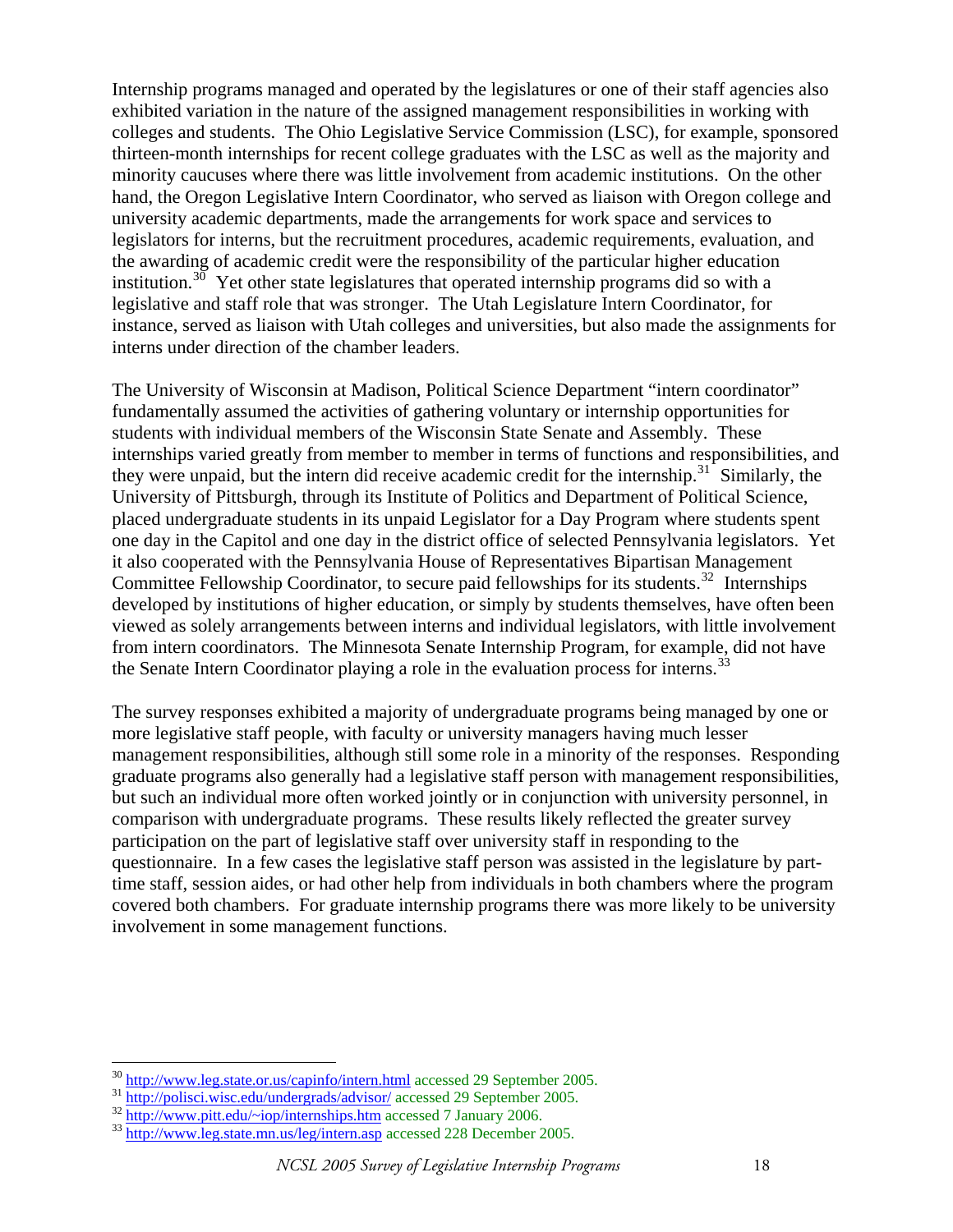| <b>How Is Program</b> | <b>High School</b> | 42 College      | 23 Graduate     | 66 Total        |
|-----------------------|--------------------|-----------------|-----------------|-----------------|
| <b>Managed?</b>       | <b>Programs</b>    | <b>Programs</b> | <b>Programs</b> | <b>Programs</b> |
| By a legislative      | $1(100\%)$         | 29 (69.0%)      | $10(43.5\%)$    | $40(60.6\%)$    |
| staff person or       |                    |                 |                 |                 |
| people                |                    |                 |                 |                 |
| By a faculty          |                    | 6(14.3%)        | 5(21.7%)        | 11(16.7%)       |
| member or other       |                    |                 |                 |                 |
| university manager    |                    |                 |                 |                 |
| By a combination      |                    | 7(16.7%)        | 8 (34.8%)       | 15 (22.7%)      |
| of one or more        |                    |                 |                 |                 |
| legislative staff and |                    |                 |                 |                 |
| one or more           |                    |                 |                 |                 |
| university            |                    |                 |                 |                 |
| managers              |                    |                 |                 |                 |
| Total programs        | $1(100\%)$         | 42 (100%)       | 23 (100%)       | 66 (100%)       |

**Table 7: Who primarily managers your legislative internship program?** 

# **Human Resources Required to Manage Legislative Internship Programs**

During the legislative session (or other periods when interns are working) what proportion of the legislative staff manager's time is devoted to the internship program?

During the legislative session (or other periods when interns are working) what proportion of the faculty or other university manager's time is devoted to the internship program?

During the legislative session, or during other periods when the interns were working, some portion of one or more manager's time was taken in the performance of responsibilities associated with the internships. To better comprehend the amount of time commitment for internship programs, survey respondents were asked what proportion of both the legislative manager's time and the university manager's time is devoted to the internship. Both in establishing and operating internship programs, personnel requirements were used to assess the costs of internship programs. Survey results below in Table 8 illustrate that nearly half the internship programs required one day or less per week on the part of both the legislative and university managers. Crosstabulation of this data with the size or number of internships offered within an internship program confirmed that the larger the number of interns in the program the more likely will be the time commitment for a legislative manager spending more than one day per week managing the program. For example, seven of the 15 programs that reported more than 50 intern positions annually required the services of an almost full-time legislative manager. However, there was no such clear relationship for university managers in terms of the number of interns annually.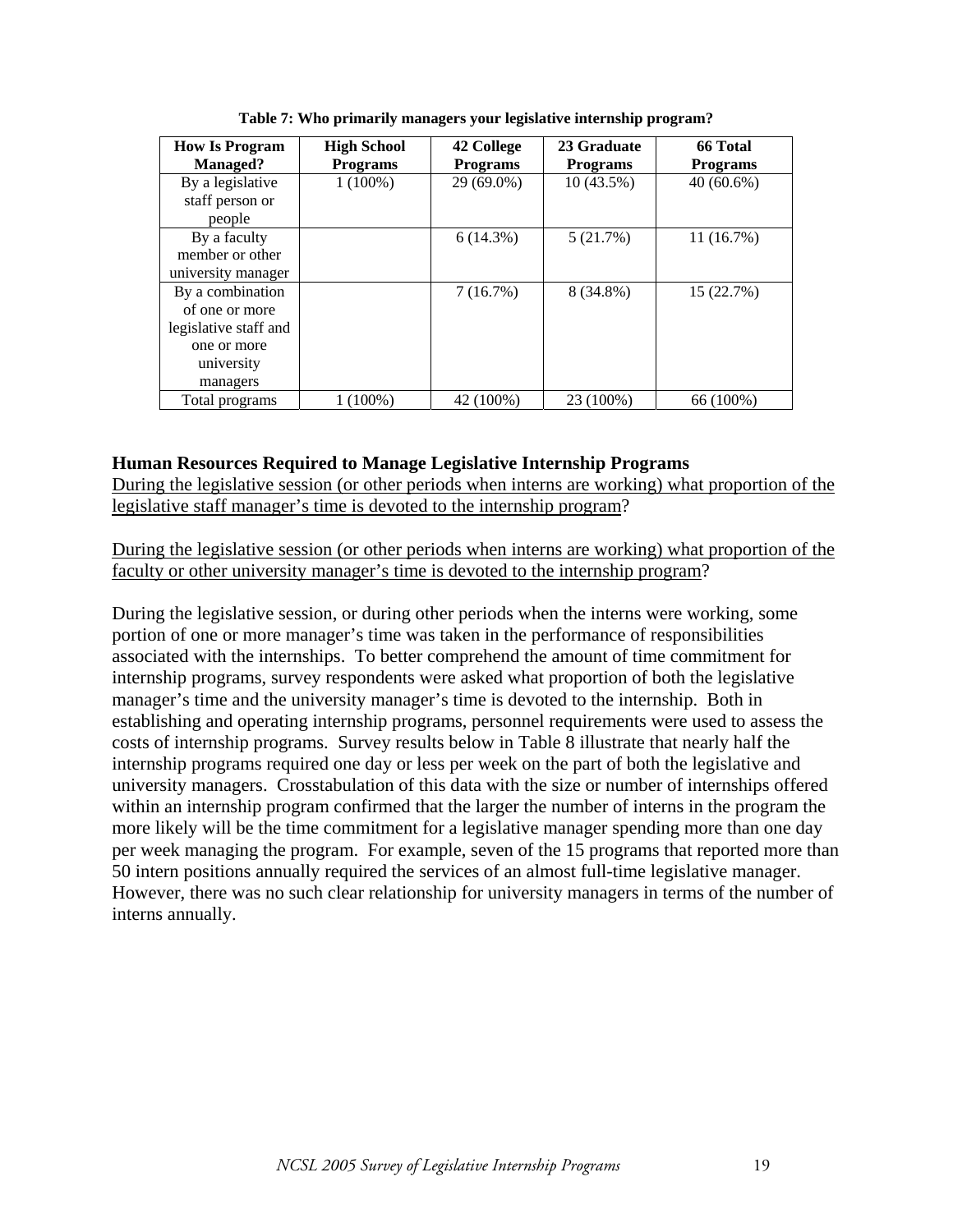#### **Table 8: During the legislative session (or other periods when interns are work) what proportion of the legislative manager's time, or the faculty or university manager's time, is devoted to the internship program?**

| Amount of<br><b>Time Spent</b>                      | <b>Legislative</b><br><b>Manager</b><br><b>Frequency of</b><br><b>Time Spent</b> | Legislative<br><b>Manager</b><br><b>Percentage for</b><br><b>Each Frequency</b> | University<br><b>Manager</b><br><b>Frequency of</b><br><b>Time Spent</b> | <b>University</b><br><b>Manger</b><br>Percentage for<br><b>Each Frequency</b> |
|-----------------------------------------------------|----------------------------------------------------------------------------------|---------------------------------------------------------------------------------|--------------------------------------------------------------------------|-------------------------------------------------------------------------------|
| One day or less<br>per week (20%)                   | 31                                                                               | 47%                                                                             | 14                                                                       | 48.3%                                                                         |
| Between one and<br>two days per<br>week (20-40%)    | 8                                                                                | 12.1%                                                                           | 6                                                                        | 20.7%                                                                         |
| Between two and<br>three days per<br>week (40-60%)  | 4                                                                                | 6.1%                                                                            | 7                                                                        | 24.1%                                                                         |
| Between three<br>and four days per<br>week (60-80%) |                                                                                  | 1.5%                                                                            |                                                                          | 3.4%                                                                          |
| Almost full-time                                    | 13                                                                               | 19.7%                                                                           | 1                                                                        | 3.4%                                                                          |
| <b>Total Programs</b>                               | 57                                                                               | 100%                                                                            | 29                                                                       | 100%                                                                          |

# **Placement of Interns and Coordination of Their Work**

Who is responsible for placing interns in their offices and coordinating their work? (check all that apply)

Among the duties and responsibilities associated with internship programs were ones of placement of the interns in legislator or legislative staff offices, and coordinating and/or supervising the work of interns. These duties were undertaken by legislators, or legislative staff, by faculty or university managers, or some combination of these individuals.

The Alaska Universities Legislative Internship Program did not have the university place interns in legislator offices, but rather acted as a facilitator to bring university-selected interns and legislators together where the interns themselves secured placement; the university, the legislator, and the intern then signed an internship contract which is a mutual agreement between the three parties.[34](#page-19-0) In Connecticut the Committee on Legislative Staff Internships interviewed candidates and selected those to serve.<sup>[35](#page-19-1)</sup> The Connecticut Legislative Internship Program Director had the day-to-day contact with interns, planned and implemented the academic components of the program, and monitored intern performance. In other states like Georgia the state program director had been appointed from the academic community to head a process within the Carl Vinson Institute of Government at the University of Georgia that coordinated the selection of candidates; this same Institute also assisted members of the Georgia General

<span id="page-19-0"></span><sup>&</sup>lt;sup>34</sup> <http://www.uas.alaska.edu/internprogram/faq.html> accessed 14 January 2006. Also see "Information for Applicants and Participants: The Alaska Universities Legislative Internship Program" for January-May, 2006 by Clive S. Thomas, August 1, 2005.

<span id="page-19-1"></span><sup>35</sup> <http://www.cga.ct.gov/isc/>accessed 29 September 2005.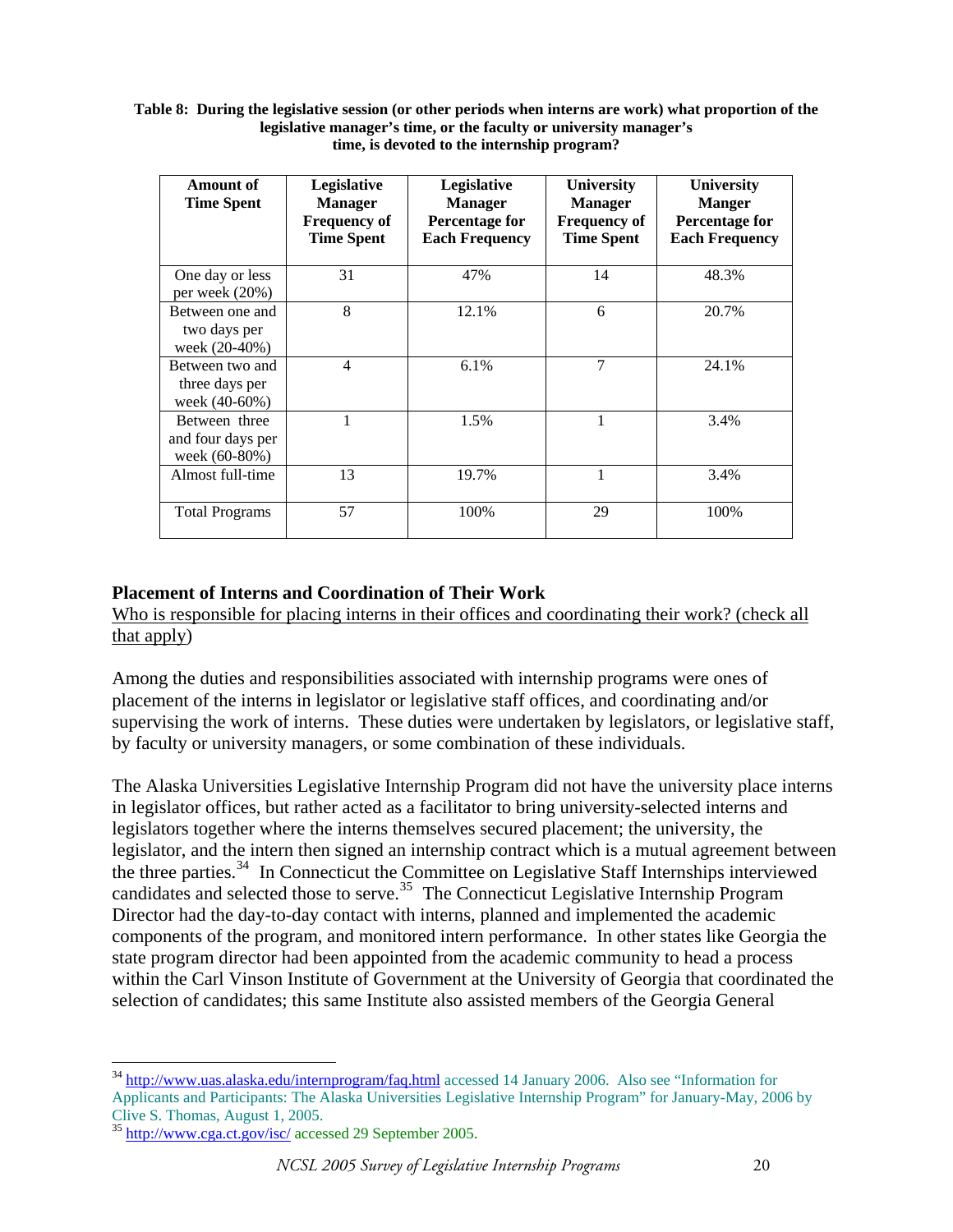Assembly acquire and enhance their knowledge and critical skills in governing the state.<sup>[36](#page-20-0)</sup> In some other states the responsibility for placement and coordination of intern work lies entirely with the legislature or chamber, such as with the New York State Assembly Intern Committee and the Intern Committee Director, or the New York State Senate Director of Student Programs for New York State Senate programs. The Kansas Legislative Intern Program has its intern coordinator assign each intern to a specific legislator.<sup>[37](#page-20-1)</sup> In South Dakota the leaders in the respective political caucuses in both chambers make the intern office assignments based upon requests from legislators. A similar situation exists in the Hawaii State Legislature where the Office of the Speaker of the House and the Office of the President of the State Senate make assignments to legislators.<sup>[38](#page-20-2)</sup> Yet in the Massachusetts Legislative Internship Program the intern director, faculty members, and others cooperate to make placements.

 While there are variations in programs regarding who places interns and coordinates the work of interns, the survey responses indicated a dominate role for the state legislative manager. For instance, 40 of the 55 programs reporting use of the legislative staff manager's time indicate that *only* the legislative staff manager places interns and coordinates work. But even in programs where there is substantial faculty or university manager time involvement, there is still a strong role for the legislative staff intern coordinator or manager in the placement and coordination of interns. As Table 9 below illustrates 83% of all internship programs have the legislative staff intern coordinator or manager at least partially responsible for these activities.

| Who is<br>responsible for<br>placing interns<br>and coordinating<br>work? | <b>High School</b><br><b>Program</b> | College<br><b>Programs</b> | <b>Graduate</b><br><b>Programs</b> | <b>Total</b><br><b>Programs</b> |
|---------------------------------------------------------------------------|--------------------------------------|----------------------------|------------------------------------|---------------------------------|
| A legislative staff<br>intern coordinator<br>or manager                   | $1(100\%)$                           | 35 (83.3%)                 | 19 (82.6%)                         | 55 (83.3%)                      |
| A faculty member<br>or other university<br>manager                        | $\theta$                             | $11(26.2\%)$               | 5(21.7%)                           | 16 (24.2%)                      |
| One or more<br>legislators                                                | $\theta$                             | $9(21.4\%)$                | $4(17.4\%)$                        | 13 (19.7%)                      |
| Others                                                                    | $\overline{0}$                       | 5(11.9%)                   | $1(4.3\%)$                         | $6(10\%)$                       |
| Total programs                                                            | $1(100\%)$                           | 42 (100%)                  | 23 (100%)                          | 66 (100%)                       |

**Table 9: Who is responsible for placing interns in their offices and coordinating their work?** 

#### **Financial Resources for Legislative Internship Programs**

Who funds your internship program? (Check all significant sources of income.)

Most state legislative internship programs provide compensation for interns, although even those which do not do so have costs associated with their internships. Nearly 70% of the funding for reported internship programs comes directly from the state legislature, while just over one-

 $36$  http://www.cviog.uga.edu/services/education/glip/ accessed 29 September 2005.

<span id="page-20-2"></span><span id="page-20-1"></span><span id="page-20-0"></span><sup>&</sup>lt;sup>37</sup> Kansas Legislative Intern Program 2004 at http://www.kslegislature.org/intern.pdf accessed 29 September 2005.<br><sup>38</sup> [http://www.politicalscience.hawaii.edu/forms/Hawaii\\_InternPrg.pdf](http://www.politicalscience.hawaii.edu/forms/Hawaii_InternPrg.pdf) accessed 20 January 2006.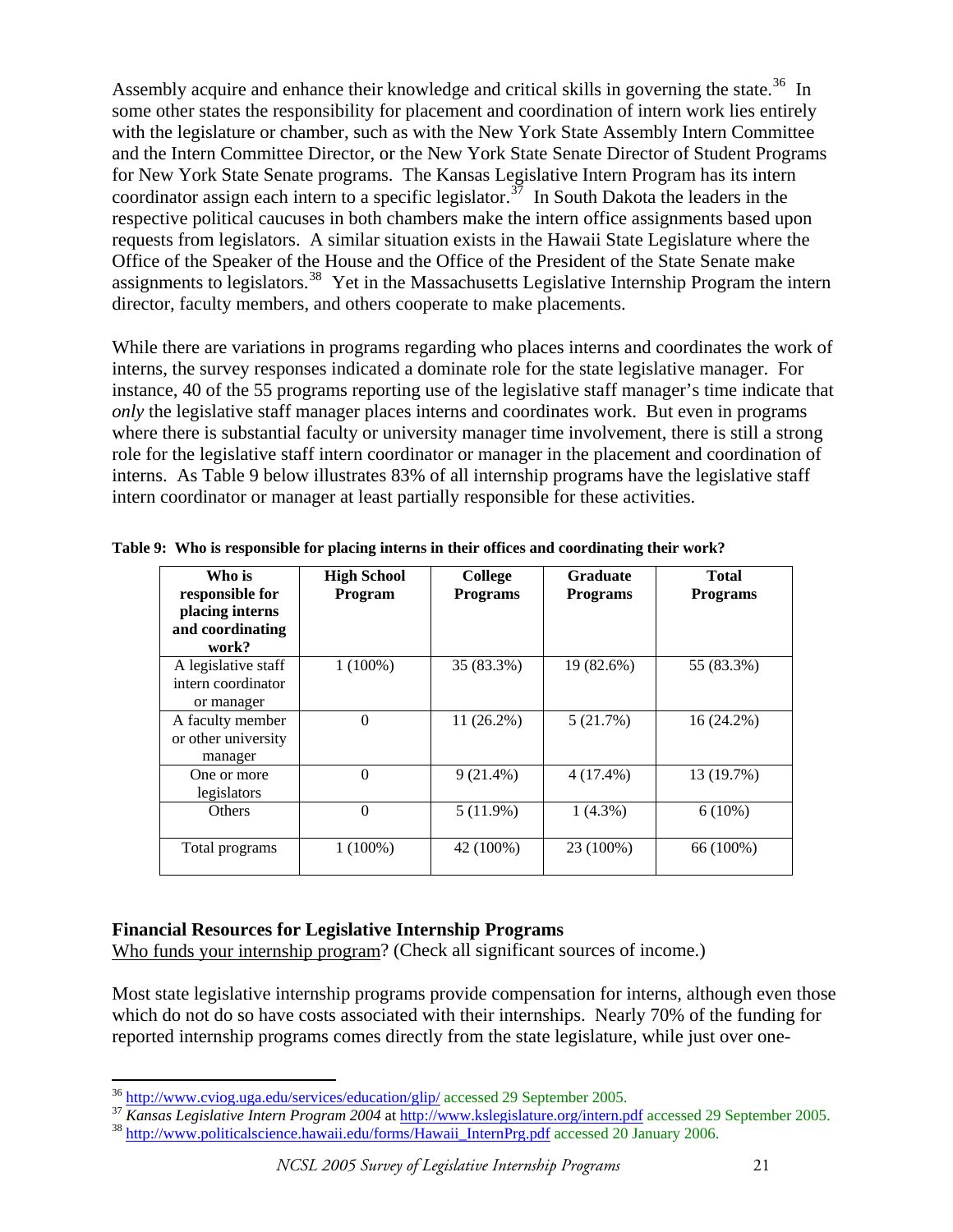quarter of program funding comes from universities. Lesser percentages come from student fees and foundations or philanthropic sources. Five programs responding to the survey provided no answer to this question of funding, and all five were programs that paid no salary or wages to interns. An unknown number of legislative internship programs, however, did not respond to the survey. For example, the UNLV biennial program of six students has funding coming from the UNLV Foundation's Annual Fund.<sup>[39](#page-21-0)</sup> And the recent Ruth Jones McClendon Legislative Internship Program administered by the University of Texas at San Antonio is paid for by donations including corporate sponsors.[40](#page-21-1) Accordingly, the sources of funds for reported internship programs may not be entirely similar to the funding sources for all unreported internship programs.

| Who funds the<br>internship<br>program?                                  | <b>High School</b><br>Program | College<br><b>Programs</b> | Graduate<br><b>Programs</b> | <b>Total</b><br><b>Programs</b> |
|--------------------------------------------------------------------------|-------------------------------|----------------------------|-----------------------------|---------------------------------|
| The state<br>legislature directly                                        | $1(100\%)$                    | 26 (61.9%)                 | 19 (82.6%)                  | 46 (69.7%)                      |
| The university<br>(may include<br>indirect state<br>legislative funding) | $\theta$                      | 12 (28.6%)                 | 5(21.7%)                    | 17 (25.8%)                      |
| Student fees                                                             | $\theta$                      | $4(9.5\%)$                 | $1(4.3\%)$                  | $5(7.6\%)$                      |
| Foundations or<br>other philanthropy                                     | $\theta$                      | $3(7.1\%)$                 | $\theta$                    | 3(4.5%)                         |
| No answer given                                                          | $\theta$                      | 5 (11.9%)                  | $\theta$                    | 5(7.6%)                         |
| Total programs                                                           | $1(100\%)$                    | 42 (100%)                  | 23 (100%)                   | 66 (100%)                       |

**Table 10: Who funds your internship program?** 

# **Publications and Internet Information about Legislative Internship Programs**

Do you have any published materials that describe your internship program?

Approximately three-fourths of the responding programs—those operated by state legislatures, colleges and universities, and other combinations—have published materials describing their internship programs.

| Do you have any published<br>materials that describe your<br>program? | <b>Frequency of responses</b> | <b>Percentage of responses</b> |
|-----------------------------------------------------------------------|-------------------------------|--------------------------------|
| Yes                                                                   |                               | 77.3                           |
| No                                                                    |                               | 21.2                           |
| No answer provided                                                    |                               |                                |
| <b>Total responses</b>                                                |                               | .00                            |

<sup>&</sup>lt;sup>39</sup> http://magazine.unly.edu/Issues/Winter05/studentsHelp.html accessed 16 January 2006.

<span id="page-21-1"></span><span id="page-21-0"></span> $\frac{100 \text{ Hz}}{100 \text{ http}}$ .//www.house.state.tx.us/news/release.php?id=961 accessed 14 January 2006.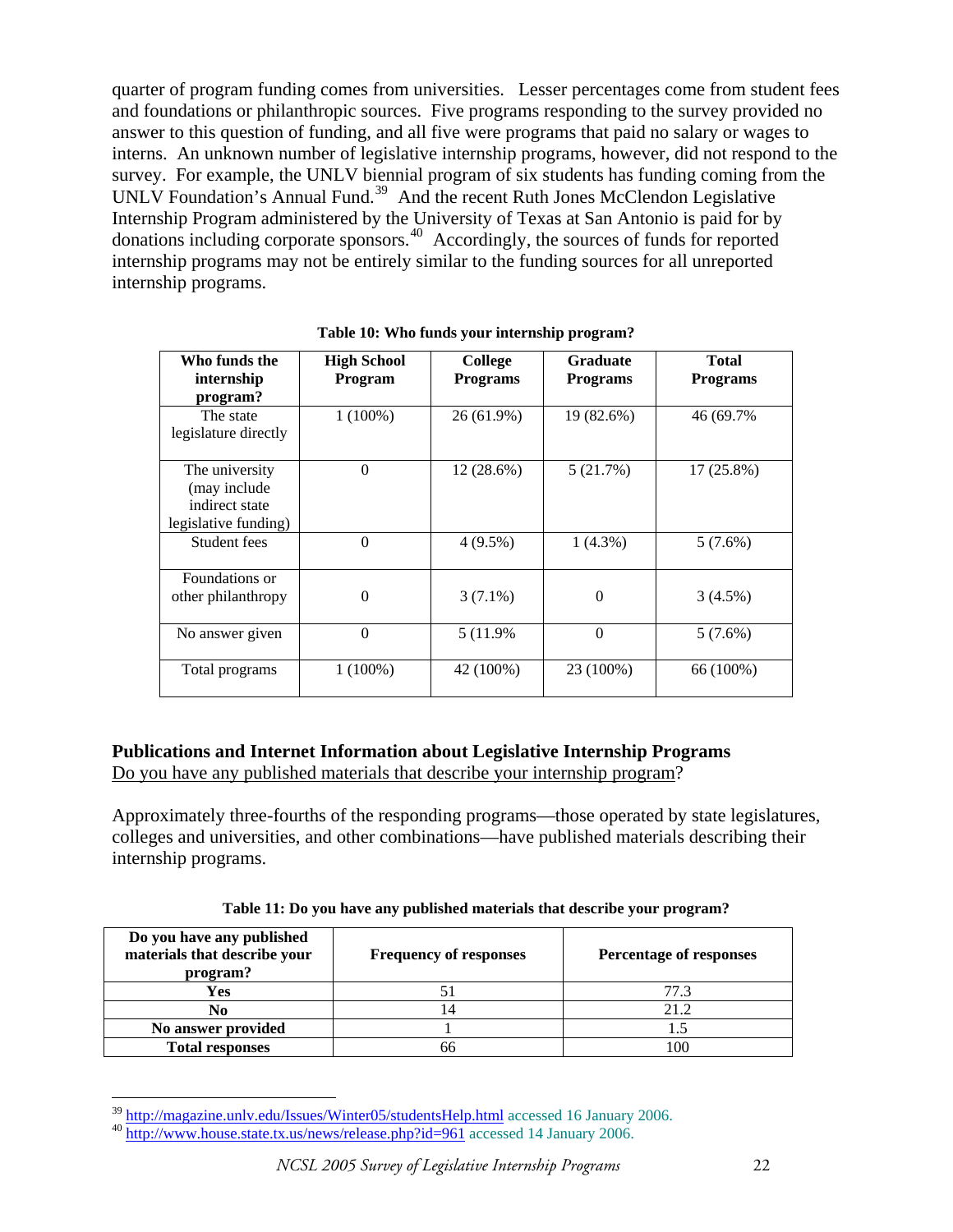Do you have a website that provides information about your internships?

Slightly lesser numbers of programs responding have websites as have publications providing information about internships. Still, over 70% do have websites.

| Do you have a website that<br>provides information about<br>your internships? | <b>Frequency of responses</b> | <b>Percentage of responses</b> |
|-------------------------------------------------------------------------------|-------------------------------|--------------------------------|
| Yes                                                                           |                               | 71.2                           |
| No                                                                            |                               | 25.8                           |
| No answer provided                                                            |                               | 3.0                            |
| <b>Total responses</b>                                                        |                               | 100                            |

**Table 12: Do you have a website that provides information about your internships?** 

# **Size of the Legislative Internship Programs**

Approximately how many intern positions do you offer annually?

The Alabama Capital Interns totaled six in 2005.<sup>[41](#page-22-0)</sup> The Arizona Legislative Internship totaled about 50 students, but additional students may be involved with the Legislative Broadcast Internship and Legal Internship programs.<sup>[42](#page-22-1)</sup> Connecticut has about 90 internship positions each year.<sup>[43](#page-22-2)</sup> The Georgia Legislative Internship Program has about 30 interns annually, while the Illinois Legislative Staff Intern Program has  $24$  annually.<sup>[44](#page-22-3)</sup> Among the larger programs, the Maryland General Assembly offers about 100 internships annually.<sup>[45](#page-22-4)</sup> The New York State Assembly Session Internship Class of 2005 was composed of 155 college students.<sup>[46](#page-22-5)</sup> The Ohio Legislative Commission sponsors 24 internships annually.<sup>[47](#page-22-6)</sup> And 22 college students serve in the South Dakota Legislature.<sup>[48](#page-22-7)</sup> The Tennessee Legislative Intern Program has between 70 and 80 students<sup>[49](#page-22-8)</sup> while the Utah State Legislature Intern Program has about 65 students. The West Virginia Legislature reported the highest number of legislative internship programs--the West Virginia Frasure-Singleton Internship program involving 50 students annually; the WV Legislative Information Journalism Internship with four students each year; the WV Judith Herndon Fellowship has 10 positions annually; the WV Walter Rollins Scholars has 2 positions each year; the Robert W. Burk, Jr. Interns total 4 each year; and the McManus Fellowship has just one position annually.

The number of interns in the reported programs is often less than ten or more than fifty in size, with smaller numbers of interns in programs in between these high and low targets. Graduate student intern programs are often smaller in size compared with college and high school internship programs, as illustrated in Table 13 below.

 $\overline{a}$ 

<span id="page-22-0"></span><sup>&</sup>lt;sup>41</sup> <http://www.ali.state.al.us/capinterns.html>accessed 29 September 2005.<br><sup>42</sup> <http://www.azleg.state.az.us/formatdocument.asp?indoc=/internshiplegislative.htm>accessed 29 September 2005.<br><sup>43</sup> http://www.cga.ct.gov/isc/

<span id="page-22-3"></span><span id="page-22-2"></span><span id="page-22-1"></span>

<sup>2005.</sup> 

<span id="page-22-4"></span><sup>&</sup>lt;sup>45</sup> http://dls.state.md.us/top\_pgs/students/students.html accessed 29 September 2005.<br><sup>46</sup> http://assembly.state.ny.us/internship/?sec=message accessed 29 December 2005.<br><sup>47</sup> http://www.lsc.state.oh.us/internship/index.ht

<span id="page-22-5"></span>

<span id="page-22-7"></span><span id="page-22-6"></span>

<span id="page-22-8"></span><sup>49</sup> <http://www.legislature.state.tn.us/joint/Staff/Intern/intern.htm> accessed 29 September 2005.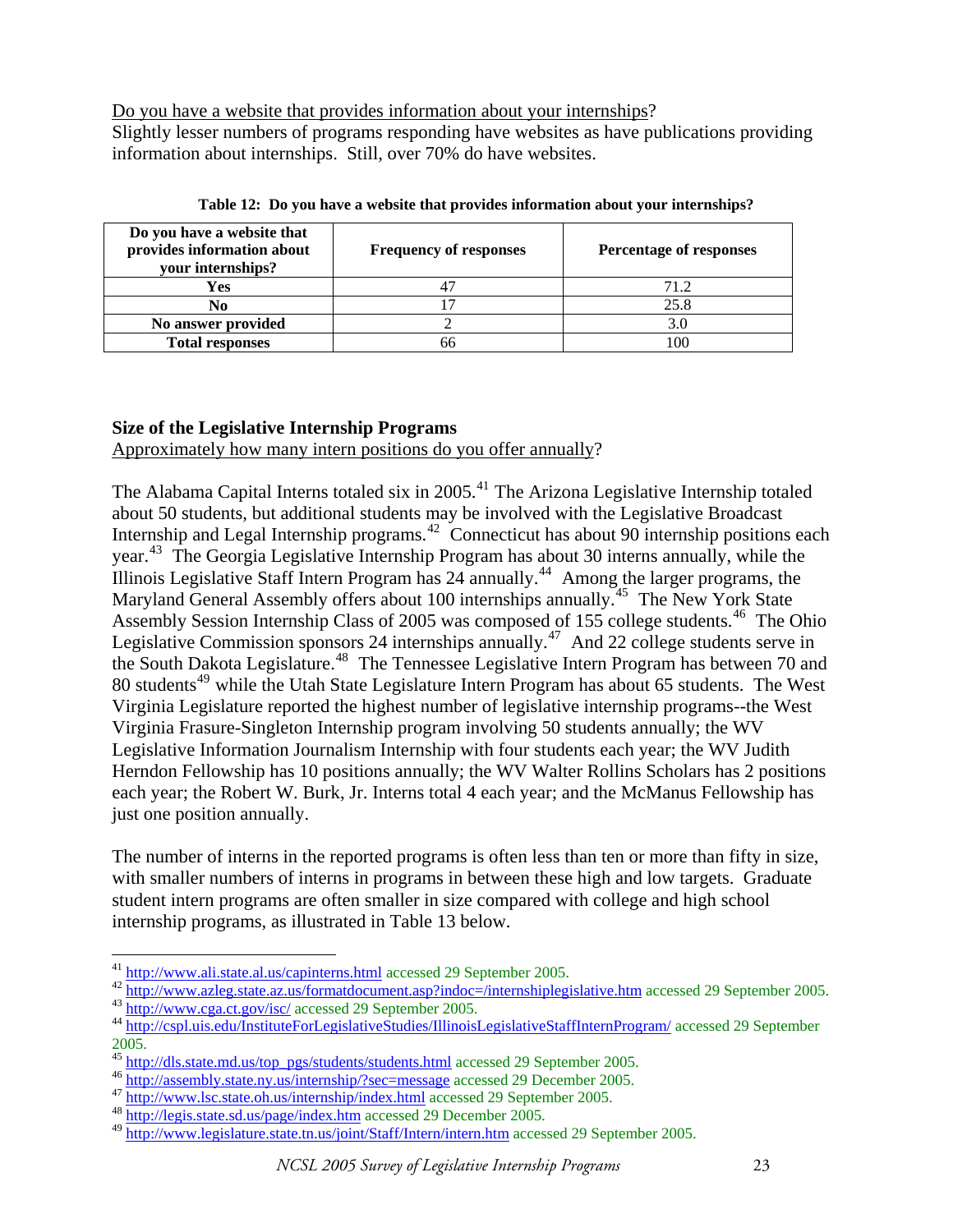| <b>Total Positions for All</b> | <b>High School</b> | Undergraduate or        | Graduate        | <b>All Intern Programs</b> |
|--------------------------------|--------------------|-------------------------|-----------------|----------------------------|
| <b>Programs</b>                | <b>Programs</b>    | <b>College Programs</b> | <b>Programs</b> |                            |
| 1-9 positions                  |                    | $10(23.8\%)$            | 11 (47.8%)      | 21 (31.8%)                 |
| 10-19 positions                |                    | $4(9.5\%)$              | $7(30.4\%)$     | 11(16.7%)                  |
| 20-29 positions                |                    | 7(16.7%)                | $3(13.0\%)$     | $10(15.2\%)$               |
| 30-39 positions                |                    | $4(9.5\%)$              | $1(4.3\%)$      | $5(7.6\%)$                 |
| 40-49 positions                |                    | $2(4.8\%)$              |                 | $2(3.0\%)$                 |
| 50 or more positions           |                    |                         |                 |                            |
|                                | $1(100\%)$         | 15 (35.7%)              | $1(4.3\%)$      | 17 (25.8%)                 |
| <b>Total programs</b>          | 1 (100%)           | 42 (100%)               | 23 (100%)       | 66 (100%)                  |

**Table 13: Approximately how many intern positions do you offer annually?** 

# **Length of Internships**

How long are your internships?

Generally, internships involving work with individual state legislators are for the length of the legislative session. Examples include the Minnesota House College Internship and State Senate Intern Programs, the Tennessee Legislative Intern Program, and the Utah State Legislature Intern Program. But there are exceptions, such as the West Virginia Frasure-Singleton Internship which runs for just one week for 25 students, with the following week having a different 25 students—all during the mid-point of the 60-day general session.

Legislative session times do not always correspond well with school semester and term periods. Programs involving placement with staff offices, or leadership offices, may be longer than the legislative session, or be available for different periods within the calendar year. The California Legislative Analyst's Office Summer Internships are 12 week experiences.<sup>[50](#page-23-0)</sup> The Florida Office of Program Policy Analysis and Government Accountability (OPPAGA) employs graduate students part-time during the school year or full-time during the summer as interns. The Illinois Legislative Staff Intern Program places each intern in a ten and a half month, full-time position. The Indiana General Assembly offers internships from early January through early March (or late April in odd-numbered years). The Montana Legislative Audit Division offers six to twelve week internships that can be full or part-time during summer, fall and spring. The New York State Assembly Session Internship is for six months. The Ohio Legislative Service Commission internships are 13 months in duration. The Oklahoma Senate Intern Program provides February through May spring semester internships in the Senate Service Staff and Communication's Divisions, but internships may be offered in the summer and fall semesters as needed by specific divisions. Still, many internship programs operated by state legislatures, such as the Wyoming Legislative Internship Program, are limited to session times even where there are placements with staff offices as well as elected legislators.

Institutions of higher learning operating their own internship programs have greater ability to make the internship fit the semester or term schedule for students. Yet universities and colleges are often flexible. The University of Pittsburgh Institute of Politics, for example, operates an internship program for undergraduate students called Legislator for a Day Program. Here, students spend two days with a Pennsylvania state legislator—one day at the Capitol in

<span id="page-23-0"></span> $\overline{a}$ <sup>50</sup> [http://www.lao.ca.gov/job\\_annoucements/summer\\_internship\\_2006.aspx](http://www.lao.ca.gov/job_annoucements/summer_internship_2006.aspx) accessed 14 January 2006.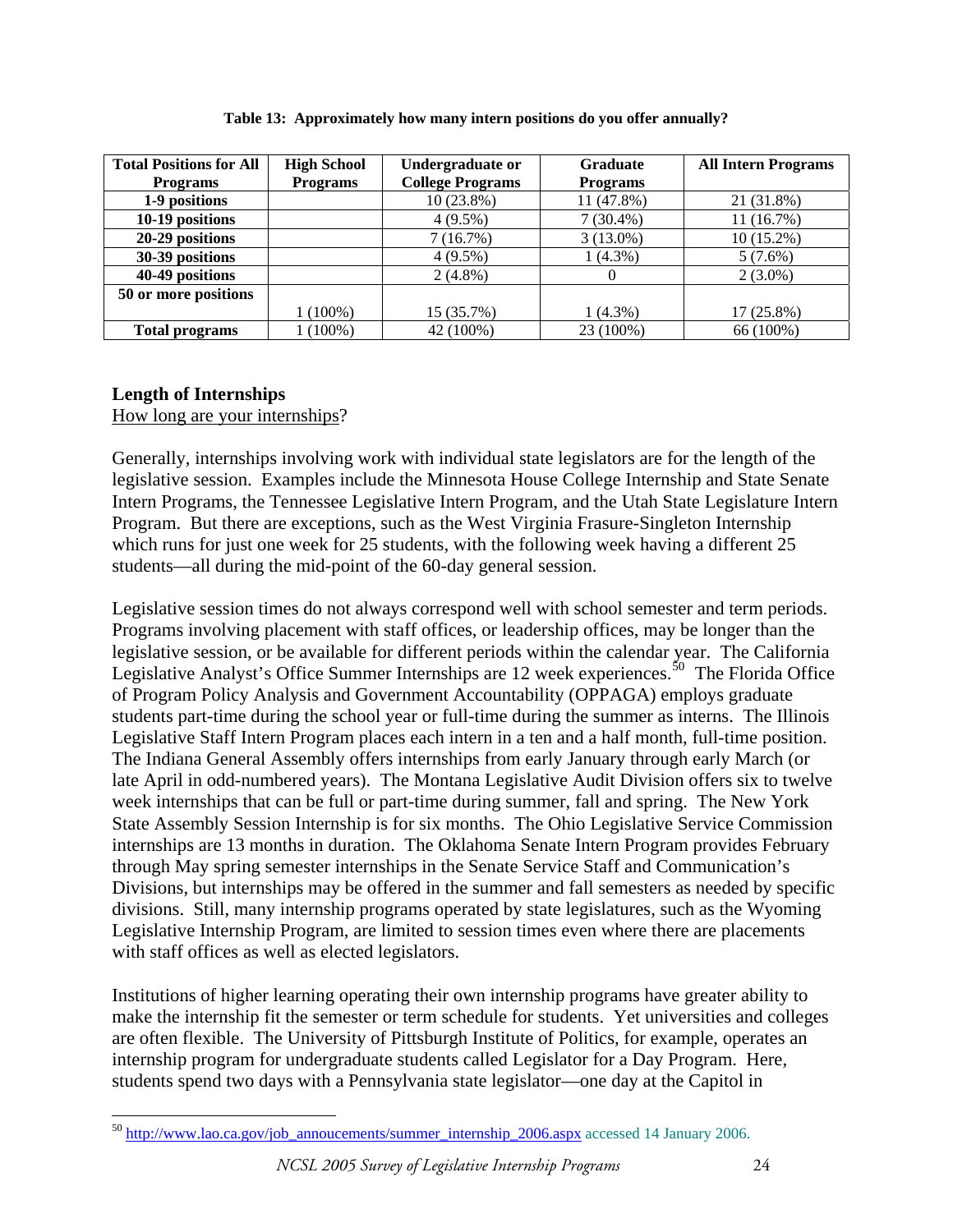Harrisburg and another one in the legislator's home district office. This program is conducted concurrently with University undergraduate student participation in the Pennsylvania House of Representatives Legislative Fellowship Program, a thirteen week program involving placement in the office of a legislative leader or committee chair.<sup>[51](#page-24-0)</sup> The University of Nevada at Las Vegas makes is internship opportunities for students available every two years to coincide with biennial schedule of the Nevada Legislature.<sup>[52](#page-24-1)</sup>

For the 66 programs reporting in this NCSL survey, internships are most commonly the length of the legislative session, with the next most common the length of the school term, as is illustrated in Table 14 below.

| <b>Length of Internships</b>                             | <b>Number of Programs</b> | <b>Program Percentage</b> |
|----------------------------------------------------------|---------------------------|---------------------------|
| Length of the legislative session                        | 26                        | 39.3%                     |
| Length of the legislative session<br>and the school term |                           | 1.5%                      |
| Length of the school term—                               | 18                        | 27.3%                     |
| semester, trimester or quarter                           |                           |                           |
| Length of the summer or term                             |                           | 7.6%                      |
| when intern is not in school                             |                           |                           |
| Year-round (from 9-12 months)                            |                           | 9.1%                      |
| Other                                                    | 10                        | 15.2%                     |
| TOTAL                                                    | 66                        | 100%                      |

**Table 14: How long are your internships?** 

There are differences among the reporting legislative internship programs on the basis of the level of education required for participation in them. Undergraduate or college programs are predominantly those corresponding with the length of the legislative session, while graduate programs are more likely to correspond with either the length of the school term or the period of time—such as during the summer—when students are not in school; but some are also yearround, as presented in Table 15 below. Responses to the survey also demonstrated the flexibility of scheduling for both the legislatures and the institutions of higher learning, in some instances, with combinations of options as indicated in the "other" category below.

| Length of<br><b>Internships</b>                                    | <b>High School</b><br><b>Programs</b> | <b>College</b><br><b>Programs</b> | <b>Graduate</b><br><b>Programs</b> | All<br><b>Programs</b> |
|--------------------------------------------------------------------|---------------------------------------|-----------------------------------|------------------------------------|------------------------|
| Length of the<br>legislative session                               | U                                     | 23                                |                                    | 26                     |
| Length of the<br>legislative session<br>and the school<br>term     | 0                                     |                                   | 0                                  |                        |
| Length of the<br>school term-<br>semester, trimester<br>or quarter | 0                                     | 10                                | 8                                  | 18                     |

|  | Table 15: How long are the internships by level of program? |  |
|--|-------------------------------------------------------------|--|
|  |                                                             |  |

<span id="page-24-0"></span> $^{51}$  http://www.pitt.edu/~iop/interns.htm accessed 7 January 2006.

<span id="page-24-1"></span><sup>&</sup>lt;sup>52</sup> [Bacolas, Regina. "Students Help Sha](http://www.pitt.edu/%7Eiop/interns.htm)pe Nevada Politics," *UNLV Magazine* (Winter 2005).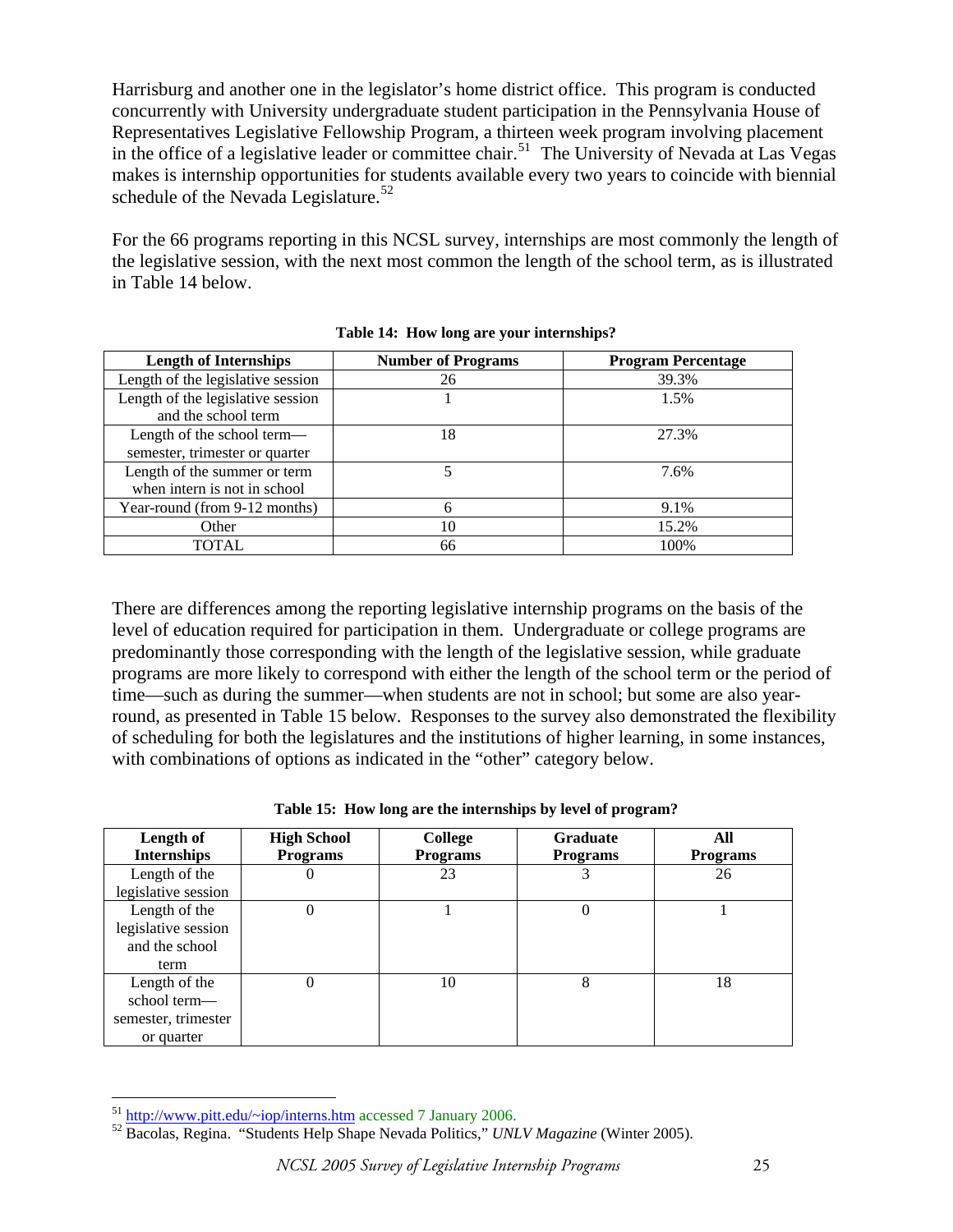| Length of<br><b>Internships</b> | <b>High School</b><br><b>Programs</b> | College<br><b>Programs</b> | <b>Graduate</b><br><b>Programs</b> | All<br><b>Programs</b> |
|---------------------------------|---------------------------------------|----------------------------|------------------------------------|------------------------|
| Length of the                   | O                                     |                            |                                    |                        |
| summer or term                  |                                       |                            |                                    |                        |
| when intern is not              |                                       |                            |                                    |                        |
| in school                       |                                       |                            |                                    |                        |
| Year-round (from                | 0                                     |                            | 5                                  | 6                      |
| $9-12$ months)                  |                                       |                            |                                    |                        |
| Other                           |                                       | 5                          | $\overline{4}$                     | 10                     |
|                                 |                                       |                            |                                    |                        |
| <b>TOTAL</b>                    |                                       | 42                         | 23                                 | 66                     |
|                                 |                                       |                            |                                    |                        |

**Table15: How long are the internships by level of program? (continued)** 

# **Hours Per Week for Internships**

How many hours per week do the interns in your program typically work?

Some state legislatures are flexible with their internship offerings. Connecticut, for example, offers both full-time and part-time internships; the part-time interns are expected to work two full days a week, preferably Tuesdays and Thursdays, because of the legislative schedule in Hartford. The Committee on Legislative Staff Internships interviews candidates and selects those to serve knowing these preferences.<sup>[53](#page-25-0)</sup> The part-time service of the Legislative Fellows Program at the University of Delaware requires 20 hours a week at the Capitol from January through June by graduate students.[54](#page-25-1) The Florida House of Representatives Legislative Intern Program has interns work during business hours 20 hours per week during the months of September through January and up to 40 hours during the legislative session from February through May.<sup>[55](#page-25-2)</sup> The Florida Senate requires interns to work during business hours from 20 to 40 hours beginning August  $1<sup>st</sup>$  through June  $30<sup>th</sup>$  with flexibility available for the intern's school schedule.<sup>[56](#page-25-3)</sup> Full-time positions only exist for the Illinois Legislative Staff Interns<sup>[57](#page-25-4)</sup> and the Indiana General Assembly Internship Programs. The Maryland General Assembly offers internships that can vary between two days per week to five days per week during its session.<sup>[58](#page-25-5)</sup> The Minnesota Senate seeks interns who will work a minimum of 12 hours per week.<sup>[59](#page-25-6)</sup> The University of Minnesota's Legislative Internship Program expects eight hours per week as a part of its Women's Studies 4504 and 4505 courses.<sup>[60](#page-25-7)</sup> On the other hand, the Ohio Legislative Service Commission has only full-time internships. $61$ 

<span id="page-25-0"></span><sup>&</sup>lt;sup>53</sup> http://www.cga.ct.gov/isc/ accessed 29 September 2005.

<span id="page-25-1"></span><sup>&</sup>lt;sup>54</sup> <http://www.ipa.udel.edu/legfellows/> accessed 29 September 2005.

<span id="page-25-2"></span>[http://myfloridahouse.gov/contentViewer.aspx?Category=PublicGuide&File=Applications%20and%20Opportunitie](http://myfloridahouse.gov/contentViewer.aspx?Category=PublicGuide&File=Applications%20and%20Opportunities%20--%20Legislative%20Intern%20Program.html) s%20--%20Legislative%20Intern%20Program.html accessed 29 September 2005. [56](http://myfloridahouse.gov/contentViewer.aspx?Category=PublicGuide&File=Applications%20and%20Opportunities%20--%20Legislative%20Intern%20Program.html) [http://www.flsenate.gov/cgi-](http://www.flsenate.gov/cgi-bin/View_Page.pl?File=index.cfm&Directory=Welcome/internship/&Tab=welcome&Submenu=1&Location=App)

<span id="page-25-3"></span>

[bin/View\\_Page.pl?File=index.cfm&Directory=Welcome/internship/&Tab=welcome&Submenu=1&Location=App](http://www.flsenate.gov/cgi-bin/View_Page.pl?File=index.cfm&Directory=Welcome/internship/&Tab=welcome&Submenu=1&Location=App) accessed 7 October 2005.

<span id="page-25-4"></span><sup>57</sup> <http://cspl.uis.edu/InstituteForLegislativeStudies/IllinoisLegislativeStaffInternProgram/> accessed 29 September 2005.

<span id="page-25-5"></span><sup>&</sup>lt;sup>58</sup> [http://dls.state.md.us/top\\_pgs/students/students.html](http://dls.state.md.us/top_pgs/students/students.html) accessed 29 September 2005.<br>59 http://www.leg.state.mn.us/leg/intern.asp accessed 28 December 2005.

<span id="page-25-6"></span>

<span id="page-25-8"></span><span id="page-25-7"></span><sup>&</sup>lt;sup>60</sup> http://womenstudy.cla.umn.edu/undergrad/intern.htm accessed 14 January 2006.<br><sup>61</sup> <http://www.lsc.state.oh.us/internship/index.html> accessed 29 September 2005.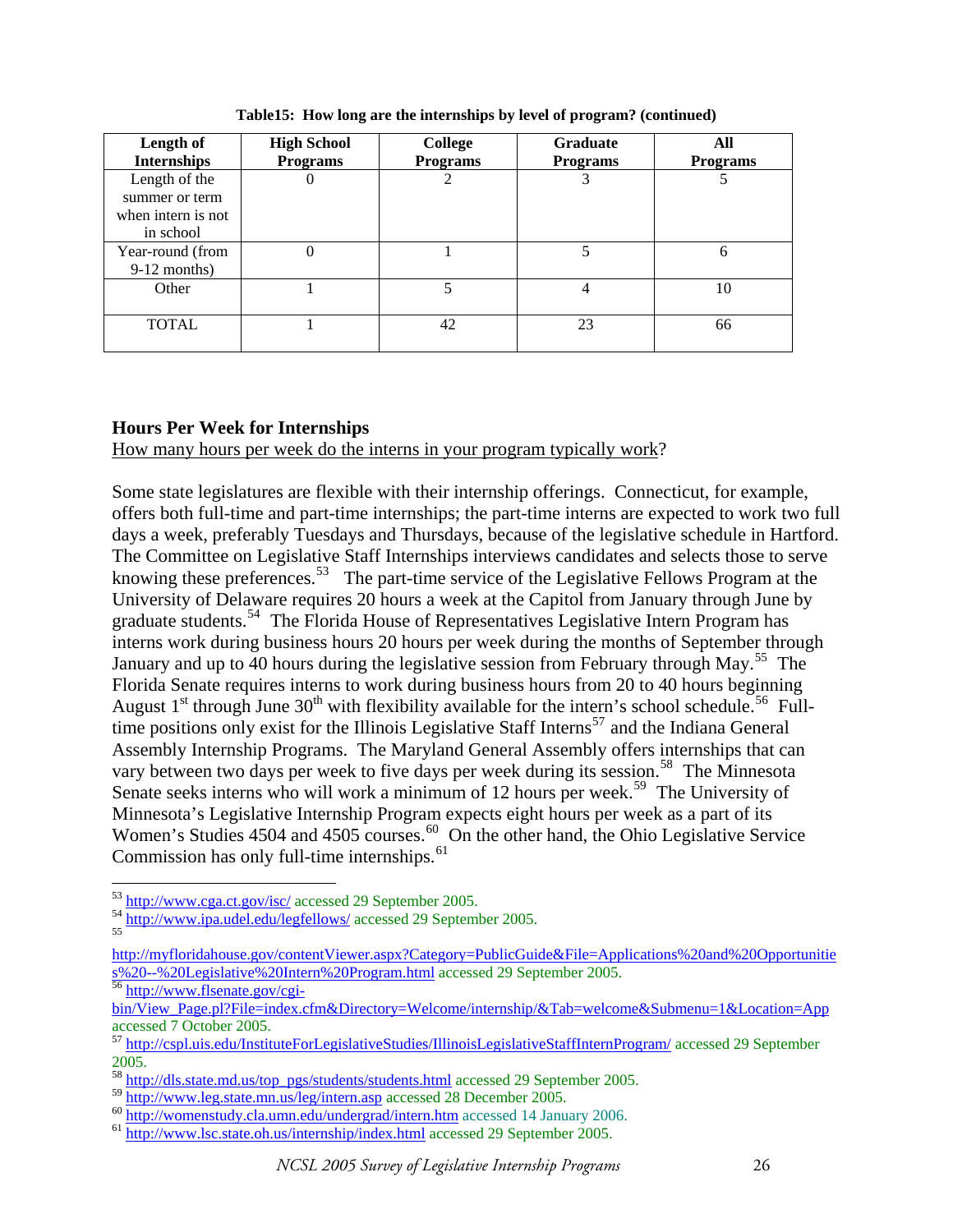Questionnaire responses illustrate that most of the reporting programs are full-time ones, as Table 16 below demonstrates.

| <b>Number of Hours</b><br>Per Week for the<br>Internship | <b>High School</b><br><b>Programs</b> | College<br><b>Programs</b> | <b>Graduate</b><br><b>Programs</b> | <b>All Programs</b> |
|----------------------------------------------------------|---------------------------------------|----------------------------|------------------------------------|---------------------|
| 1-9 hours                                                |                                       |                            |                                    | 4.5%                |
| $10-19$ hours                                            |                                       |                            |                                    | 24.2%               |
| $20-29$ hours                                            |                                       |                            |                                    | 15.2%               |
| Full-time                                                |                                       | 22                         | 15                                 | 56.1%               |
| All Internship                                           |                                       |                            |                                    |                     |
| Programs                                                 |                                       |                            | 23                                 | 66                  |

**Table 16: How many hours per week do the interns in your program typically work?** 

# **Work Assignments and Duties Assigned to Interns**

What types of work are interns typically given? (Check all that apply.)

The nature of the work assignments provided to interns is associated with the level of student education. High school students may perform support services involving photocopying, mailing, filing, handling telephone calls, as well as other responsibilities typically associated with legislative page programs. College-level interns may perform similar responsibilities but also provide constituent mail and services and legislative research with equal frequency. Their internships are also characterized by committee support assignments, some policy analysis work, media relations activities, and sometimes budget analysis work. On the other hand, graduate students are frequently assigned more sophisticated work and demanding assignments involving legislative research, committee support, policy analysis, and budget analysis while undertaking constituent mail services, support services, and media relations in less than half of their internship assignments. Moreover, they perform the support services functions for lesser periods of time.

In Arizona the internship position duties include conducting research, writing summaries of bills, attending committee hearings, presenting bills in committees and caucus, and preparing amendments and communicating with legislators, liaisons of state agencies, lobbyists, constituents and members of the general public. But specific Arizona Legislative Broadcast Internships have interns producing video coverage of legislative proceedings for the Internet and cable television. Such activities may include operating robotic cameras; researching, writing, shooting, editing, and producing video segments for "Legislative Weekly," which is a half-hour legislative review program that can be seen on local government cable channels across Arizona; conducting television interviews with legislators and staff; learning about all aspects of journalism and television production from industry professionals; and running errands, recording and dubbing programs, maintaining files, and doing data entry. <sup>[62](#page-26-0)</sup> The Ohio Legislative Service Commission has similar internship opportunities with the Ohio Government Telecommunications Media Center where interns assist in televising legislative sessions and serve to produce public service communications,  $63$  as does the Oregon Legislative Intern

<span id="page-26-1"></span><span id="page-26-0"></span> $\frac{62 \text{ http://www.azleg.state.az.us/formation}ent.asp?indoc=/internshiplegislative.htm}$  accessed 29 September 2005.<br> $\frac{63 \text{ http://www.lsc.state.oh.us/internship/index.htm}}{53 \text{ http://www.lsc.state.oh.us/internship/index.htm}}$  accessed 29 September 2005.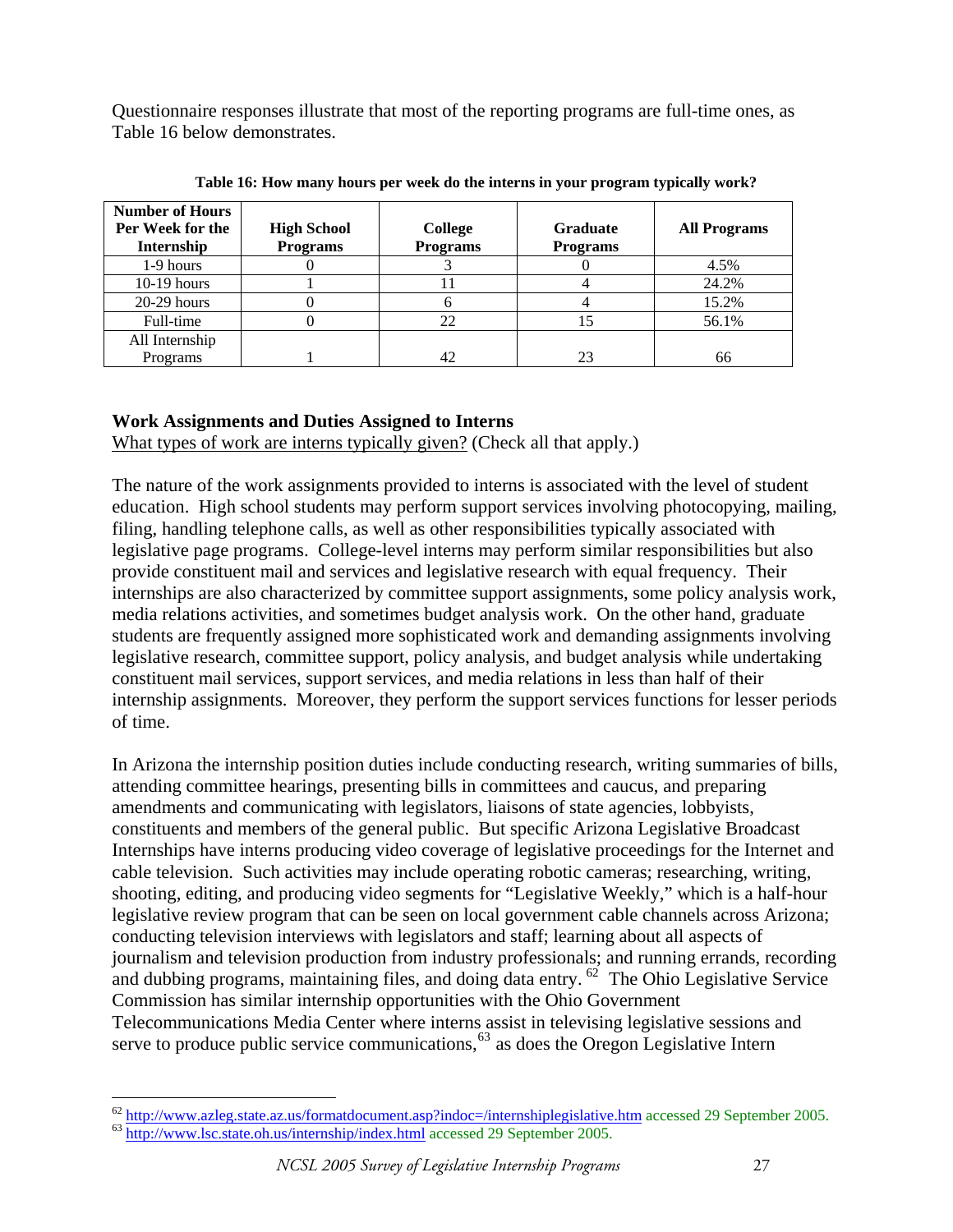Program with its placement of media production assistants.<sup>[64](#page-27-0)</sup> The Arizona Legal Internship duties involve intensive research and writing with the non-partisan Rules Committee legal staff, the Democrat legal staff, as well as with the Legislative Council, a nonpartisan bill drafting and research agency.<sup>[65](#page-27-1)</sup>

The California Legislative Analyst's Office (LAO) Summer Internships provide a rigorous analytical experience where the intern produces a stand-alone product that LAO will publish, a draft product that the LAO will incorporate into a larger product it intends to publish, or an internal memo providing findings and recommendations, as well as implications for a broader study that the LAO is conducting or considering.<sup>[66](#page-27-2)</sup> In the Florida Senate Internship Program interns are assigned to various committees.[67](#page-27-3) In the Florida Office of Program Policy Analysis and Government Accountability (OPPAGA) the interns assist multidisciplinary staff evaluation teams that include public administrators, social scientists, accountants, and others.<sup>[68](#page-27-4)</sup> Illinois Legislative Staff Interns are placed in one of the partisan leadership offices in each of the chambers, or with the nonpartisan Legislative Research Unit.<sup>[69](#page-27-5)</sup> The Indiana General Assembly internships are partisan ones only, whether with legislators or legislative staff.<sup>[70](#page-27-6)</sup> The Maryland General Assembly internships may include conducting research, drafting correspondence, preparing and recording and reporting testimony, contacting witnesses, attending committee hearings, tracking bills, working on mailings, handling constituent problems, and writing newsletters.<sup>[71](#page-27-7)</sup> The Minnesota House of Representatives college interns perform a variety of tasks for lawmakers, ranging from conducting research, constituent work, and surveys to monitoring committee meetings and summarizing reports or bills.<sup>[72](#page-27-8)</sup> The Montana Financial-Compliance Internship Program has interns receiving the same work experience as a new member of the audit team in the Legislative Audit Division.<sup>[73](#page-27-9)</sup> The Oregon Legislative Intern Program generally makes placements of four types—(1) a "legislative office assistant" who works in a legislator's office performing bill tracking, researching legislative issues, answering constituent mail and requests, developing speech material and journalism articles, taking notes in committee, bill filing, and various other duties (2) a "legislative committee assistant" who works in a committee office and is responsible for setting up the hearing room, taping sessions, preparing minutes and exhibits, maintaining files, providing information, and similar duties; (3) a "legislative counsel assistant" who is generally a law student assisting in performing legal research for drafting bills; and (4) a "media production assistant" who works with a media team providing televised broadcasting of committee meetings, legislative floor sessions, press conferences, and other media events using remote controlled cameras and equipment.<sup>[74](#page-27-10)</sup>

<span id="page-27-1"></span><span id="page-27-0"></span><sup>&</sup>lt;sup>64</sup> <http://www.leg.state.or.us/capinfo/intern.html>accessed 29 September 2005.<br>
<sup>65</sup> <http://www.azleg.state.az.us/formatdocument.asp?indoc=/internshiplegislative.htm>accessed 29 September 2005.<br>
<sup>66</sup> http://lao.ca.gov/jo

<span id="page-27-2"></span>

<span id="page-27-3"></span>

[bin/View\\_Page.pl?File=index.cfm&Directory=Welcome/internship/&Tab=welcome&Submenu=1&Location=App](http://www.flsenate.gov/cgi-bin/View_Page.pl?File=index.cfm&Directory=Welcome/internship/&Tab=welcome&Submenu=1&Location=App) accessed 7 October 2005.<br><sup>68</sup> http://www.oppaga.state.fl.us/employ/graduate.html accessed 29 September 2005.

<span id="page-27-5"></span><span id="page-27-4"></span><sup>&</sup>lt;sup>69</sup> <http://cspl.uis.edu/InstituteForLegislativeStudies/IllinoisLegislativeStaffInternProgram/> accessed 29 September 2005.

<span id="page-27-6"></span><sup>70</sup> [http://www.in.gov/legislative/house\\_democrats/infointern.html](http://www.in.gov/legislative/house_democrats/infointern.html) accessed 29 September 2005; [http://www.in.gov/legislative/house\\_republicans/intern/index.html](http://www.in.gov/legislative/house_republicans/intern/index.html) accessed 29 October 2005; [http://www.in.gov/legislative/senate\\_democrats/internship](http://www.in.gov/legislative/senate_democrats/internship) accessed 29 October 2005; and http://www.in.gov/legislative/senate\_republicans/internship accessed 29 October 2005.

<span id="page-27-7"></span> $\frac{71 \text{ http://dls.state.md.us/top pgs/students/students.html}}{71 \text{ http://dls.state.md.us/top pgs/students/students.html}$  $\frac{71 \text{ http://dls.state.md.us/top pgs/students/students.html}}{71 \text{ http://dls.state.md.us/top pgs/students/students.html}$  $\frac{71 \text{ http://dls.state.md.us/top pgs/students/students.html}}{71 \text{ http://dls.state.md.us/top pgs/students/students.html}$  accessed 29 September 2005.<br>  $\frac{72 \text{ http://www.house.leg.state.mn.us/edprog/intern.html}}{73 \text{ http://leg.state.mt.us/textonly/audit/intern-fc.asp}$ accessed 29 December 2005.

<span id="page-27-8"></span>

<span id="page-27-10"></span><span id="page-27-9"></span>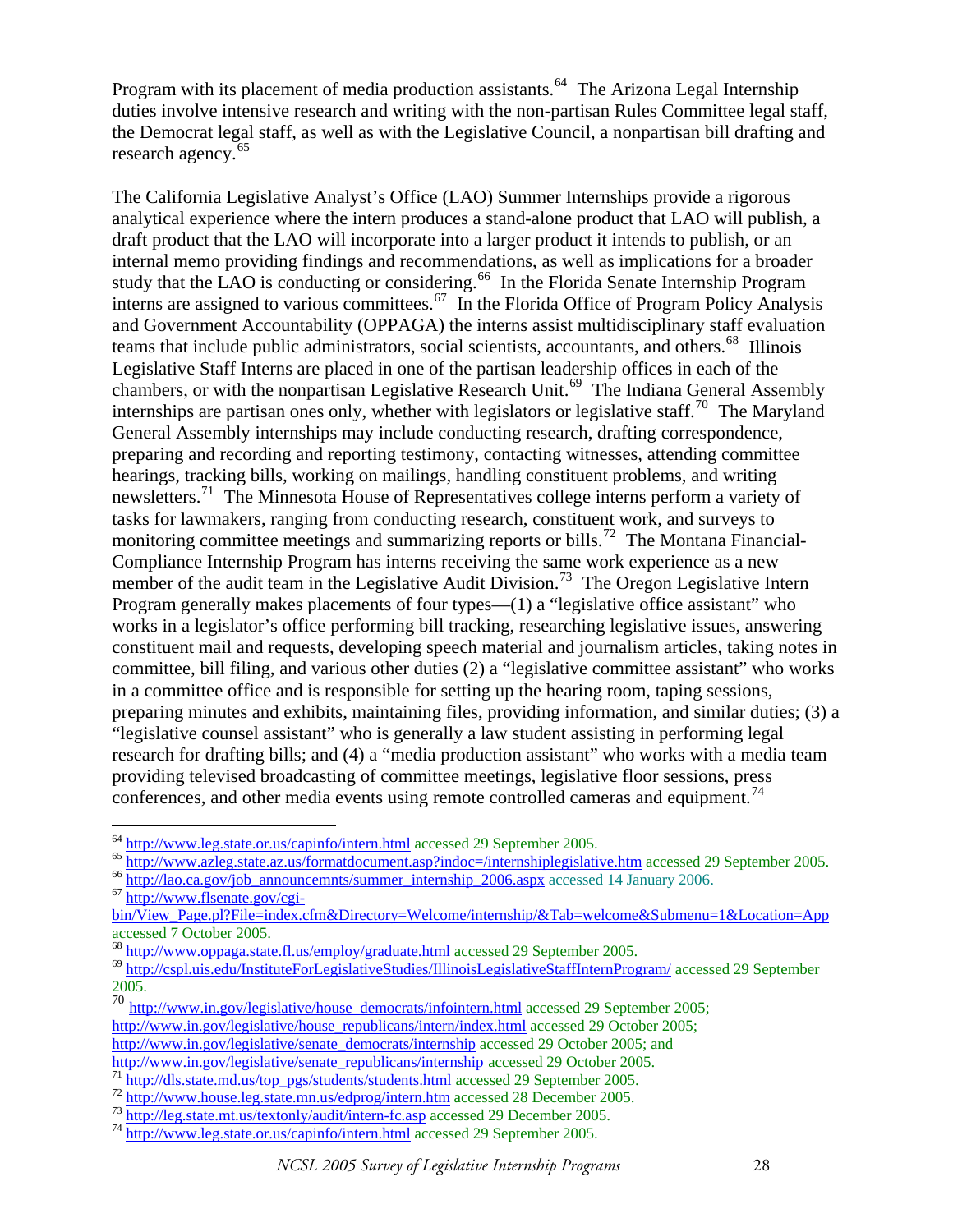Survey responses in Table 17 below indicate the frequency with which interns perform selected activities in all of the internship programs, as well as based upon the educational level of the internship programs. In reported undergraduate or college programs the most frequent activities include constituent mail and services, legislative research, and support services. Graduate programs are most frequently characterized by the performance of legislative research, committee support, and policy analysis.

| <b>Types of Work</b><br><b>Performed by</b><br><b>Interns in</b><br><b>Various</b><br><b>Programs</b> | <b>High School</b><br><b>Programs</b> | <b>College Programs</b> | <b>Graduate</b><br><b>Programs</b> | <b>All Programs</b> |
|-------------------------------------------------------------------------------------------------------|---------------------------------------|-------------------------|------------------------------------|---------------------|
| Constituent mail<br>and services                                                                      |                                       | 90.5%                   | 47.8%                              | 74.2%               |
| Legislative<br>research                                                                               |                                       | 90.5%                   | 100%                               | 92.4%               |
| Media relations                                                                                       |                                       | 52.4%                   | 34.8%                              | 45.5%               |
| Committee support                                                                                     |                                       | 78.6%                   | 95.7%                              | 83.3%               |
| Policy analysis                                                                                       |                                       | 57.1%                   | 87.0%                              | 60.65               |
| Budget analysis                                                                                       |                                       | 40.5%                   | 52.3%                              | 44.0%               |
| Support services<br>(photocopying,<br>mailings, filing,<br>telephones)                                | 100%                                  | 90.5%                   | 43.55                              | 75.8%               |

**Table 17: Why types of work are interns typically given?** 

# **Student Eligibility Requirements Imposed by Legislatures**

Which, if any, of the following eligibility requirements does the legislature specify (see next question for university requirements) for students to be eligible for an internship? (Check all that apply.)

Eligibility specification by the legislature for interns varies widely. The only requirement for the one high school page program reporting was a state residency qualification. Among the nine criteria asked about on the NCSL survey instrument, most legislatures have several criteria, but there are not many discernable patterns. Upper division undergraduate status is often set as one criterion for college-level programs, and recommendation letters are expected in half these programs. To a lesser extent college-level internship programs require a minimum grade point average (GPA), an essay, and an interview. Graduate programs most often require an interview, but no other single criterion is necessary for a majority of graduate programs. The next most frequently set criteria include college graduate status (for some programs the graduate-level enrollment may assume this otherwise unspecified criterion), a recommendation letter, and an essay (often used to demonstrate writing, diction, spelling and use of punctuation abilities). A particular GPA is a condition for about a third of these programs. But approximately one-fourth of the programs have no criteria, perhaps relying essentially upon the rigor and merits of the university graduate program enrollment and interview processes.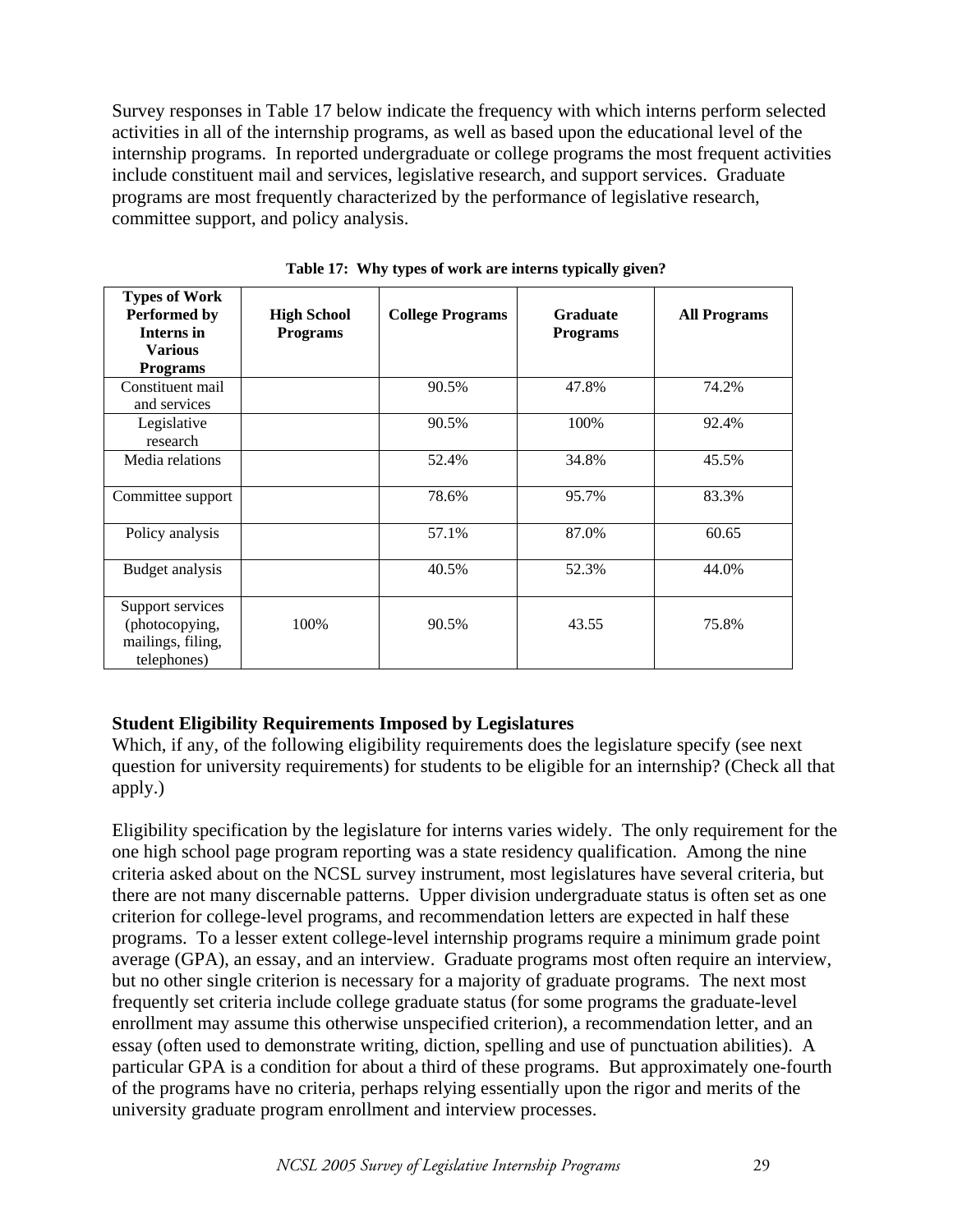Some examples of particular internship requirements follow. The Arizona State Legislative Internship is open to students of any major with a GPA of 3.0 or higher at one of Arizona's universities and who will have at least 75 hours at the end of the semester prior to the next legislative session, but the Legislative Broadcast Internship is generally confined to the University of Arizona and Northern Arizona University students, and the Arizona Legal Internship is for second or third year Arizona State University or University of Arizona law students.<sup>[75](#page-29-0)</sup> The California Legislative Analyst's Office Summer Internships are open to graduate public policy, public or business administration, or economics students who have completed their first year of a two-year graduate program with strong quantitative and policy analysis training, who want to become full-time fiscal and policy analysts after graduation.<sup>[76](#page-29-1)</sup> The Florida House of Representatives Intern Program and the Florida Senate Legislative Internship Program require the receipt of a bachelor's degree prior to beginning the internship, and the Florida Senate requires the applicant be accepted and enrolled in a Florida public university graduate program. The House requires the applicant be a Florida resident or enrolled in a Florida school at the time of application. The Florida Office of Program Policy Analysis and Government Accountability (OPPAGA) requires graduate students in public administration, business administration, public policy, or social science. Democrats in the Indiana House and Senate accept applications from junior and senior-level undergraduate students as well as graduate students and recent graduates; Republicans in these bodies do the same but also accept sophomore applications.<sup>[77](#page-29-2)</sup> Maryland imposes a general minimum GPA of 3.0 and proof of competency in college composition. The Pennsylvania House of Representatives Legislative Fellowship Program is limited to college seniors and second semester juniors from all Pennsylvania colleges and universities.<sup>[78](#page-29-3)</sup> South Dakota asks applicants to state their political party preference as it is the basis for assignment to Democratic and Republican legislators, in addition to academic competence, work experience, letters of recommendation, interest, and maturity often gained through the interview process.

Among the most demanding application requirements are those for the New York State Senate Legislative Fellowship Program; these include a resume, an official transcript of graduate course work, faculty certified notice of course work-in-progress where appropriate, three letters of reference, and four writing samples illustrating various writing formats and styles—such as essay, memorandum recommendation, memorandum in rebuttal, and personal statement of purpose styles.<sup>[79](#page-29-4)</sup> The companion New York State Senate Undergraduate Session Assistants Program is only available for undergraduate students who are able to earn on-campus credit for participation, and is open only to U.S. citizens enrolled on accredited campuses in New York.<sup>[80](#page-29-5)</sup> Legislative interns in the Tennessee Legislative Intern Program must be registered to vote in Tennessee and have a GPA of 3.0 or higher; they must also be juniors, seniors, or graduate students.<sup>[81](#page-29-6)</sup> The Wyoming Legislative Internship Program limits eligibility to students attending an institution of higher learning in Wyoming or Wyoming residents attending an out-of-state

<span id="page-29-0"></span><sup>&</sup>lt;sup>75</sup> http://www.azleg.state.az.us/formatdocument.asp?indoc=internshipintropage.htm accessed 29 September 2005. <sup>75</sup> <http://www.azleg.state.az.us/formatdocument.asp?indoc=internshipintropage.htm>accessed 29 September 2005. <sup>76</sup> [http://www.lao.ca.gov/job\\_announcements/summer\\_internship\\_2006.aspx](http://www.lao.ca.gov/job_announcements/summer_internship_2006.aspx) accessed 14 January 2006.

<span id="page-29-2"></span><span id="page-29-1"></span><sup>77</sup> [http://www.in.gov/legislative/house\\_democrats/infointern.html](http://www.in.gov/legislative/house_democrats/infointern.html) accessed 29 September 2005; [http://www.in.gov/legislative/house\\_republicans/intern/index.html](http://www.in.gov/legislative/house_republicans/intern/index.html) accessed 29 October 2005;

[http://www.in.gov/legislative/senate\\_democrats/internship](http://www.in.gov/legislative/senate_democrats/internship) accessed 29 October 2005; and http://www.in.gov/legislative/senate\_republicans/internship accessed 29 October 2005.

<span id="page-29-4"></span><span id="page-29-3"></span>

<span id="page-29-5"></span>

<sup>&</sup>lt;sup>[78](http://www.in.gov/legislative/senate_republicans/internship)</sup> http://www.legis.state.pa.us/cfdocs/bmc/fellowship2.cfm<br><sup>79</sup> [http://www.senate.state.ny.us/StudentPrograms.nsf/Public\\_index?openform](http://www.senate.state.ny.us/StudentPrograms.nsf/Public_index?openform) accessed 29 December 2005.<br><sup>80</sup>http://www.senate.state.ny.us/undergrad.nsf/d91e6176b

<span id="page-29-6"></span>[<sup>81</sup>](http://www.senate.state.ny.us/undergrad.nsf/d91e6176b06c5a8085256ebc00620d88/be7b51752dc0eba285256c1700630d80?OpenDocument) <http://www.legislature.state.tn.us/joint/Staff/Intern/intern.htm> accessed 30 September 2005.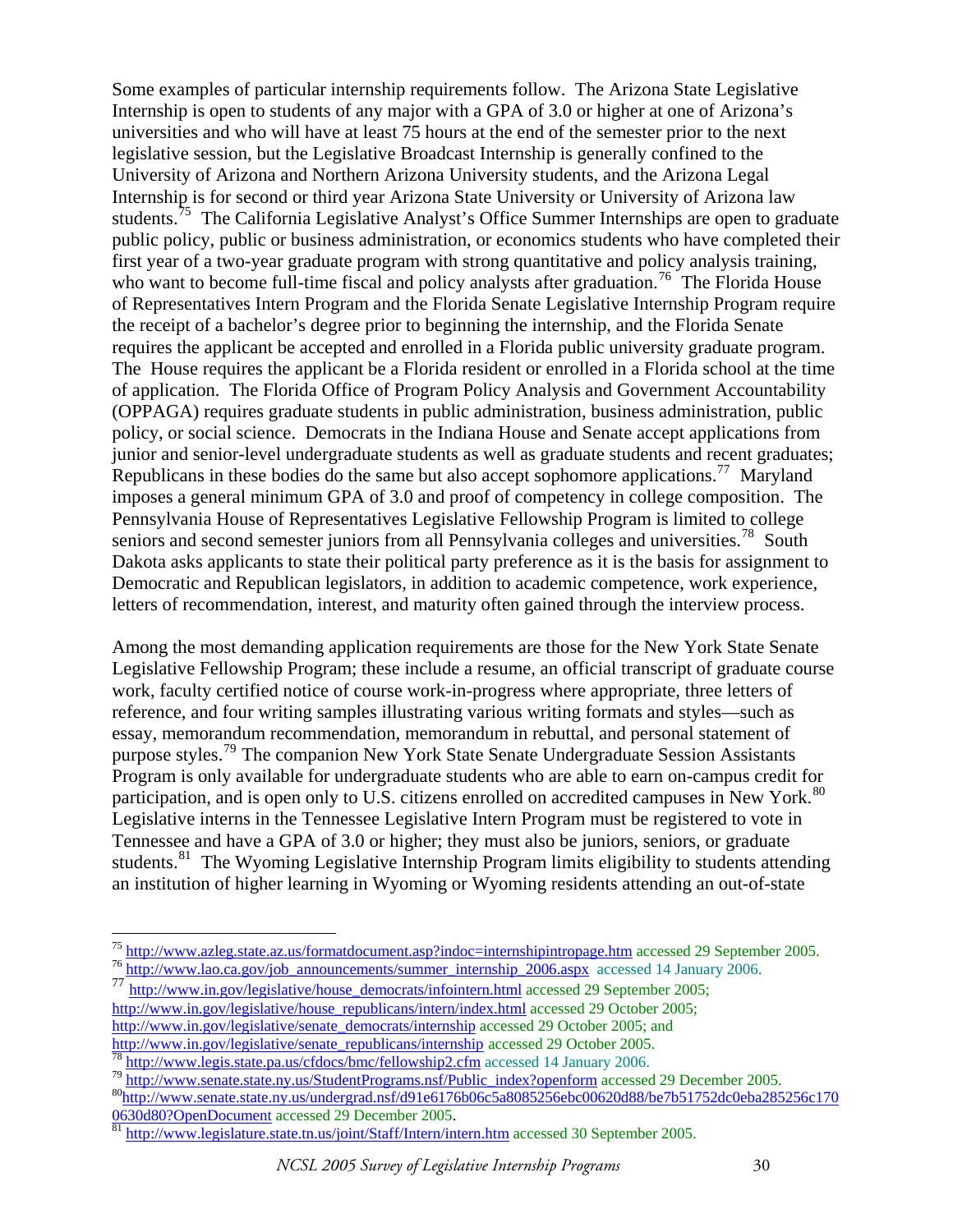institution that agrees to sponsor the student; only students receiving academic credit for the internship can be designated as interns. $82$ 

Table 18 below illustrates that for undergraduate internship programs the most frequent criterion is academic level (usually junior-senior), with recommendation letters also required in half the programs. For graduate programs an interview is most often required.

| <b>Types of</b>                             | <b>High School</b> | <b>College Programs</b> | <b>Graduate</b> | <b>All Programs</b> |
|---------------------------------------------|--------------------|-------------------------|-----------------|---------------------|
| requirements                                | <b>Programs</b>    |                         | <b>Programs</b> |                     |
| State residency                             | 100%               | 21.4%                   | 8.7%            | 18.1%               |
| Legislative district<br>residency           | None               | None                    | None            | None                |
| Enrollment in<br>particular<br>course/class | None               | 21.45                   | 13.0%           | 19.7%               |
| Grade Point<br>Average                      | None               | 42.9%                   | 30.4%           | 37.9%               |
| Essay                                       | None               | 42.9%                   | 43.5%           | 42.4%               |
| Recommendation<br>Letter                    | None               | 50.0%                   | 43.5%           | 47.0%               |
| Academic year<br>level (junior, etc.)       | None               | 52.4%                   | 8.7%            | 37.9%               |
| College Graduate                            | None               | None                    | 43.5%           | 15.2%               |
| Interview                                   | None               | 42.9%                   | 65.2%           | 57.6%               |
| No response                                 | None               | 2.4%                    | 26.1%           | 1.5%                |

**Table 18: Which, if any, of the following eligibility requirements does the legislature specify (see next question for university requirements) for students to be eligible for an internship?** 

# Please provide any other information that is relevant to eligibility requirements for interns imposed by the legislature.

In general, those internship programs providing some remuneration for interns have set higher qualification standards than those offering unpaid internships. Qualifications for Arizona internships include communicating and writing skills, the ability to work in a team setting, selfstarting independence, and a strong desire to learn the legislative process through hands-on-experience.<sup>[83](#page-30-1)</sup> For the Colorado Office of Legislative Legal Services Internship Program the qualifications for second and third-year law students are strong writing skills, excellent people skills and the need for candidates to be team workers, quick learners, and flexible.<sup>[84](#page-30-2)</sup> The Georgia Legislative Intern Program requires junior or senior student status for internship placement. Indiana General Assembly interns are expected to have excellent writing skills, exceptional interpersonal skills, basic computer skills, public speaking skills, organizational skills, be able to be effective with time management, and have a professional attitude.<sup>[85](#page-30-3)</sup> And, for

<sup>82</sup> http://legislweb.state.wy.us/leginfor/InternProgram/InternProgram.htm accessed 29 September 2005.

<span id="page-30-1"></span><span id="page-30-0"></span><sup>&</sup>lt;sup>83</sup> <http://www.azleg.state.az.us/formatdocument.asp?indoc=internshipintropage.htm>accessed 29 September 2005.<br><sup>84</sup> http://state.co.us/gov dir/leg/olls/HTML/internship program.htm accessed 29 September 2005.<br><sup>85</sup> http://in

<span id="page-30-3"></span><span id="page-30-2"></span>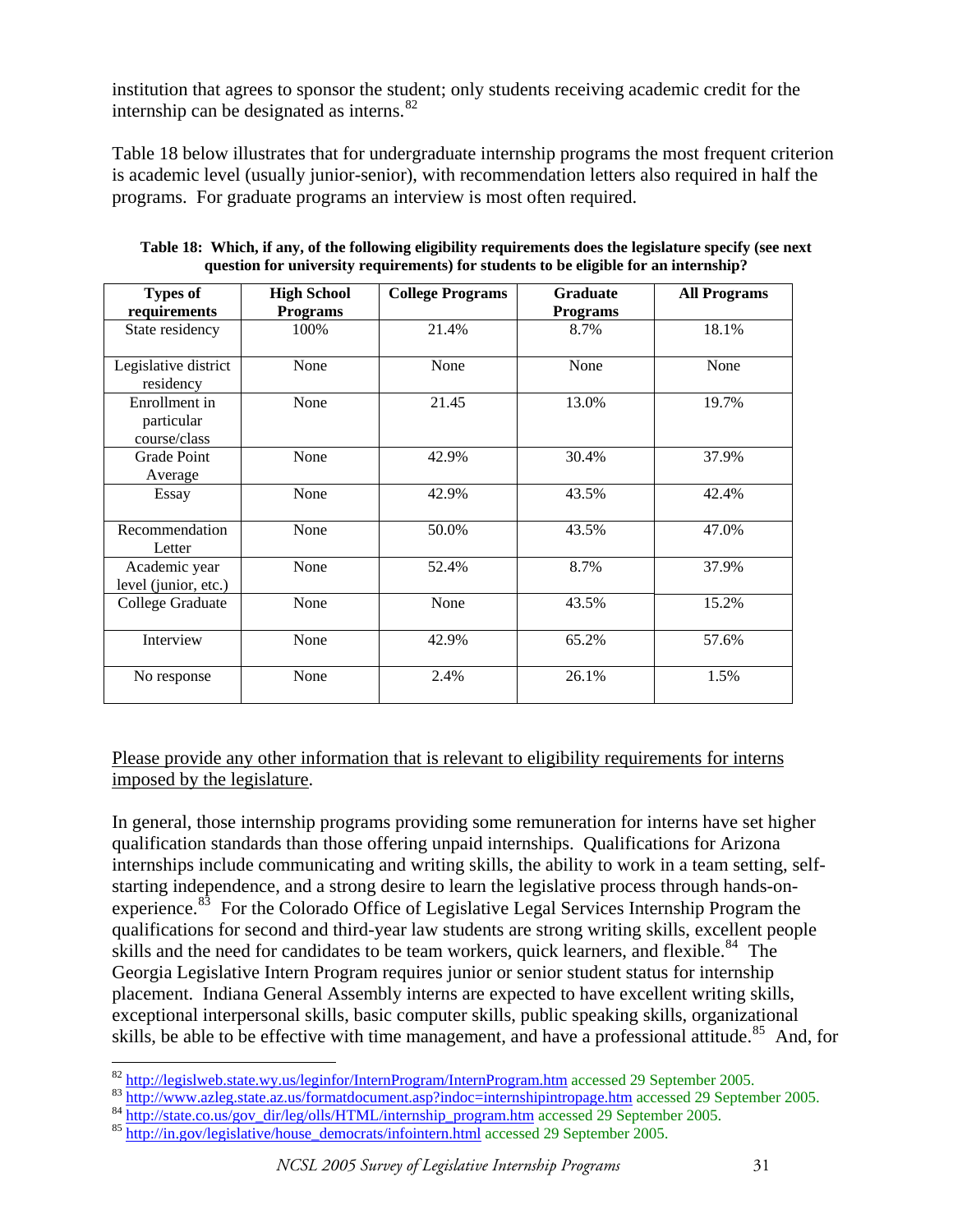example, the New York State Assembly Session Internship applicants must be matriculated in or have recently completed a graduate degree program.<sup>[86](#page-31-0)</sup>

# **Student Eligibility Requirements Imposed by Colleges and Universities**

Which, if any, of the following eligibility requirements does any participating university, college or school specify for students to be eligible for an internship? (Check all that apply.)

More than half of the survey responses confirmed that participation in state legislative internship programs by colleges and universities is highly dependent upon particular student eligibility criteria set within individual campuses, including within colleges and departments on those campuses. The State of Connecticut Legislative Internship Program requires the specific college or university to recommend the student. In the Georgia Legislative Intern Program students must be juniors or seniors and be recommended by their campus coordinator. The Iowa Legislative Intern Program, the Kansas Legislative Intern Program, and the Massachusetts Legislative Internship Program are similarly examples of programs relying upon the criteria set by participating universities and colleges. The Missouri Legislature's internship program does require a legislative interview, but otherwise has the participating colleges and universities set student eligibility criteria which may include legislative district residency, recommendation letters, and academic year levels.

Beyond the criteria set by campuses, the most frequent criteria set for student participation in legislative internship programs involves enrollment in specific courses or classes, GPA, and academic year standing. Only the following internship programs responded that there were no participating college or university requirements for student eligibility: Arizona Legislative Intern Program (Senate); Connecticut Legislative Internship Program; Florida OPPAGA Summer Internship Program; Florida Senate Intern Program; Indiana House of Representatives Republican Internship Program; South Carolina Senate Page Program; Washington House of Representatives Office of Program Research Graduate Intern Program; Washington Senate Committee Services Summer Internship Program for Graduate and Law Students; Judith Herndon Fellows Program, West Virginia Legislature; Robert W. Burk, Jr. Student Intern Program; and the Walter Rollins Scholars Program, West Virginia Senate. These responses may be because the legislative eligibility conditions are sufficient and/or controlling.

| <b>Types of</b><br>requirements<br>schools impose | <b>High School</b> | <b>College Programs</b> | <b>Graduate</b><br><b>Programs</b> | <b>All Educational</b><br><b>Level Programs</b> |
|---------------------------------------------------|--------------------|-------------------------|------------------------------------|-------------------------------------------------|
| It varies by campus                               | 1 (100%)           | 23 (54.8%)              | $7(30.4\%)$                        | 31 (46.9%)                                      |
| State residency                                   |                    | $2(4.8\%)$              |                                    | 2(3/0%)                                         |
| Legislative district<br>residency                 |                    | $1(2.4\%)$              |                                    | $1(1.5\%)$                                      |
| Enrollment in<br>particular<br>course/class       |                    | 16(38.1%)               | 5(21.8%)                           | 21 (31.8%)                                      |

**Table 19: Which, if any, of the following eligibility requirements does any participating university, college or school specifies for students to be eligible for an internship?** 

<span id="page-31-0"></span> $\overline{a}$ <sup>86</sup> <http://assembly.state.ny.us/internship/graduates/?sec=eligibility> accessed 29 December 2005.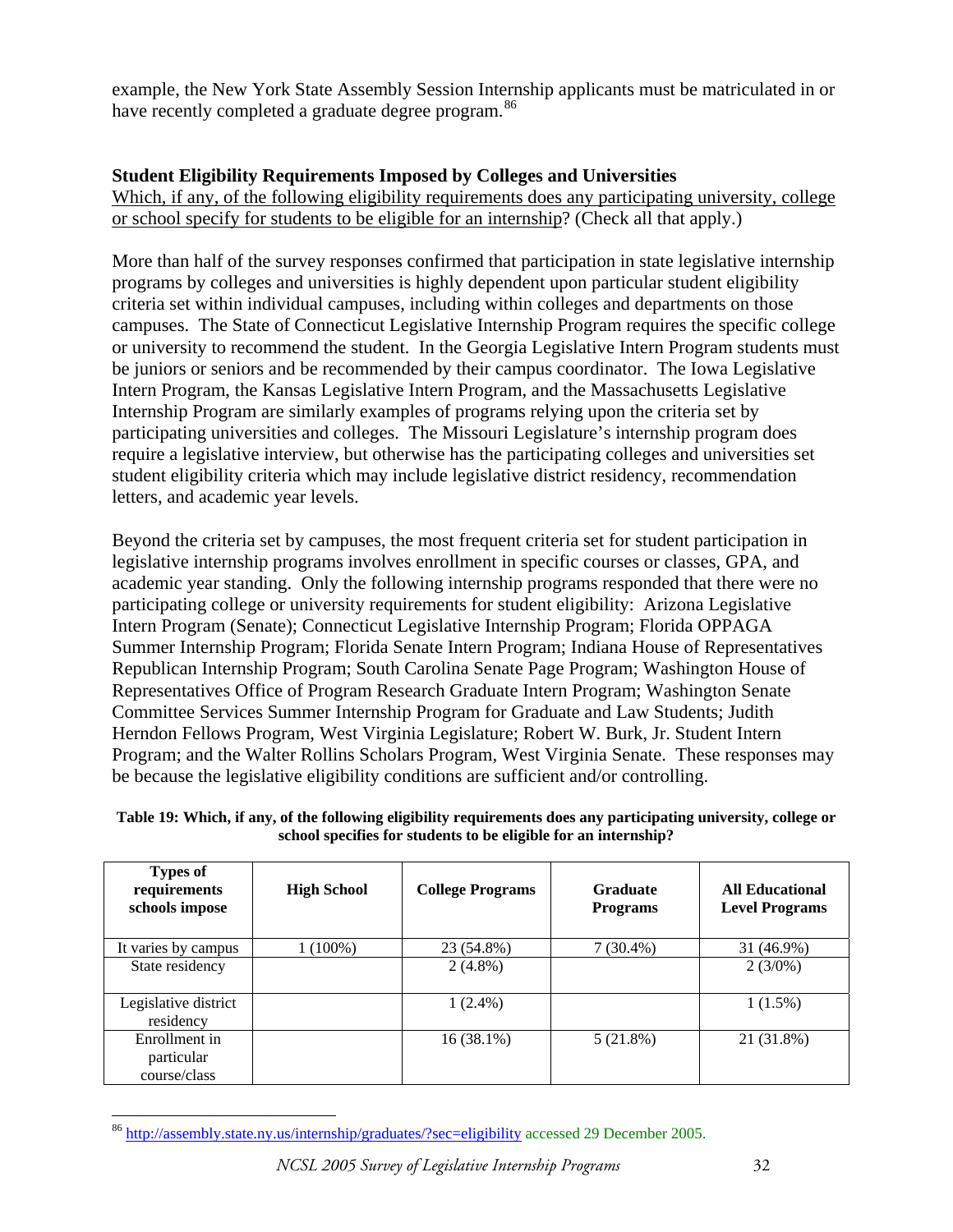**Table 19: Which, if any, of the following eligibility requirements does any participating university, college or school specifies for students to be eligible for an internship? (continued)** 

| <b>Types of</b><br>requirements<br>schools impose | <b>High School</b> | <b>College Programs</b> | <b>Graduate</b><br><b>Programs</b> | <b>All Educational</b><br><b>Level Programs</b> |
|---------------------------------------------------|--------------------|-------------------------|------------------------------------|-------------------------------------------------|
| Grade point average                               |                    | 14 (33.4%)              | $4(17.4\%)$                        | 18 (27.3%)                                      |
| Essay                                             |                    | $10(23.8\%)$            | 5(21.8%)                           | 15 (22.7%)                                      |
| Recommendation<br>Letter                          |                    | $10(23.8\%)$            | 5(21.8%)                           | 15 (22.7%)                                      |
| Academic year<br>(junior, etc.)                   |                    | 14 (33.3%)              | $3(13.0\%)$                        | 17(25.8)                                        |
| College graduate                                  |                    |                         | 5(21.8%)                           | $5(7.6\%)$                                      |
| Interview                                         |                    | $11(26.2\%)$            | 5(21.8%)                           | 16 (24.2%)                                      |
| No answer provided                                |                    | 4 (9.5%)                | 2(8.7%)                            | $6(9.1\%)$                                      |
| Total programs                                    | $1(100\%)$         | 42 (100%)               | 23 (100%)                          | 66 (100%)                                       |

# Please provide any other information that is relevant to university, college or school requirements for interns.

There are numerous examples of eligibility requirements specified by institutions of higher learning for internship opportunities. The University of California Center Sacramento (UCCS) Scholar Intern Program provides for University of California (UC) students to have professional experiences and skill-building opportunities while they live, intern, and conduct research in California's capital of Sacramento. UCCS serves junior and senior undergraduate students selected by UC campuses in Berkeley, Davis, Irvine, Los Angeles, Merced, Riverside, San Diego, Santa Barbara, and Santa Cruz, but it also handles graduate and professional students applications directly. Scholar interns work 24-33 hours per week and earn academic credit for their internships, and must have a minimum GPA of 3.0. They enroll in a four-unit research seminar while working at their internship sites. This seminar helps students develop an understanding of public policy and politics in the capital, and there is an optional four-unit elective course as well, both taught at the UCCS building a block from the capitol. Scholar interns live in housing arranged for by UCCS, located three miles from the capitol, at a cost of \$750 per student per month, but there exists a housing exemption for such accommodations for those with undue financial hardship. $87$ 

Two fellowship programs of the California Legislature are administered by the Center for California Studies at Sacramento State University in a full and equal partnership with the Assembly and Senate. Selection and placement decisions, for example, are made jointly by the Center and its legislative partners. The two programs recruit nationally and annually get 500- 600 applications from which each program interviews 70 and selects 18 for the final set of fellows. Selection is based on scholastic achievement, communication and analytical skills, record of public service, political awareness and leadership potential. The 18 Assembly and 18 Senate fellows work for 11 months as full-time staffers with legislative offices, both partisan and

<span id="page-32-0"></span> $\overline{a}$ <sup>87</sup> <http://uccs.universityofcalifornia.edu/>accessed 29 September 2005.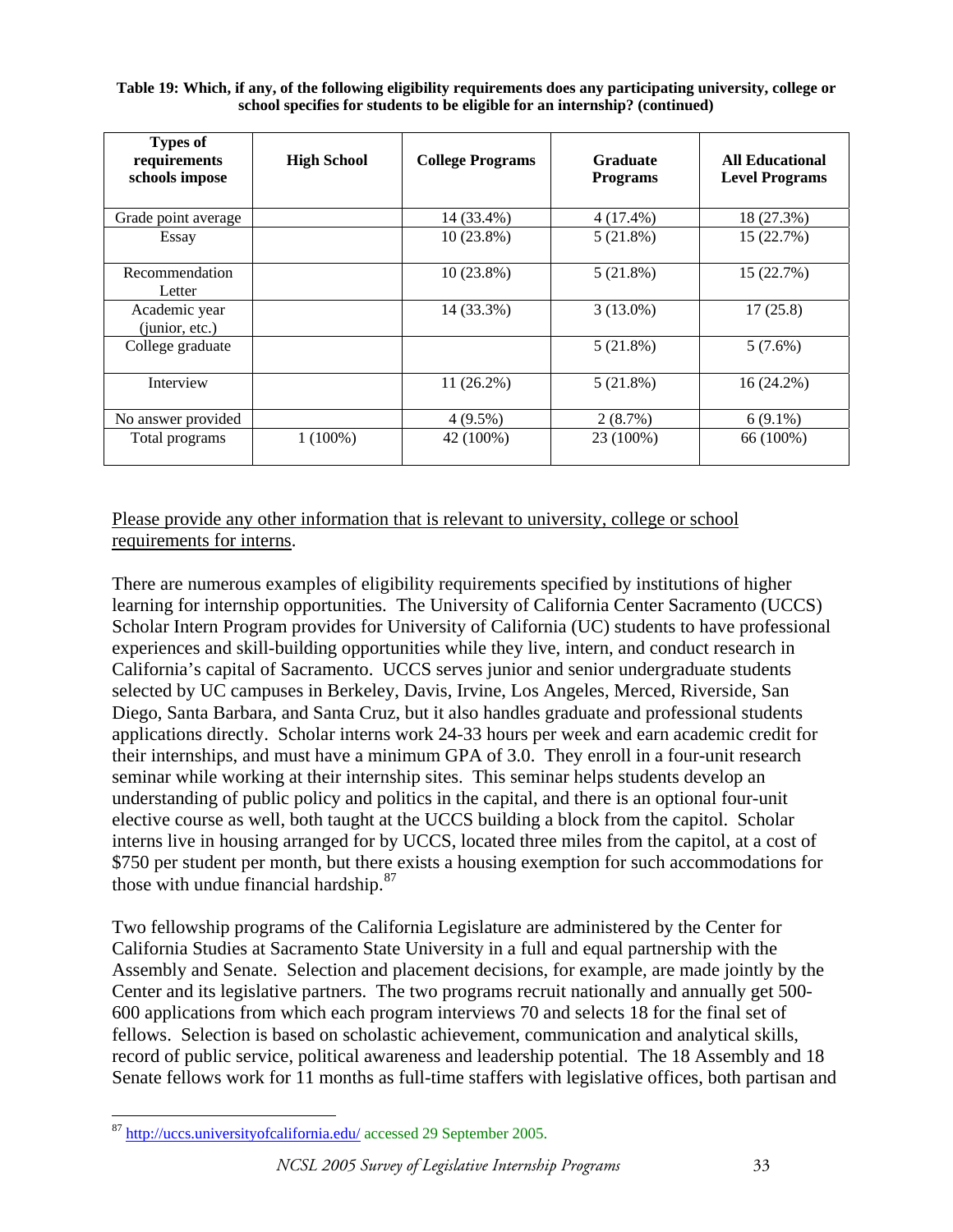non-partisan, member and committee. Fellows receive fully-paid enrollment at CSUS and earn 12 units of graduate course credit for two graduate seminars taught at the State Capitol. Consequently, applicants must have completed a bachelor's degree before their fellowship, but many already have advanced degrees or may be in mid-career.<sup>[88](#page-33-0)</sup> A similar California Senate Fellows program is co-sponsored by the California Senate and CSUS.<sup>[89](#page-33-1)</sup>

Rutgers, the State University of New Jersey, offers through its Eagleton Institute of Politics both graduate and undergraduate internships with the New Jersey Legislature. Graduate students on the New Brunswick, Camden and Newark campuses are eligible for New Jersey Assembly Henry J. Raimondo Legislative Fellowships, based upon applications judged on the basis of academic performance, letters of recommendation, demonstrated interest in government, and an essay discussing the applicant's purpose in applying for the fellowship.<sup>[90](#page-33-2)</sup> Rutgers University also invites junior-level undergraduate students to apply for the Eagleton Undergraduate Associates Program that has a requirement for an internship that can be fulfilled for academic credit with the New Jersey Legislature with up to 10 hours a week in those placements.<sup>[91](#page-33-3)</sup>

Colorado State University's Department of Political Science Legislative Internship Program is open to students from all majors, with preference given to seniors and to those with excellent grade point averages.  $92$ 

The North Carolina Legislative Intern Program administered by North Carolina State University is restricted to advanced undergraduates (juniors and seniors) and is a competitive process using student's applications that include an official transcript and three letters of recommendation; GPA is not the primary consideration although it is important. Instead, the strength of interest in government and public service as well as maturity and motivation are primary.<sup>[93](#page-33-5)</sup>

Eligibility requirements for the Texas Legislative Internship Program administered by Texas Southern University's Mickey Leland Center include undergraduate students having completed at least 60 hours at an accredited college or university, exceptional writing and composition skills, computer literacy, and two letters of recommendation. This program is open to all undergraduate and graduate students from all universities.<sup>[94](#page-33-6)</sup>

Participating universities in the Utah Legislative Intern Program similarly set qualifications for their students. Brigham Young University students are required to be junior, senior or graduate students of any major who go through a competitive process involving a review of GPA and letters of recommendation, and often an interview.<sup>[95](#page-33-7)</sup> Those admitted are also required to take a preparatory course within the Political Science Department in the fall before beginning service with the Utah Legislature in January. The University of Utah students are similarly required to take a preparation course in the fall semester before beginning their service.<sup>[96](#page-33-8)</sup> Utah State University, Weber State University, and Southern Utah University also set their own student

<span id="page-33-0"></span><sup>88</sup> <http://www.csus.edu/calst/assembly/>accessed 29 September 2005.

<span id="page-33-1"></span><sup>89</sup> <http://csus.edu/calst/senate/>accessed 29 September 2005.

<span id="page-33-2"></span><sup>90</sup> <http://www.eagleton.rutgers.edu/Students/EIPFellowships.html> accessed 29 September 2005.

<span id="page-33-3"></span><sup>91</sup> <http://www.eagleton.rutgers.edu/Students/UGProgram.html>accessed 29 September 2005.

<span id="page-33-4"></span><sup>92</sup> <http://www.colostate.edu/Depts/PoliSci/lip.html> accessed 29 September 2005.

<span id="page-33-5"></span><sup>93</sup> [http://www2.chass.ncsu.edu/aomp/legislative\\_intern.html](http://www2.chass.ncsu.edu/aomp/legislative_intern.html) accessed 29 September 2005.

<span id="page-33-6"></span><sup>94</sup> [http://www.uh.edu/c\[\[/TLIPinterns.htm](http://www.uh.edu/c%5B%5B/TLIPinterns.htm) accessed 30 December 2005.

<span id="page-33-7"></span><sup>95</sup> [http://fhss.byu.edu/wasjse,/utah.html accessed 9 January 2006](http://fhss.byu.edu/wasjse,/utah.html%20accessed%209%20January%202006).

<span id="page-33-8"></span><sup>96</sup> <http://www.hinckley.utah.edu/internships/state/index.html> accessed 9 January 2006.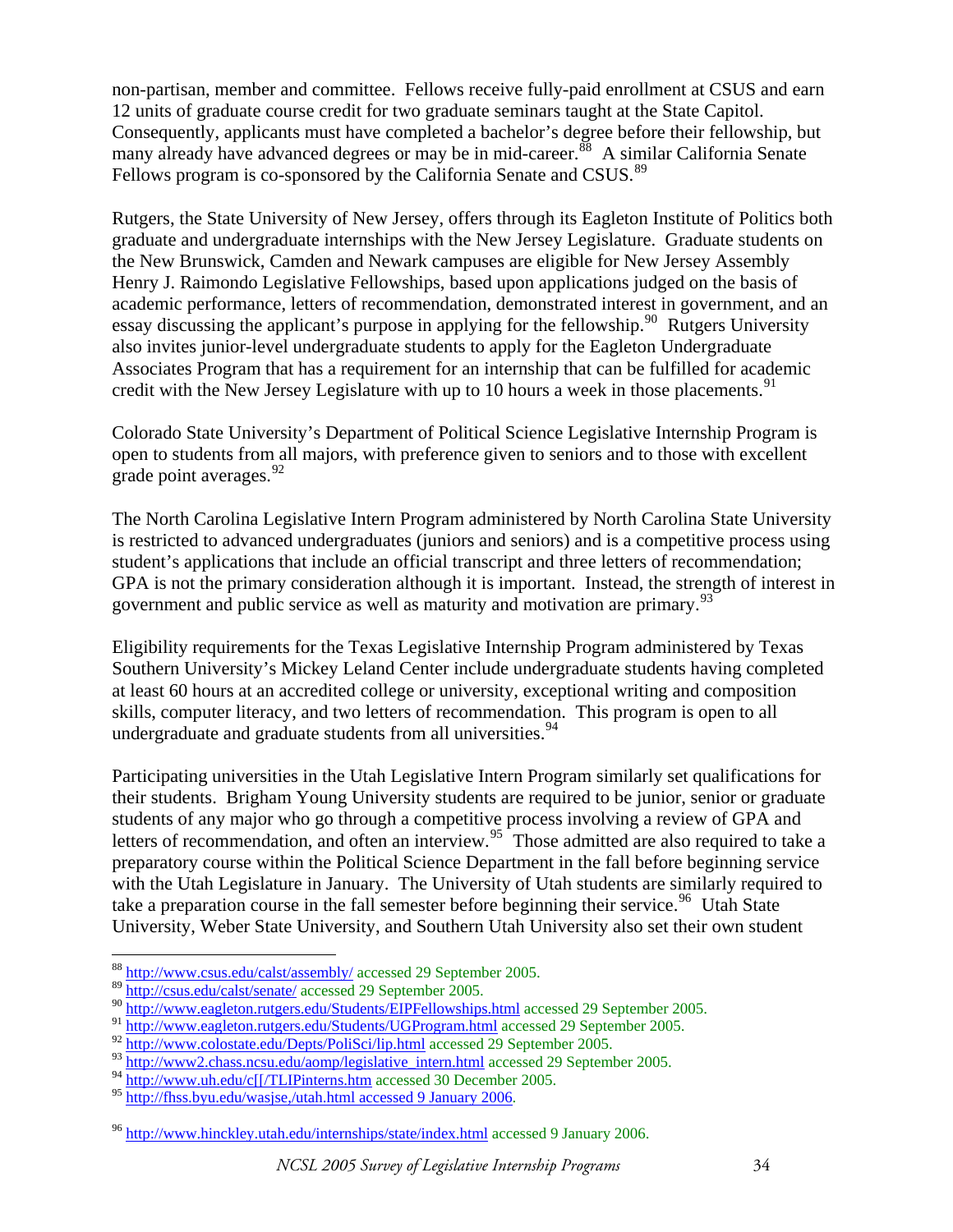standards for participation. The Georgia Legislative Intern Program likewise has different college and universities setting their own standards. And the Massachusetts Legislative Internship Program specifically requires that interns meet their own school's policy governing intern participation.

## **Remuneration for Interns**

Are your internships paid a salary or an hourly wage?

State legislatures reporting unpaid internship programs include the UC Scholar Interns in California (both undergraduate and graduate), Colorado State University Internship Program, Colorado General Assembly Office of Legislative Legal Services Internship Program, Connecticut Legislative Internship Program, the Idaho Legislature internship program, the Iowa Legislature internship program, the Kansas Legislature internship program, the Maine Legislature internship program, the Massachusetts Legislative Internship Program, Michigan Legislative Service Bureau Legislative Intern Program, Missouri Legislature internship program, Henry J. Raimondo Legislative Fellows Program with the New Jersey General Assembly, Ohio State University Moritz College of Law Legislation Clinic, Oklahoma State Senate Intern Program, Oregon Legislative Intern Program, University of Houston Local Government Internship Program, Vermont Law School-Vermont Legislative Council Legislative Clinic, Vermont Legislature internship opportunities, University of Richmond State Legislative Internship Program, West Virginia Frasure-Singleton Legislative Program, University of Wisconsin-Madison Legislative Internship Program, and the Wyoming Legislative Internship Program. Several programs reported no formal name for their internship programs; this informality may suggest that the legislatures are responding rather than initiating internship requests, at least in some instances. Additional legislatures or chambers operate unpaid internship programs, but may not have participated in the survey; the Minnesota House of Representatives, for instance, has a College Internship Program for the regular legislative session, but alternative arrangements can be made outside of the regular session to accommodate the practical needs of individual legislators and staff.<sup>[97](#page-34-0)</sup> And additional institutions of higher learning operate their own programs, but did not participate in the NCSL survey. UNLV operates a program every two years, for example,[98](#page-34-1) and the Oklahoma University Capitol Scholars Program will place several students in the Oklahoma House and Senate in 2006.<sup>[99](#page-34-2)</sup>

A majority of all reporting undergraduate or college internships are paid ones, as are graduate internship programs. But graduate internship programs are more likely than undergraduate ones to be paid ones, perhaps reflecting the comparatively greater level of service more experienced students are able to bring to the state legislature. Table 20 below illustrates these differences between paid and unpaid internship by the education level of the participating students.

 $\overline{a}$ <sup>97</sup> <http://www.house.leg.state.mn.us/edprograms/intern.htm> accessed 14 January 2006.

<span id="page-34-2"></span><span id="page-34-1"></span><span id="page-34-0"></span><sup>98</sup> http://magazine.unlv.edu/Issues/Winter05/studentsHelp.html accessed 16 January 2006. 99 *Extensions: A Journal of the Carl Albert Congressional Research and Studies Center* (Fall 2005), 22.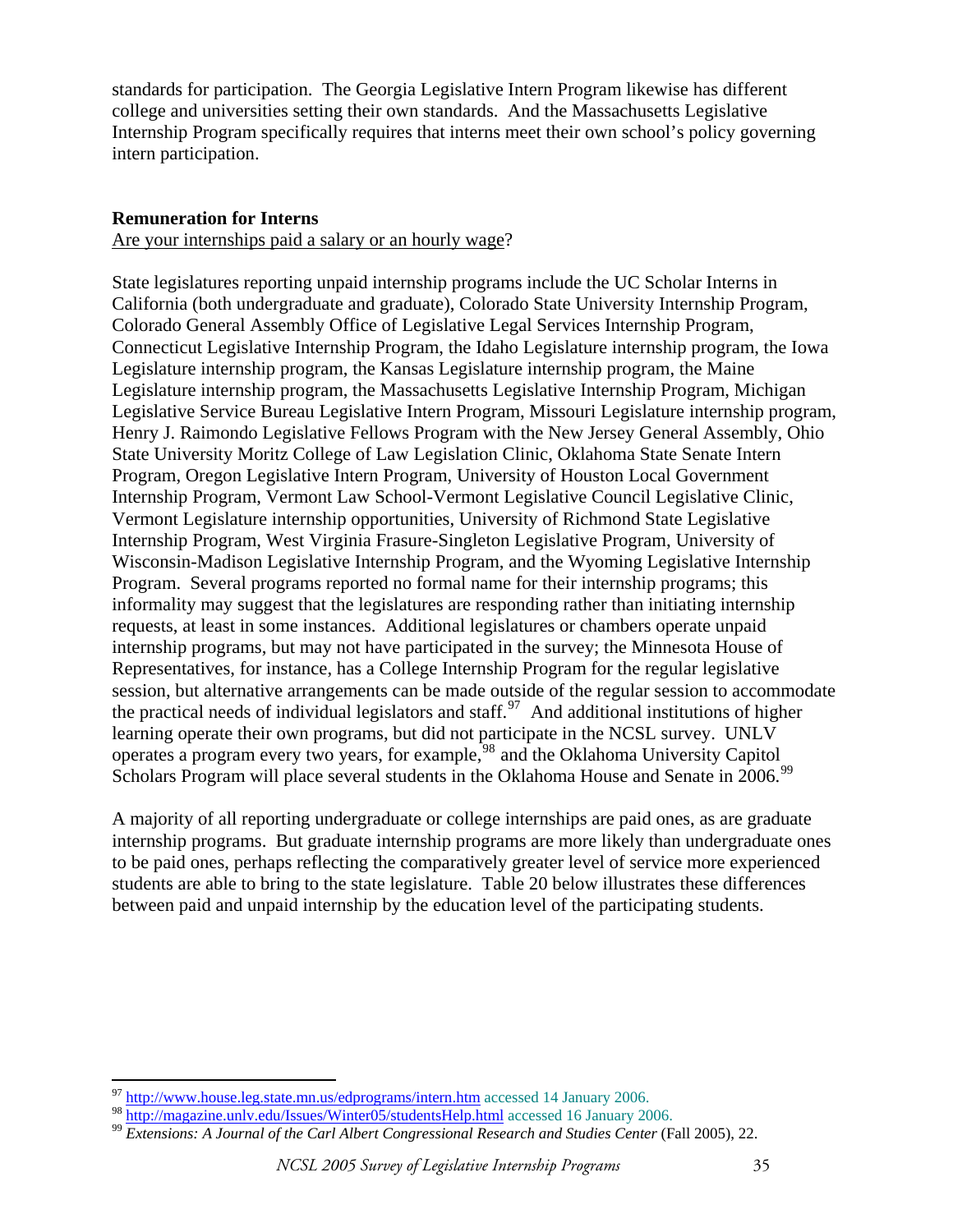| Are your<br>internships paid a<br>salary, an hourly<br>wage, or a<br>stipend? | <b>High School</b><br><b>Programs</b> | <b>College Programs</b> | <b>Graduate</b><br><b>Programs</b> | <b>All Programs</b> |
|-------------------------------------------------------------------------------|---------------------------------------|-------------------------|------------------------------------|---------------------|
| <b>Yes</b>                                                                    |                                       | 24 (57.1%)              | 18 (78.3%)                         | 42 (63.6%)          |
| N <sub>0</sub>                                                                |                                       | 18 (42.9%)              | 5(21.7%)                           | 23 (34.8%)          |
| Programs                                                                      |                                       |                         |                                    |                     |
| Reporting                                                                     |                                       | 42 (100%)               | 23 (100%)                          | 66 (100%)           |

**Table 20: Are your internships paid a salary or an hourly wage?** 

Internships are highly likely to be paid ones when the source of interns includes multiple colleges and universities. Table 21 below indicates that more than 95% of paid internships involve those from multiple universities, colleges or schools. There also appears from the data a connection between paid internships and the responsibilities and initiatives taken by state legislatures as institutions. There is a greater likelihood of the internship being a paid one where the legislative institution (including a legislative staff agency, a committee, or a particular individual) has responsibility for recruiting interns and arranging for their placement, or working with institutions of higher learning and their enrolled students in promoting the legislaturesponsored program.

| <b>Sources of Interns</b>                                | # Paid Internship<br><b>Programs</b> | #Unpaid Internship<br><b>Programs</b> | # Total Internship<br><b>Programs</b> |
|----------------------------------------------------------|--------------------------------------|---------------------------------------|---------------------------------------|
| Single university or<br>college or school                | $1(2.3\%)$                           | $6(26.1\%)$                           | $7(10.1\%)$                           |
| <b>Multiple campuses</b><br>with the same<br>university. | $1(2.3\%)$                           | $3(21.4\%)$                           | $4(6.1\%)$                            |
| Multiple universities,<br>colleges or schools.           | 41(95.3%)                            | $14(60.1\%)$                          | 55 (83.3%)                            |
| All sources of interns                                   | 43 (100%)                            | 23 (100%)                             | 66 (100%)                             |

**Table 21: Crosstabulation of Paid and Unpaid Internship with the Source of Interns** 

# How are interns paid?

Of the 22 programs reporting payment information in the "other" category, some noted biweekly, semi-monthly, stipends in two payments, etc. A few noted that American Bar Association accreditation requirements don't permit law school students to get paid but may receive expense reimbursements.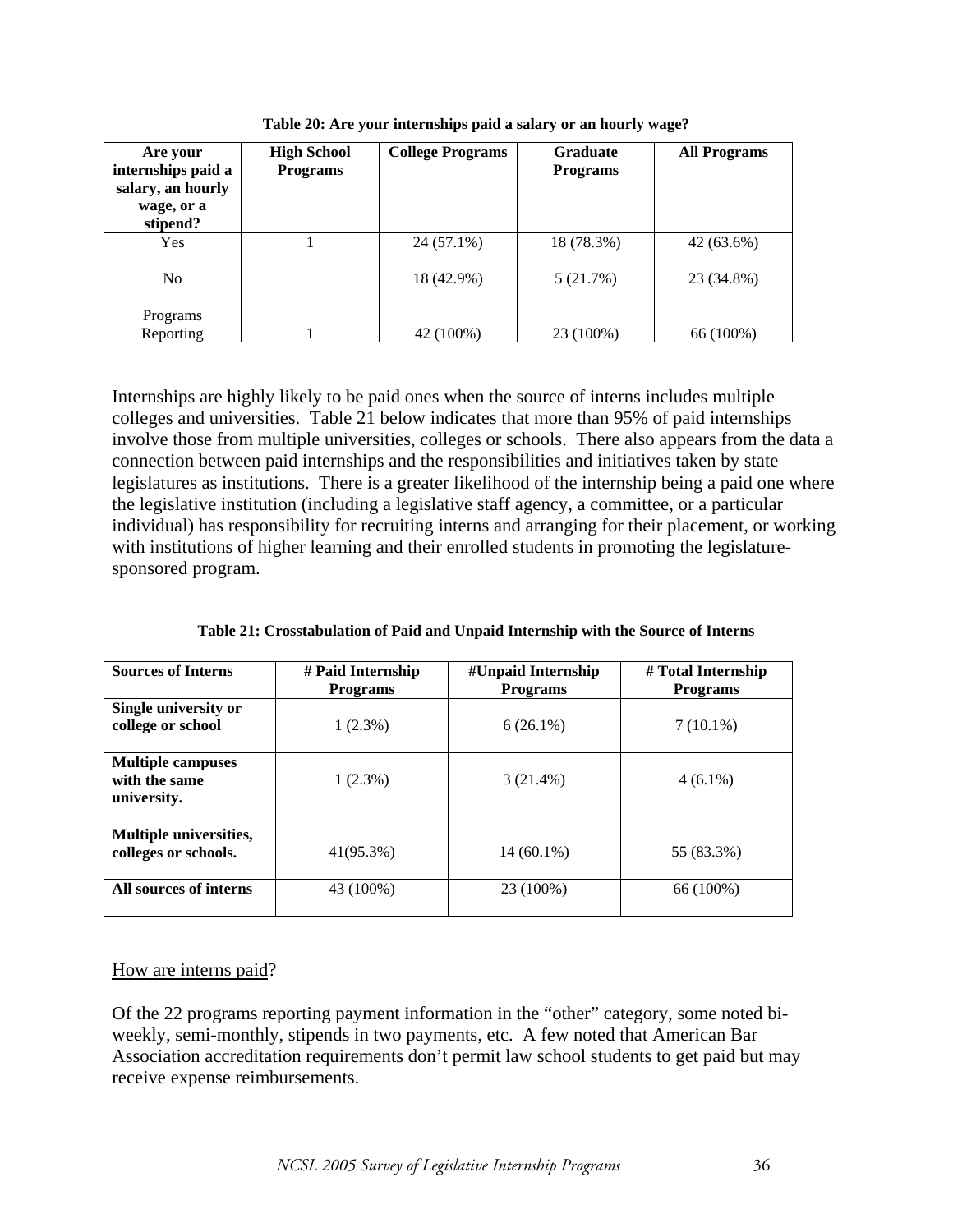The frequency with which interns receive a wage or other monetary remuneration varies significantly. The Florida House and Senate Internship Programs have a pay rate of \$13.00 and \$13.77 per hour, respectively, for interns. The Florida Office of Program Policy Analysis and Government Accountability (OPPAGA) offers part-time graduate interns \$12.00 per hour working approximately 20 hours a week, and \$16.00 per hour during the summer working 40 hours per week. The Indiana General Assembly interns are paid a stipend of \$300 weekly for their work. The Kentucky LRC Legislative Intern Program 2006 provides interns a monthly allowance of \$1000 monthly (subject to taxes), and has interns responsible for their own housing, meals and other expenses.<sup>[100](#page-36-0)</sup> The Minnesota State Senate Interns are paid \$50.00 per week. Tennessee General Assembly interns receive a stipend of \$350 per week. Non-reporting programs also provide remuneration for interns. For instance, the California Legislative Analyst's Office Summer Internships pays \$2,625 per month.<sup>[101](#page-36-1)</sup> Generally, the "other" category was most often selected by respondents, and answers here included bi-weekly, semi-monthly, twice per session, etc. responses.

| Type of payment                 | <b>High School</b> | <b>College Programs</b> | <b>Graduate</b> | <b>All Programs</b> |
|---------------------------------|--------------------|-------------------------|-----------------|---------------------|
|                                 | <b>Programs</b>    |                         | <b>Programs</b> |                     |
| Lump sum,<br>including stipends |                    | $4(4.8\%)$              | 2(8.7%)         | $6(9.1\%)$          |
| By the hour                     |                    | $3(7.1\%)$              | $4(17.4\%)$     | $7(10.6\%)$         |
| By the week                     | $1(100\%)$         | 8 (19.0%)               | 2(8.7%)         | 11(16.7%)           |
| By the month                    |                    | $2(4.8\%)$              | 5(21.7%)        | $7(10.6\%)$         |
| Other                           |                    | 8 (19.0%)               | 5(21.7%)        | 13 (19.7%)          |
| No response                     |                    | $17(40.1\%)$            | 5(21.7%)        |                     |
| Total                           | $1(100\%)$         | 42 (100%)               | 23 (100%)       | 66 (100%)           |

**Table 22: How are interns paid?** 

#### What is the amount of pay received over the entire internship period?

The amount paid an intern for the entire internship period ranges from zero, in those programs where no payment is made, to \$29,500 in the New York State Senate Fellowship Program for graduates, with \$21,692 for the California Senate Fellows Program and the California Jesse Marvin Unruh Assembly Fellowship Program. The Alabama Capital Intern Program participants offered through the Alabama Law Institute receive \$3,300 for the term of the program, beginning January 10, 2006 through April 24, 2006 when the legislature is in session.<sup>[102](#page-36-2)</sup> The Alaska Universities Legislative Internship Program interns receive  $$5,000$  which is taxable.<sup>[103](#page-36-3)</sup> The Arizona Legislative Internship pays a \$4,200 stipend for the session. Students involved with the Legislative Fellows Program at the University of Delaware earn a stipend comparable with a

<span id="page-36-0"></span><sup>&</sup>lt;sup>100</sup> http://lrc.ky.gov/org\_adm/lrc/intern\_program\_2005.pdf accessed 13 January 2006.

<span id="page-36-1"></span><sup>101</sup> http://www.lao.ca.gov/job\_announcements/summer\_internship\_2006.aspx</u>\_accessed\_14\_January\_2006.<br>
102 <http://www.ali.state.al.us/capinterns.html>accessed\_29\_September\_2005.<br>
103 http://www.uas.alaska.edu/internprogram/fa

<span id="page-36-3"></span><span id="page-36-2"></span>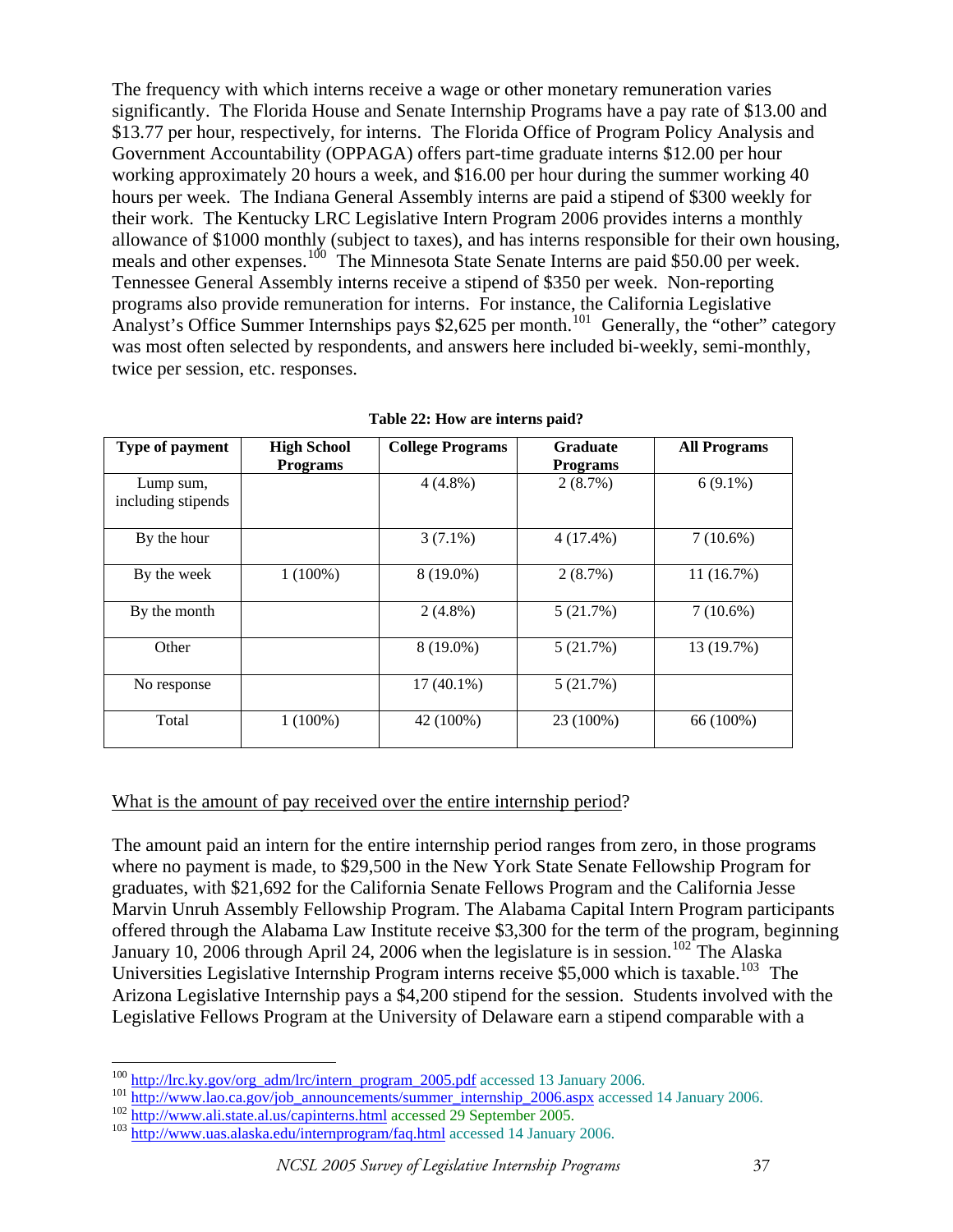University of Delaware research assistantship.<sup>[104](#page-37-0)</sup> The State Legislative Intern Program operated by the University of Hawaii pays a stipend of \$1500 per student for the entire January through mid-May general session.<sup>[105](#page-37-1)</sup> The Illinois Legislative Staff Intern Program participants receive a stipend of \$2,026 per month. The UNLV program pays \$6,000 per intern.<sup>[106](#page-37-2)</sup> The New York State Assembly Undergraduate Session Interns receive a \$3,500 stipend, and the graduate interns receive an \$11,500 stipend. The New York State Senate stipend for undergraduate interns is also \$3,500. The Utah State Legislature Intern Program stipend is \$1800 for the general session. The Texas Legislative Internship Program managed by the Mickey Leland Center at Texas Southern University paid a stipend of \$6000 for the spring 2005 period lasting from January through May. The Virginia Capital Semester Program administered by Virginia Commonwealth University offers interns a stipend of \$1000 for the 2006 sixty-day session beginning in January. Some payment variations are not picked up by the survey instrument itself. For example, a student legislative intern from Missouri State University is not paid by the Missouri Legislature, but she can be provided an award from that university in the amount of \$3,300 to help defray participant living expenses. $107$ 

#### Which one of the following benefits do interns receive?

The Alaska Universities Internship Program provides its interns who are not Juneau students with allowances to cover travel (airfare or ferry) and relocation expenses, for these full-time positions running for the entire 120-day session.<sup>[108](#page-37-4)</sup> In Arizona the interns receive a tuition waiver and may be eligible for reimbursement of moving expenses up to \$500. Both the California State Assembly Unruh Fellowship Program and the California Senate Fellows Program provide medical, dental and vision benefits. Housing is provided by the University of California (UC) Scholar Program but at a monthly cost of \$750 per student, generally. Connecticut does not offer a paid internship, but does provide a stipend based upon the number of miles traveled to the Capitol to help cover travel expenses. In the Florida House of Representatives Legislative Intern Program there is payment of up to 24 hours of graduate tuition at State of Florida in-state rates. In Illinois for the Legislative Staff Intern Program the student health insurance premium is paid by the program. The Minnesota Senate provides a housing allowance of \$400 per month for those from outside the metro area. New York State Senate Legislative Fellows, though they are not Senate employees, have benefits and options like health, dental, vision, life insurance and retirement programs available. South Dakota provides interns with an expense allowance of \$110 per day that the Legislature is in session; interns are not required to pay income taxes or Social Security on these amounts because it is not a wage and is intended to cover living expenses. Tennessee provides reimbursement for travel between the intern's educational institution and Nashville, limited to one round trip per month. In Wyoming a limited amount of financial aid is available to help offset travel and living expenses for students.

Graduate interns receive more benefits than do undergraduate interns. Two-thirds of undergraduate interns receive no benefits, whereas 3.9% of the graduate interns receive no benefits. The most frequent undergraduate intern benefit is mileage or other travel

<span id="page-37-0"></span><sup>&</sup>lt;sup>104</sup> http://www.ipa.udel.edu/legfellows/ accessed 29 September 2005.

<span id="page-37-2"></span><span id="page-37-1"></span>

<span id="page-37-3"></span>

<sup>&</sup>lt;sup>105</sup> [http://www.politicalscience.hawaii.edu/forms/Hawaii\\_InternPrg.pdf](http://www.politicalscience.hawaii.edu/forms/Hawaii_InternPrg.pdf) accessed 20 January 2006.<br><sup>106</sup> http://magazine.unly.edu/Issues/Winter05/studentsHelp.html accessed 16 January 2006.<br><sup>107</sup> http://careercenter.missour

<span id="page-37-4"></span>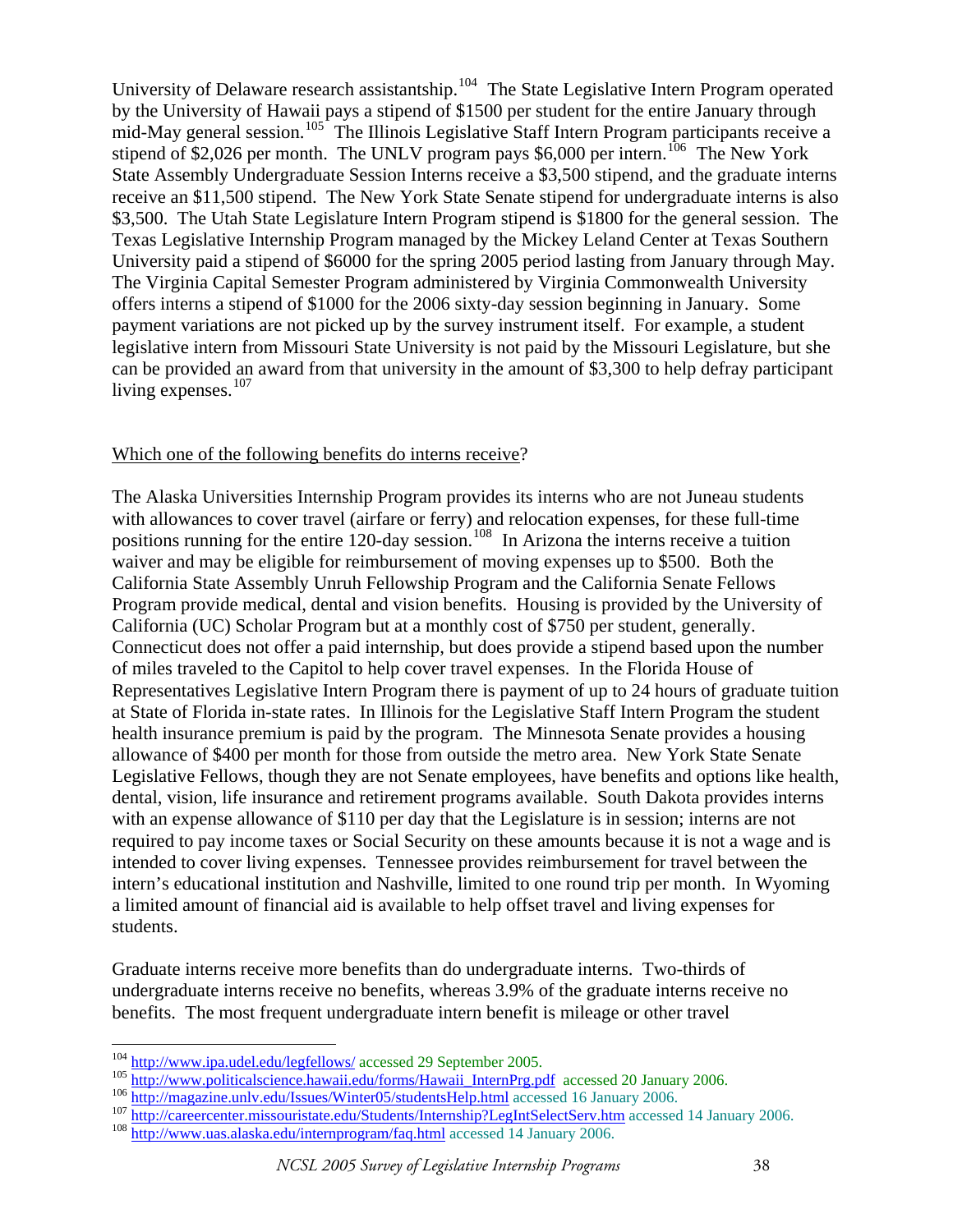reimbursement, with 14.3% of programs offering it. The most frequent graduate intern benefit was tuition benefits and medical insurance coverage, with 30.4% of intern programs offering such benefits, as illustrated in Table 23 below.

| <b>Type of benefit</b> | <b>High School</b> | <b>College Programs</b> | <b>Graduate</b> | <b>All Programs</b> |
|------------------------|--------------------|-------------------------|-----------------|---------------------|
|                        | <b>Programs</b>    |                         | <b>Programs</b> |                     |
| Medical insurance      | 0                  | $1(2.4\%)$              | $7(30.4\%)$     | $8(12.1\%)$         |
| coverage               |                    |                         |                 |                     |
| Sick leave             | $\Omega$           | $1(2.4\%)$              | 2(8.7%)         | 3(4.5%)             |
| Annual leave           | $\Omega$           |                         | $1(4.3\%)$      | $1(1.5\%)$          |
| Mileage or other       | 0                  | 6(14.3%)                | $4(17.4\%)$     | $10(15.2\%)$        |
| travel                 |                    |                         |                 |                     |
| reimbursement          |                    |                         |                 |                     |
| Housing                | $\theta$           | $1(2.4\%)$              | 0               | $1(1.5\%)$          |
| Tuition waivers        | $\theta$           | $1(2.4\%)$              | $7(30.4\%)$     | 8 (12.1%)           |
| None of the above      | $\overline{0}$     | 28 (66.7%)              | $9(39.1\%)$     | 37 (56.1%)          |
| Other                  | $\theta$           | 4(16.7%)                | $3(13.0\%)$     | 7(10.7%)            |
| No response            | $\overline{0}$     | $1(2.4\%)$              | 0               | $1(1.5\%)$          |
| <b>Total Programs</b>  |                    | 42 (100%)               | 23 (100%)       | 66 (100%)           |

**Table 23: Which one of the following benefits do interns receive?** 

If you answered "other" to the previous question, please explain.

Sixteen respondents indicated that other benefits are sometimes paid to or on behalf of interns included parking, FICA, occasional meals, stipends to defray the cost of meals and sometimes housing, dental and vision coverage, and service credits within the state retirement system. The vast majority of reporting programs had no supplemental answers in response to this question. However, as noted above, Missouri State University provides a substantial scholarship to cover living expenses and waives up to six hours of internship or co-op class fees,  $^{109}$  $^{109}$  $^{109}$  even though the Missouri Legislature reported program was an unpaid one. This kind of variation within a particular internship program may not be adequately reflected in the reporting surveys.

# **Academic Credit and Educational Benefits for Interns**

Do they earn academic credits for the internship?

Most internship programs do provide academic credit, but there is variation among the institutions of higher learning regarding how many credits may be earned and under what conditions. Colorado State University provides six upper division credits during the spring semester where students function as aides to individual House and Senate members from mid-January to early May. Professor John Straayer administers an internship program that places students with their legislative sponsors, and the student interns travel from Ft. Collins to the Capitol in Denver each Tuesday and Thursday throughout the session. Assignments include the maintenance of a daily journal, the completion of an end-of-semester paper, daily reading of the legislative reporting in the *Denver Post* and/or *Rocky Mountain News*, and attendance at Capitol meetings.<sup>[110](#page-38-1)</sup> Academic credit is also earned in the Colorado General Assembly's Office of Legislative Legal Services for second and third-year law students from the University of

<span id="page-38-0"></span> $\overline{a}$ <sup>109</sup> http://careercener.missouristate.edu/Students/Internship/LegislativeIntern.htm accessed 14 January 2006.<br><sup>110</sup> [http://www.colostate.edu/Depts/PoliSci/lip.html](http://www.colostte.edu/Depts/PolilSci/lip.html) accessed 29 September 2005.

<span id="page-38-1"></span>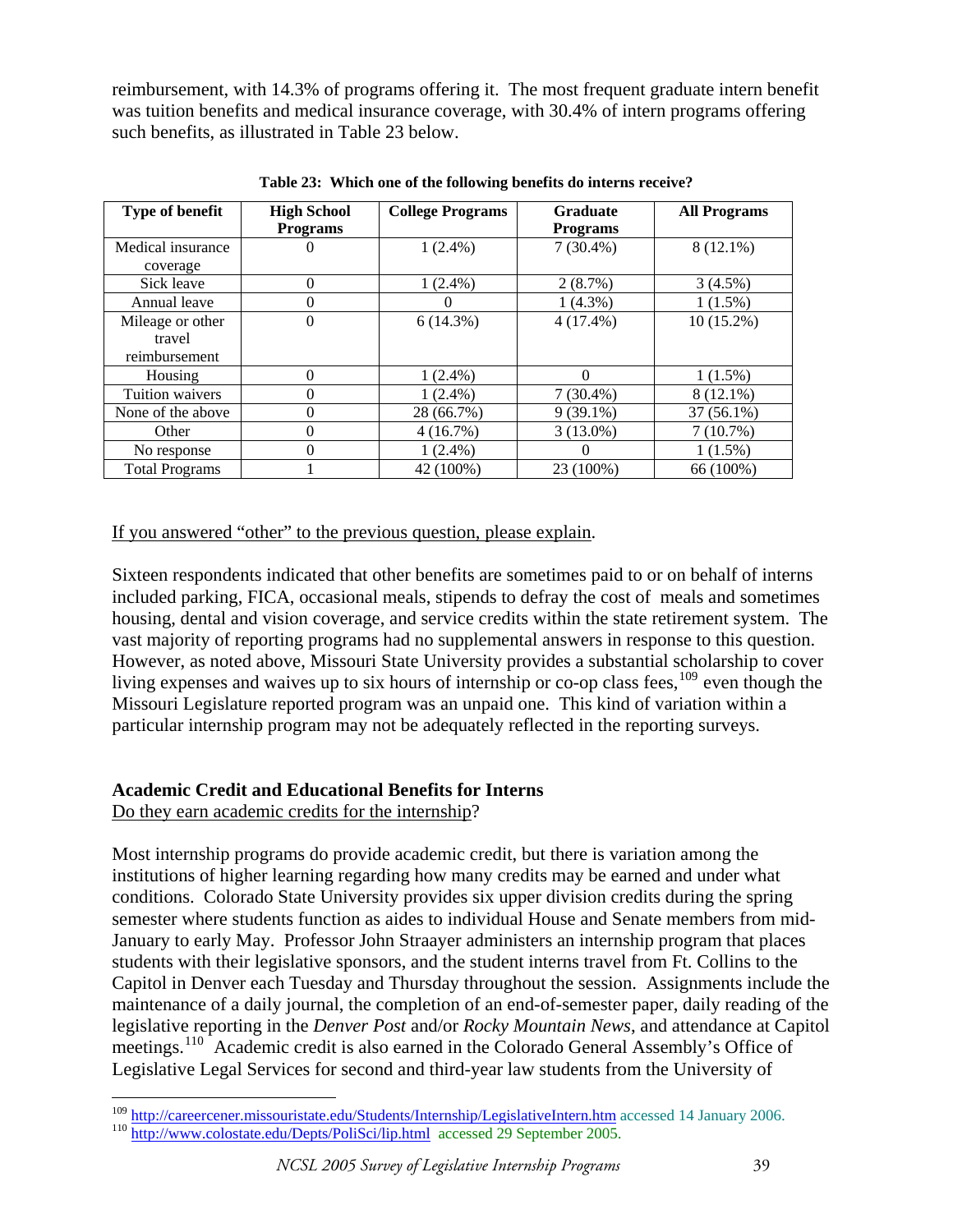Colorado, the University of Denver, and other law schools, but the internship program is strictly a "for-credit" opportunity, as they are not paid for their experience.<sup>[111](#page-39-0)</sup> The Texas Legislative Internship Program operated by Texas Southern University offers a minimum of six and a maximum of 15 academic credits. The Utah Legislative Intern Program, administered by the Legislature, covers the intensive 45-day general session from January through early March. Participating universities in this program provide varying credits depending upon their requirements of the students before the session, during the session, and immediately following the session. Brigham Young University provides six upper division credits and Utah State University grants nine academic credits, for instance.<sup>[112](#page-39-1)</sup> Eight hours of graduate credit is earned for the Illinois Legislative Staff Intern Program participants over this 10.5 month internship. The University of Hawaii at Manoa through its Department of Political Science offers 15 credits for full-time work in the general session of the Hawaii Legislature from early January through the middle of May, with requirements such as student maintenance of a journal, attendance at weekly seminars, and submittal of a major paper. $113$ 

| Earn academic         | <b>High School</b> | <b>College Programs</b> | <b>Graduate</b> | <b>All Programs</b> |  |
|-----------------------|--------------------|-------------------------|-----------------|---------------------|--|
| credits?              | <b>Programs</b>    |                         | <b>Programs</b> |                     |  |
| Yes                   |                    | 32 (76.2%)              | 15 (65.2%)      | 47 (71.2%)          |  |
| N <sub>0</sub>        | $(100\%)$          | $1(2.4\%)$              | 2(8.7%)         | $4(6.1\%)$          |  |
| It varies by          |                    |                         |                 |                     |  |
| university, college,  |                    | $9(21.4\%)$             | $6(26.1\%)$     | 15 (22.7%)          |  |
| or school             |                    |                         |                 |                     |  |
| <b>Total Programs</b> | $(100\%)$          | 42 (100%)               | 23 (100%)       | 66 (100%)           |  |

**Table 24: Do they earn academic credits for the internship?** 

Does the legislature provide classes or seminars to help educate interns about the legislature and their work?

Many state legislative internship programs have a formal orientation programs, often filling part of one or more days. Members of the legislative staff may conduct these, as in South Dakota and Utah. During such sessions there is instruction on how to use many reference materials, including especially the legislative information available on the website. In some states the length of such orientation sessions has been reduced because of handbooks or guides for interns that have been made available on the legislature's website, $114$  while in others the orientation program preparation is supplemented by a packet of information that students need to review prior to the beginning of the session.<sup>[115](#page-39-4)</sup>

Sixty percent of internship programs include classes or seminars offered by the legislature, yet there are differences depending upon the educational level of the internship program. Only half of the college or undergraduate programs have such legislatively provided education while more than three-quarters of the graduate programs provide such education, and shown in Table 25 below.

<span id="page-39-0"></span><sup>&</sup>lt;sup>111</sup> [http://www.state.co.us/gov\\_dir/leg\\_dir/olls/HTML/internship\\_program.htm](http://www.state.co.us/gov_dir/leg_dir/olls/HTML/internship_program.htm) accessed 29 September 2005.<br><sup>112</sup> <http://www.usu.edu/polisci/inter.htm> accessed 14 January 2006.<br><sup>113</sup> http://www.politicalscience.hawaii.edu/un

<span id="page-39-1"></span>

<span id="page-39-2"></span>

<span id="page-39-3"></span>

<span id="page-39-4"></span>

http://www.politicalscience.hawaii.edu/forms/LegisIntern06.pdfm accessed 20 January 2006.<br>
<sup>[114](http://www.politicalscience.hawaii.edu/forms/LegisIntern06.pdfm)</sup> http://www.le.state.ut.us/lrgc/internprogram.htm accessed 29 December 2005.<br>
<sup>115</sup> http://legisweb.state.wy.us/leginfo/Intern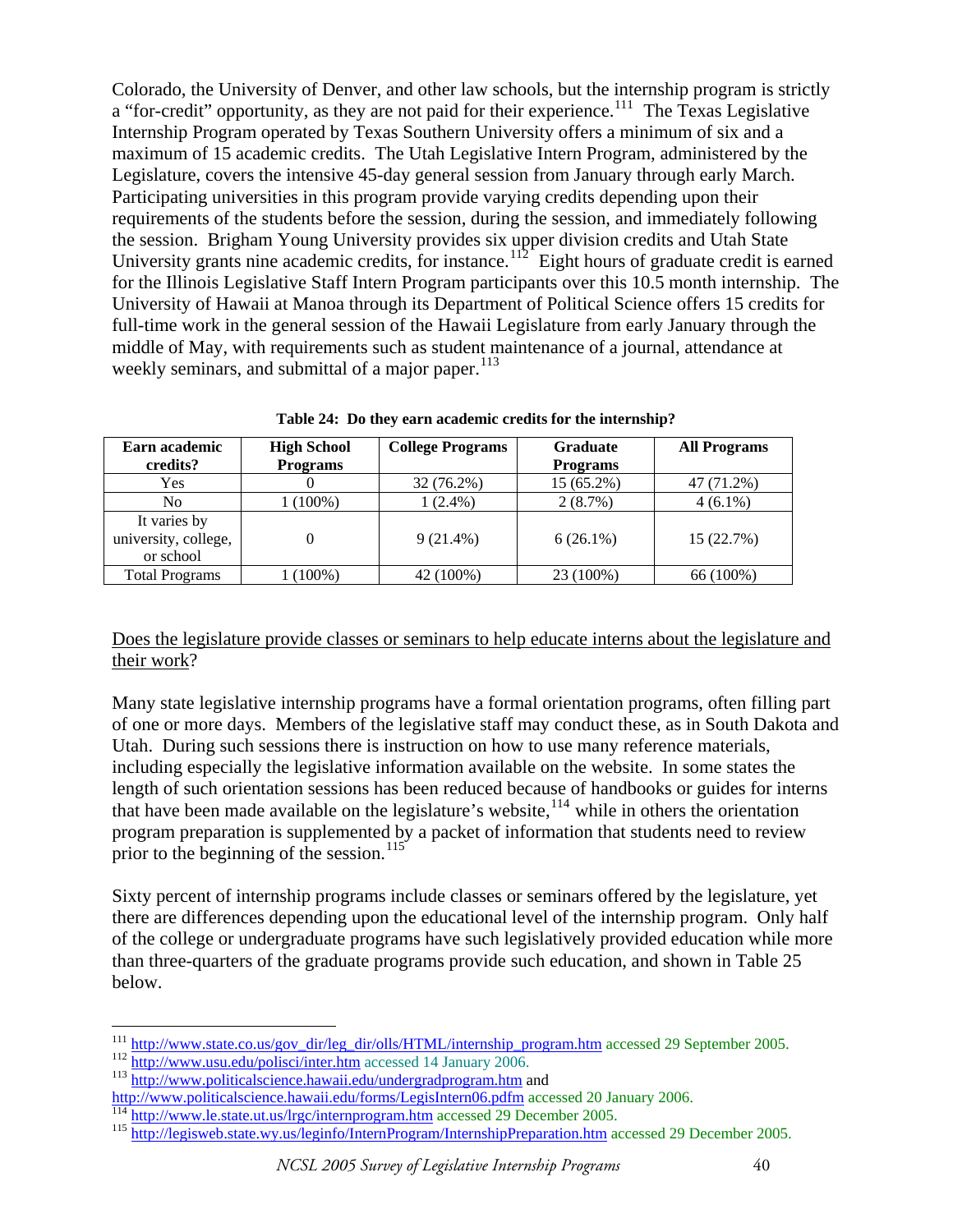| <b>Classes or</b><br>seminars offered<br>by the<br>legislature? | <b>High School</b><br><b>Programs</b> | <b>College Programs</b> | <b>Graduate</b><br><b>Programs</b> | <b>All Programs</b> |  |
|-----------------------------------------------------------------|---------------------------------------|-------------------------|------------------------------------|---------------------|--|
| Yes                                                             | $1(100\%)$                            | 21 (50%)                | 17 (77.3%)                         | $39(60.0\%)$        |  |
| No                                                              | 0                                     | 21 (50%)                | 5(22.7%)                           | $26(40.0\%)$        |  |
| <b>Total Programs</b>                                           | $1(100\%)$                            | 42 (100%)               | 22 (100%)                          | 65 (100%)           |  |

**Table 25: Does the legislature provide classes or seminars to help education interns about the legislature and their work?** 

Legislative classes or seminars are more frequently provided in paid internship programs, with 65.6% of paid programs having them. Only 41% of unpaid programs have them.

# Briefly describe the curriculum for intern education programs provided by the legislature.

There is substantial variety in where legislatures offer and provide to interns, including no orientation or preparation to substantial orientation and ongoing training and education. The Connecticut General Assembly offers an extensive orientation program, the purpose of which is to provide an overview of the legislative process, an introduction to research techniques and resources, and other information needed for the student to function. Beyond the orientation there are a series of seminars designed to familiarize interns with other components of the political process that have an effect on the Assembly's operations. The interns are examined on the orientation materials and are expected to submit a ten-page term paper associated with the seminar series. $116$ 

New York State Assembly and Senate graduate internships involve a series of seminars and activities designed to integrate theory and practice. Matters such as legislative reform and lobbying are examined in small-group discussions with Professors-in-Residence and legislative leaders. Graduate interns are advised not to register for course work beyond any credit being granted by their college for participation in the internship program.<sup>[117](#page-40-1)</sup> The State University of New York at Albany recognizes the Senate Session Assistants Program for 15 credits as U UNI 391; that program is administered by the Student Programs Office in the Senate. SUNY at Albany also recognizes U UNI 392, Assembly Session Intern Program, for 15 credits, with the Assembly faculty providing supervision and research advisement throughout the semester. SUNY at Albany eligibility is conditioned on their matriculated students having junior standing at the start of the internship and a cumulative GPA of at least 2.5 for both programs.<sup>[118](#page-40-2)</sup>

Tennessee General Assembly interns are expected to attend weekly meetings, usually on Thursdays or Fridays, which may include presentations and questions and answers with executive and judicial officers.<sup>[119](#page-40-3)</sup> The Wyoming Legislative Service Office similarly arranges

<span id="page-40-0"></span><sup>&</sup>lt;sup>116</sup> http://www.cga.ct.gov/isc/ accessed 29 September 2005.

<span id="page-40-1"></span><sup>117</sup> <http://assembly.state.ny.us/internship/graduates/?sec=education>accessed 29 December 2005.<br><sup>118</sup> [http://albany.edu/undergraduate\\_studies/uuni391-392.html](http://albany.edu/undergraduate_studies/uuni391-392.html) accessed 29 December 2005.

<span id="page-40-2"></span>

<span id="page-40-3"></span><sup>119</sup> <http://www.legislature.state.tn.us/joint/Staff/Intern/intern.htm> accessed 30 September 2005.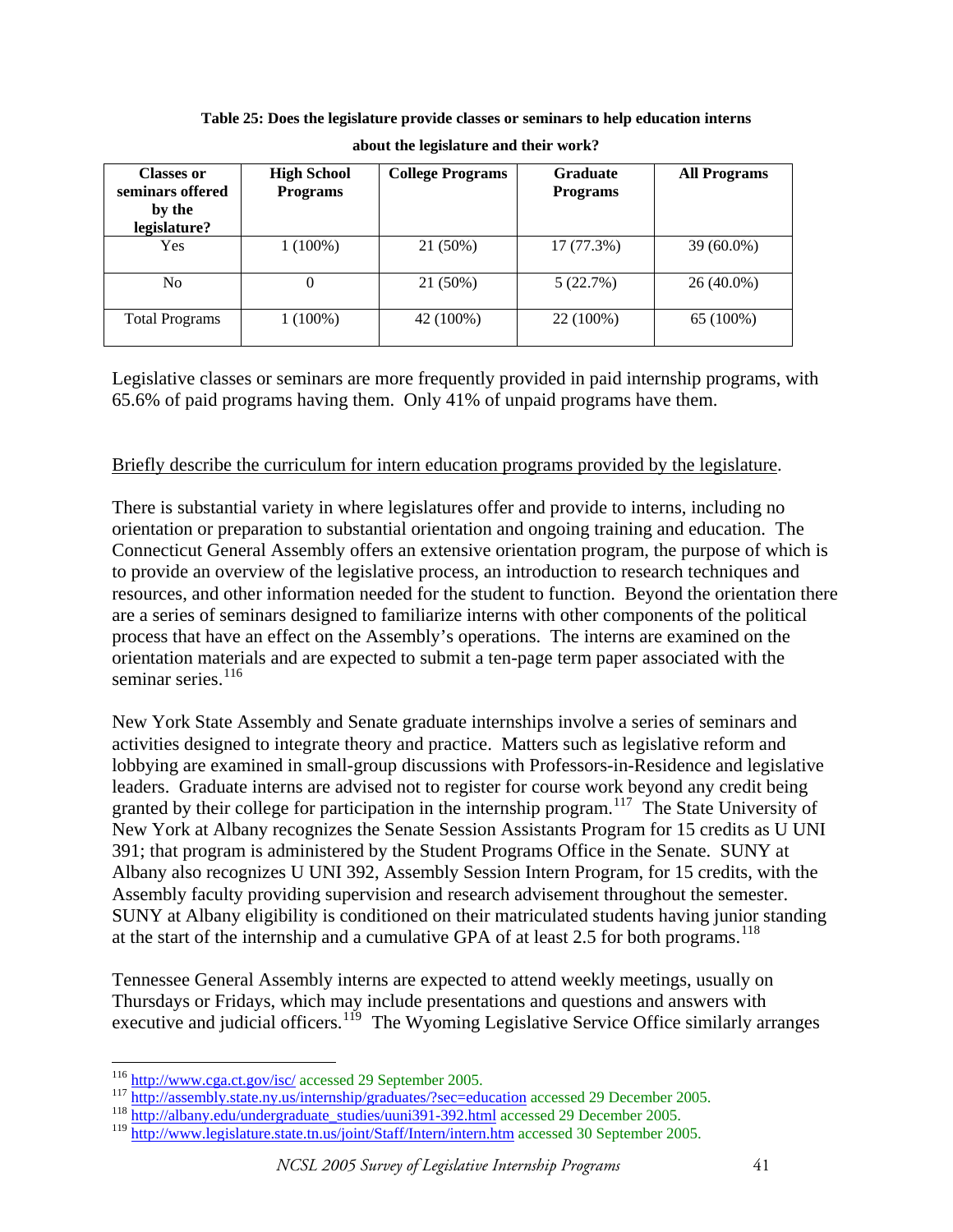for required weekly seminars for interns to learn about state government. These are in addition to the orientation program at the Capitol before the session begins.<sup>[120](#page-41-0)</sup>

# Does the university, college, or school provide classes or seminars to help educate interns about the legislature and their work?

The Alaska Universities Legislative Internship Program offers undergraduates Govt 492, Government Internship Seminar, a three-credit course providing the student with a systematic learning process, and includes a three and one-half day orientation where attendance is compulsory.<sup>[121](#page-41-1)</sup> Other educational institutions likewise offer noteworthy seminars or classes, but not for all programs. Nearly one-third of legislative internship programs involve classes or seminars provided by the college or university to educate interns about the legislature and their work in that political institution. Another one-third does not so provide, and a last one-third provides such educational offerings depending upon the college campus involved, as displayed in Table 26 below.

| <b>Classes or</b><br>seminars about<br>the legislature<br>provided by the<br>university,<br>college, or school? | <b>High School</b><br><b>Programs</b> | <b>College Programs</b> | <b>Graduate</b><br><b>Programs</b> | <b>All Programs</b> |
|-----------------------------------------------------------------------------------------------------------------|---------------------------------------|-------------------------|------------------------------------|---------------------|
| <b>Yes</b>                                                                                                      |                                       | 13 (31.7%)              | $8(36.4\%)$                        | 21 (32.8%)          |
| No                                                                                                              | $1(100\%)$                            | $11(26.8\%)$            | $9(40.9\%)$                        | 21 (32.8%)          |
| It varies by<br>campus                                                                                          |                                       | 17 (41.5%)              | 5(22.7%)                           | 22 (34.4%)          |
| <b>Total Programs</b>                                                                                           | $1(100\%)$                            | 41 (100%)               | 22 (100%)                          | 64 (100%)           |

**Table 26: Does the university, college or school provide classes or seminars to help educate interns about the legislature and their work?** 

Please briefly describe the curriculum for intern education programs provided by the university, college, or school.

It is common for colleges and universities to require prerequisite courses for students seeking state legislative internships. Beyond such prerequisites, Colorado State University requires its interns to take an upper division course on legislative politics, the Indiana interns have available a 300-level political science course at the Statehouse, and many other institutions of higher learning provide some orientation and on-going programs for interns. Some internship programs, such as a the Massachusetts Legislative Internship Program and the Kansas Legislative Intern Program, leave curriculum matters entirely to the educational institutions. Internship credit at higher education institutions is often dependent upon student completion of

<sup>&</sup>lt;sup>120</sup> http://legisweb.state.wy.us/leginfo/InternProgram/InternProgram.htm accessed 29 September 2005.

<span id="page-41-1"></span><span id="page-41-0"></span><sup>121 &</sup>quot;Information for Applicants and Participants: The Alaska Universities Legislative Internship Program" for January-May, 2006 by Clive S. Thomas, August 1, 2005, p. 18.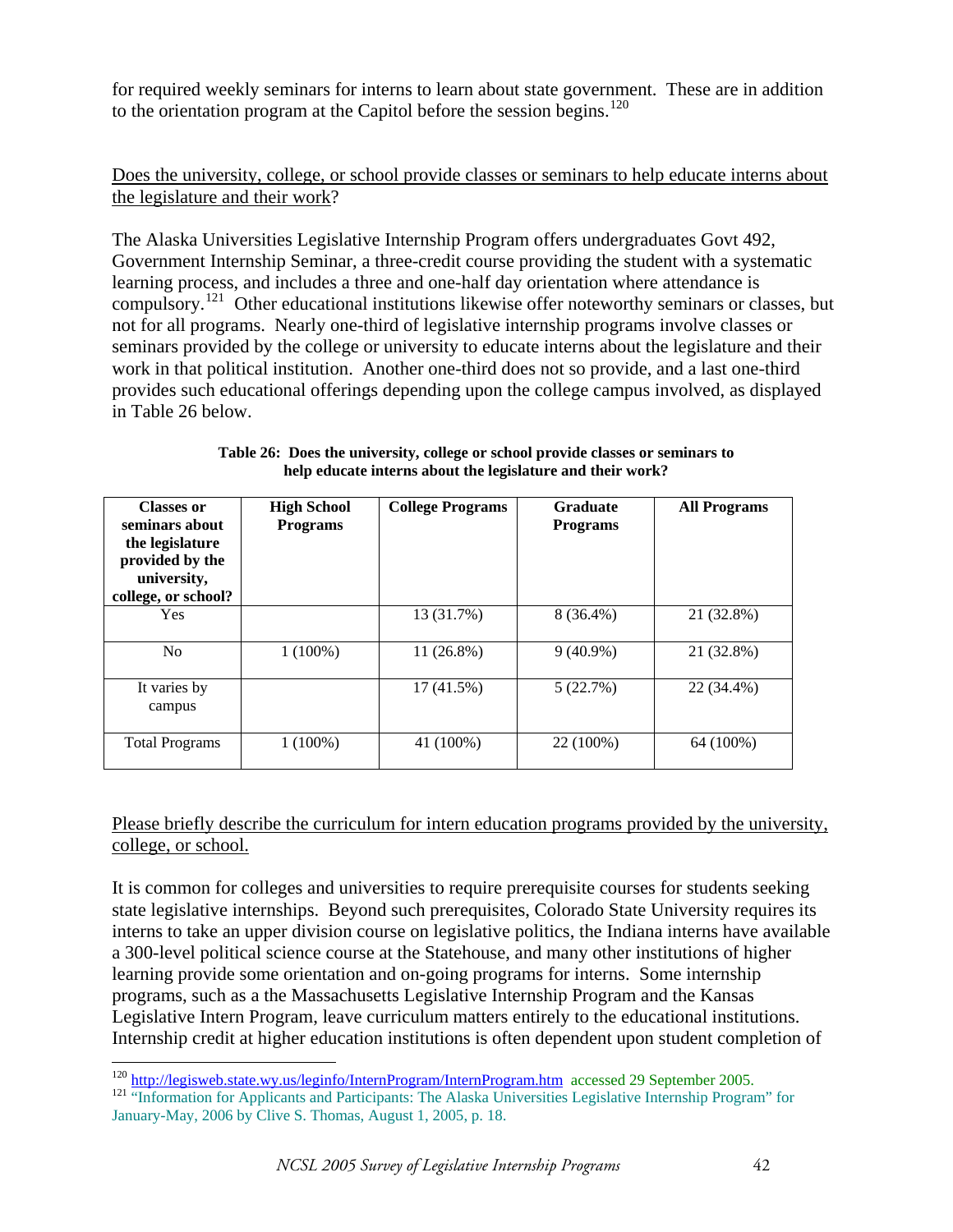research papers, portfolios, journals, etc. evidencing skills learned or knowledge gained during the internship. Additional examples of specific curriculum requirements follow.

The University of Delaware Institute for Public Administration, sponsors a Legislative Fellows Program to assist with the research needs of the Delaware General Assembly, and links those to the University's capabilities. Their graduate student fellows are enrolled in a three-credit graduate seminar "State and Local Government: Management and Policy" as an integral part of the program.

North Carolina State University, Department of Political Science and Public Administration, conducts its Legislative Internship Program for its own junior and senior-level students and similar students at other four-year colleges and universities in the state. The twelve semester hours of credit can be transferred to the intern's college or university, and consists of three upper division courses at NC State—PS 391 Governmental Internship Seminar (6 credits), PS 502 Legislative Process (3 credits), and PS 498 Legislative Leadership (3 credits)—with the latter two courses being taught on Mondays while the interns work in the General Assembly on Tuesdays through Fridays.

The entire curriculum of Virginia Commonwealth University is available to its Virginia Capital Semester students, and open to all undergraduate students from accredited colleges and universities in the U.S., both public and private. These include courses such as "Contemporary Public Problems," "Public Administration," "Virginia Government and Politics," "Public Policy," "Policy Implementation," and "Politics of the Environment."<sup>[122](#page-42-0)</sup>

# **Evaluations of Intern Performance**

Are the interns evaluated on their performance?

84% of all legislative internship programs reporting affirmed that formal evaluations of intern performance were being undertaken. College or undergraduate programs had a slightly higher rate of evaluation performance than did graduate programs, as noted below in Table 26.

| <b>Interns</b><br>evaluated? | <b>High School</b><br><b>Programs</b> | <b>College Programs</b> | <b>Graduate</b><br><b>Programs</b> | <b>All Programs</b> |
|------------------------------|---------------------------------------|-------------------------|------------------------------------|---------------------|
| Yes                          |                                       | 36 (87.8%)              | 18 (81.8%)                         | 54 (84.4%)          |
| No                           | $1(100\%)$                            | $5(12.2\%)$             | $4(18.2\%)$                        | $10(15.6\%)$        |
| <b>Total Programs</b>        | 1 (100%)                              | 41 (100%)               | 22 (100%)                          | 64 (100%)           |

**Table 27: Are the interns evaluated on their performance?** 

Who provides or participates in the evaluation? (Check all that apply.)

Evaluations of interns in the Minnesota Senate Intern Program involve solely the senators, and not the Senate Intern Coordinator.<sup>[123](#page-42-1)</sup> The Utah Legislative Intern Program has legislators, the

<span id="page-42-0"></span><sup>&</sup>lt;sup>122</sup> http://www.vcu.edu/capitalsemester/ques&answers.html accessed 29 September 2005.

<span id="page-42-1"></span><sup>123</sup> <http://www.leg.state.mn.us/leg/intern.asp> accessed 28 December 2005.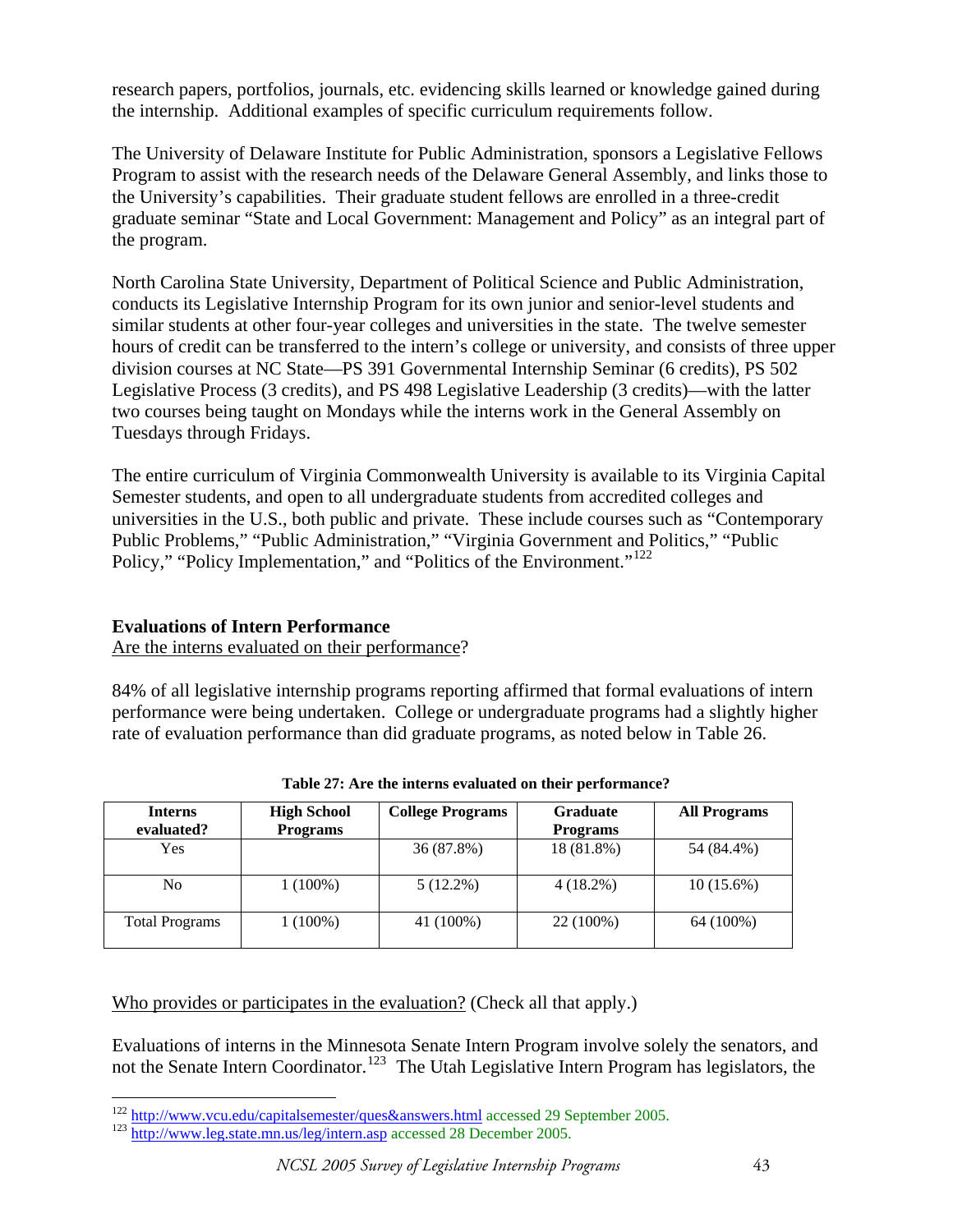legislative intern coordinator, and faculty members completing the intern evaluation, depending upon the participating university. In more than three-quarters of the internship programs responding, the immediate supervisor (legislator or professional staffer in the legislature) of the intern participates in the intern's evaluation. Next most frequent participation was by legislative intern coordinators at 42% and then faculty members at 35%. Faculty members are more likely to participate in the graduate intern evaluations than they are for those involving undergraduate students. But faculty members may also consider student performance in the internship in the grading of some courses, even if they do not formally participate in performance evaluations of interns.

| Who provides or<br>participates?                            | <b>High School</b><br><b>Programs</b> | <b>College Programs</b> | <b>Graduate</b><br><b>Programs</b> | <b>All Programs</b> |
|-------------------------------------------------------------|---------------------------------------|-------------------------|------------------------------------|---------------------|
| Intern's supervisor<br>(legislator or<br>legislative staff) |                                       | 33 (78.6%)              | 18 (78.3%)                         | 51(77.3%)           |
| Legislative intern<br>coordinator/manger.                   |                                       | 18 (42.9%)              | 10(43.5%)                          | 28 (42.4%)          |
| Faculty members                                             |                                       | $12(28.6\%)$            | 11 (47.8%)                         | 23 (34.8%)          |
| No response                                                 | $1(100\%)$                            | 6(14.3%)                | $4(17.4\%)$                        | 11 (16.7%)          |
| <b>Total Programs</b>                                       | 1 (100%)                              | 42 (100%)               | 23 (100%)                          | 66 (100%)           |

**Table 28: Who provides or participates in the evaluation?** 

## How important is each of the following typical goals of legislative internships to your program?

The purposes of state legislative internship programs are many, but those most frequently discussed among state legislators, legislative staff, and college and university faculty and staff have been incorporated into the question posed to survey respondents. State legislatures and university websites and internship program publications often contain statements about the purpose of their programs. The following are illustrative.

"The Arizona Legislature relies on interns to get its job done" and the purpose of the Arizona Legislative Internship Program is "to assist the elected legislators and their support staff at the Senate and House of Representatives during the regular session of the Legislature from January through May.<sup>[124](#page-43-0)</sup> The California Legislative Analyst's Office Summer Internships are a part of its overall recruiting strategy, where they provide graduate students in the middle of their twoyear program the chance to exhibit their skills at fiscal and policy analysis.[125](#page-43-1) The University of Hawaii operates a State Legislative Internship Program for the Hawaii State Legislature that serves two purposes: (1) providing the legislative office or agency with additional qualified personnel; and (2) providing the student with an applied learning environment to validate previously learned academic concepts.[126](#page-43-2) The Illinois Legislative Staff Intern Program provides "legislative leaders with research and other professional staff assistance."<sup>[127](#page-43-3)</sup> The Montana Legislative Audit Division offers a Financial-Compliance Internship Program to allow the intern to "walk in the shoes of an auditor to see if you enjoy the challenges of auditing. It is also our chance to get to know you." As a way of recruiting future staff, the Montana interns in their

<sup>&</sup>lt;sup>124</sup> http://www.azleg.state.az.us/formatdocument.asp?indoc=/internshiplegislative.htm accessed 29 September 2005.

<span id="page-43-3"></span><span id="page-43-2"></span><span id="page-43-1"></span><span id="page-43-0"></span><sup>&</sup>lt;sup>125</sup> http://www.lao.ca.gov/job\_announcements/summer\_internship\_2006.aspx\_accessed 14 January 2006.<br><sup>126</sup> http://www.politicalscience.hawaii.edu/forms/Hawaii\_InternPrg.pdf\_accessed 20 January 2006.<br><sup>127</sup> http://cspl.uis.ed

<sup>2005.</sup>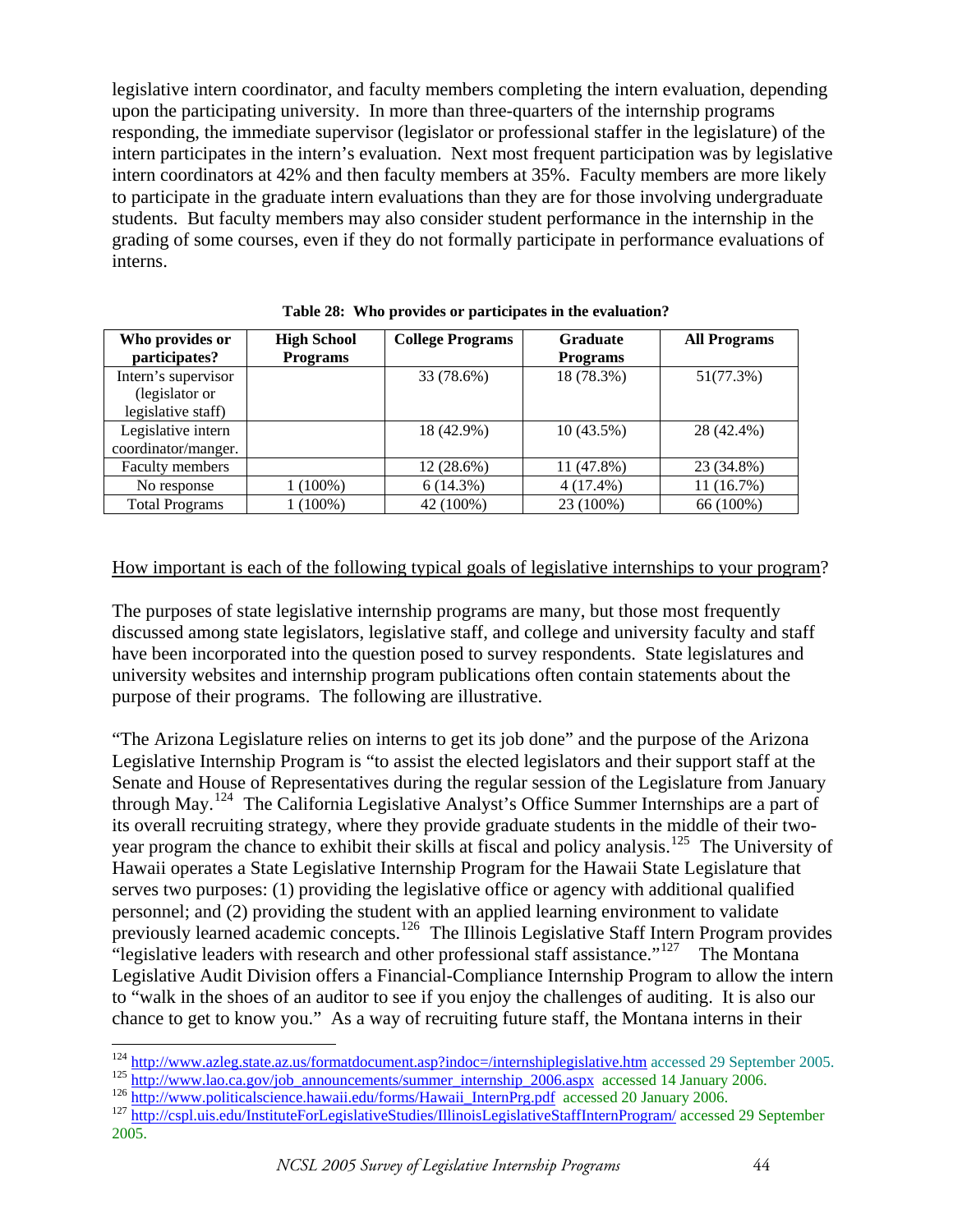applications are requested to describe their personal plans for obtaining licensure as a Certified Public Accountant.<sup>",[128](#page-44-0)</sup> The Ohio Legislative Commission Internship Program notes that "this experience often leads to permanent employment opportunities in the legislature, state government, or related areas" because of this exploration of "careers in public service" and provides "assistance to legislators and their constituents."<sup>[129](#page-44-1)</sup> "Interns provide the legislators with the assistance they need to survive the rigors of a hectic legislative session," states the South Dakota Legislative Intern Program.<sup>[130](#page-44-2)</sup> The West Virginia Legislature Internship Program website recruits students by explaining the need for interns and explaining the value of such internships: "This surge of activity, the incoming tide of information and increased number of citizens participating in the lawmaking process necessitates the hiring of additional staff to assist lawmakers in their public service. . . . Student interns enhance their education while making valuable contacts for future job opportunities, and often get ahead of competitors for choice positions. Former interns have gone on to obtain jobs within the Legislature, state agencies, and private organizations following the completion of their internships."<sup>[131](#page-44-3)</sup> Similarly, the Wyoming Legislative Internship Program is described as providing "hands-on educational opportunities to learn about the legislative process . . . . Through this experience we hope you will gain new appreciation for, and perspective on, representative democracy and public service in Wyoming."<sup>[132](#page-44-4)</sup> NCSL has stated its understanding that the principal benefits of legislative internship programs, however, "go to the institutions of higher education that send students and to the students themselves."<sup>[133](#page-44-5)</sup>

Survey responses to this question indicated that of the four possible answers, "providing staff support to the legislature" and "educate students about the state legislature and representative democracy" are the two most important reasons for having legislative internship programs. In third place is "attract or recruit future legislative staff" and last is "fulfill university, college, or school internship or service learning requirements" as exhibited in Table 28 below. The nonresponses to the survey questions may have been due to the individual respondent recognizing that not all four goals applied to a particular internship program.

However, respondents provided somewhat different average or mean scores based upon the educational level of the reported internship programs. The mean score for undergraduate or college programs was slightly lower (3.44) than those for graduate programs (3.65) for the goal "provide staff support to the legislature" and noticeably lower (2.51) than graduate programs (3.65) for "attract or recruit future legislative staff." These rating differences are reasonable based upon the more extensive preparation graduate students have received and thus offer over undergraduate students. On the other hand, mean scores for college programs were higher than graduate programs for the two other goals. The average score reported for the goal "fulfill university, college, or school internship or service learning requirement" was 2.54 for college programs compared with 2.18 for graduate programs. And the mean score for the goal "educate students about the state legislature and representative democracy" was 3.60 for college programs compared with 3.30 for graduate programs. These differences in mean scores based upon the educational level of the state legislative internship programs thus denote a difference in the

 $\overline{a}$ 

<span id="page-44-0"></span><sup>&</sup>lt;sup>128</sup> <http://state.mt.us/textonly/audit/intern-fc.asp> accessed 29 December 2005.<br><sup>129</sup> http://www.lsc.state.oh.us/internship/index.html accessed 29 September 2005.

<span id="page-44-5"></span><span id="page-44-4"></span><span id="page-44-3"></span><span id="page-44-2"></span>

<span id="page-44-1"></span><sup>&</sup>lt;sup>130</sup> <http://legis.state.sd.us/intern/index.htm>accessed 29 December 2005.<br>
<sup>131</sup> <http://www.legis.state.wv.us/Educational/Internship/Internship.htm> accessed 30 December 2005.<br>
<sup>132</sup> http://legisweb.state.wy.us/leginfo/Int Representative Democracy, 2005, p.1.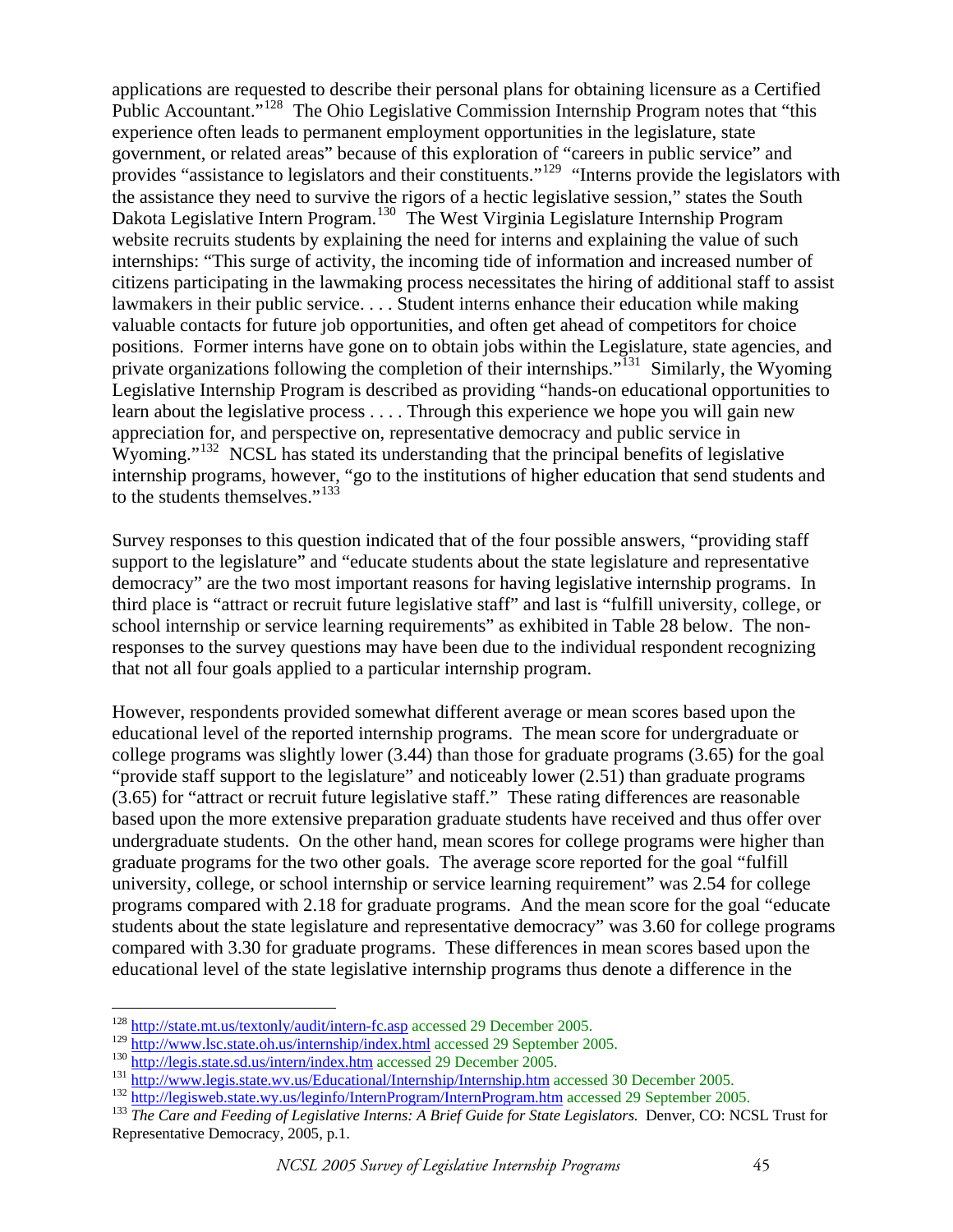ranking of the four goals for these two kinds of programs. College internship programs reported the following importance of these goals:

- (1) Educate students about the state legislature and representative democracy.
- (2) Provide staff support to the legislature.
- (3) Fulfill university, college, or school internship or service learning requirements.
- (4) Attract or recruit future legislative staff.

Correspondingly, graduate internship programs reported the following importance ranking of their goals, with the first two in a tie because they had the same mean:

- (1) Provide staff support to the legislature.
- (2) Attract or recruit future legislative staff.
- (3) Educate students about the state legislature and representative democracy.
- (4) Fulfill university, college, or school internship or service learning requirements.

| <b>Goals for All</b><br><b>Programs</b> | <b>Programs</b><br><b>Responding:</b> | <b>Programs</b><br><b>Responding:</b> | <b>Programs</b><br><b>Responding:</b> | <b>Programs</b><br><b>Responding:</b> | $\mathbf{N}\mathbf{0}$<br><b>Response</b> | <b>Mean</b><br>Score* |
|-----------------------------------------|---------------------------------------|---------------------------------------|---------------------------------------|---------------------------------------|-------------------------------------------|-----------------------|
|                                         | <b>Not</b>                            | <b>Somewhat</b>                       | Important                             | <b>Very</b>                           |                                           |                       |
|                                         | Important                             | Important                             |                                       | Important                             |                                           |                       |
| Provide staff                           | $2(3.1\%)$                            | $6(9.2\%)$                            | 13 (20.0%)                            | 44 (67.7%)                            | $1(1.5\%)$                                | 3.52                  |
| support to the                          |                                       |                                       |                                       |                                       |                                           |                       |
| legislature                             |                                       |                                       |                                       |                                       |                                           |                       |
| Attract or recruit                      | 10 (15.4%)                            | 14 (21.5%)                            | 26 (40%)                              | $15(23.1\%)$                          | $1(1.5\%)$                                | 2.71                  |
| future legislative                      |                                       |                                       |                                       |                                       |                                           |                       |
| staff                                   |                                       |                                       |                                       |                                       |                                           |                       |
| Educate students                        | $1(1.5\%)$                            | $7(10.6\%)$                           | 16 (24.2%)                            | $42(63.6\%)$                          | $\Omega$                                  | 3.50                  |
| about the state                         |                                       |                                       |                                       |                                       |                                           |                       |
| legislature and                         |                                       |                                       |                                       |                                       |                                           |                       |
| representative                          |                                       |                                       |                                       |                                       |                                           |                       |
| democracy                               |                                       |                                       |                                       |                                       |                                           |                       |
| Fulfill university,                     | 12 (19.7%)                            | 22 (36.1%)                            | 17 (27.9%)                            | $10(16.4\%)$                          | $5(7.6\%)$                                | 2.41                  |
| college, or school                      |                                       |                                       |                                       |                                       |                                           |                       |
| internship or service                   |                                       |                                       |                                       |                                       |                                           |                       |
| learning                                |                                       |                                       |                                       |                                       |                                           |                       |
| requirements                            |                                       |                                       |                                       |                                       |                                           |                       |

| Table 29: How important is each of the following typical goals of |
|-------------------------------------------------------------------|
| legislative internships to your program?                          |

\*Means were calculated on the basis of responses of "not important" scored as 1, "somewhat important" scored as 2, "important" scored as 3, and "very important" scored as 4.

#### How satisfied are you with your internship program's performance in achieving these goals?

The vast majority of respondents indicated that they were satisfied or very satisfied with their internship programs achieving the enumerated goals of providing staff support to the legislature, educating students about the state legislature and representative democracy, attracting or recruiting future legislative staff, and fulfilling college or school internship or service learning requirements. Clearly, there was an overall greater sense of satisfaction for achievement in the first two goals, compared with the third and fourth goals. The non-responses to this question of satisfaction to some of the goals appear because such goals may not apply to the specific internship program. In a few cases it may be because the respondents did not have sufficient information to assess satisfaction regarding a particular goal.